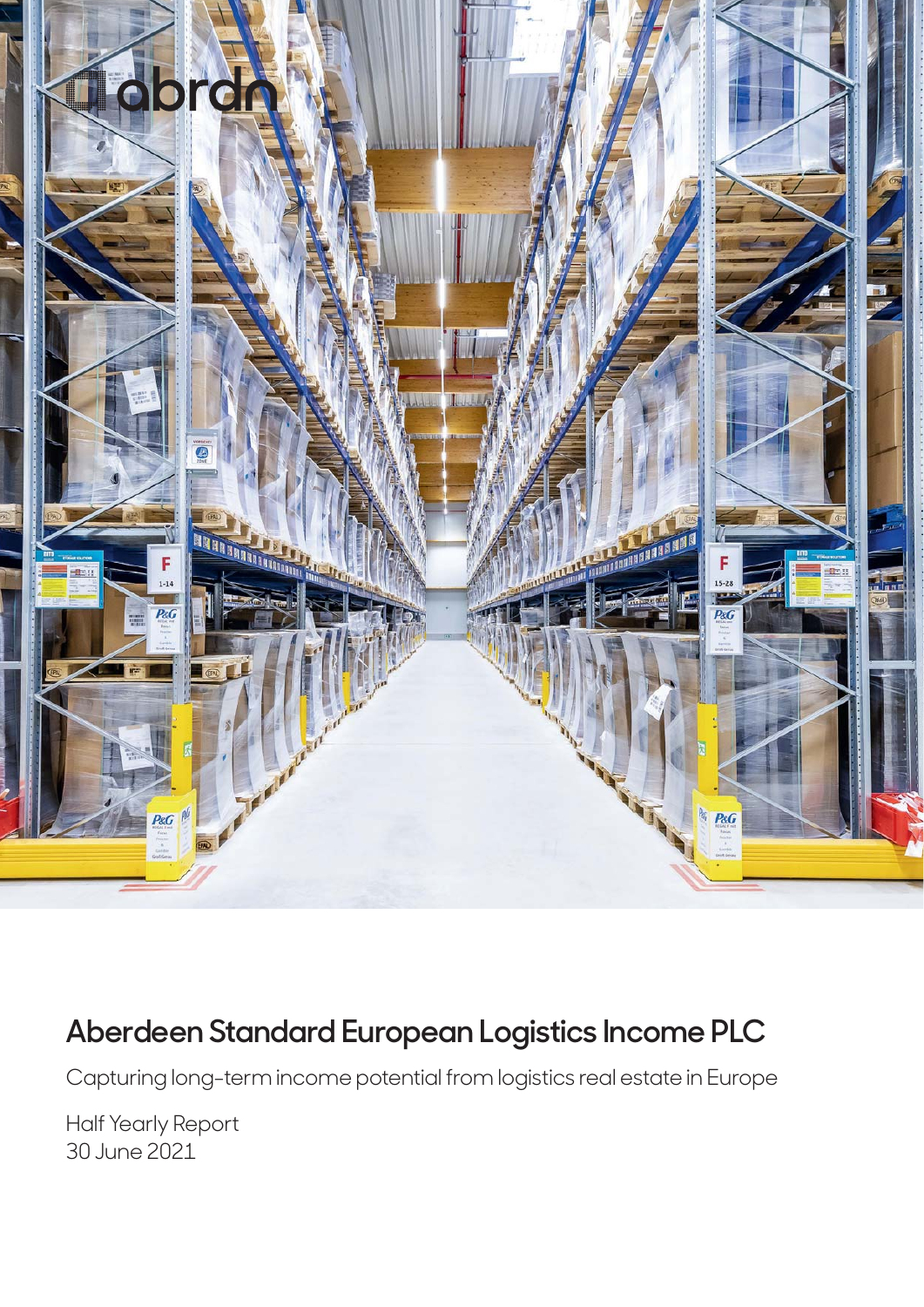# The Company

The Company is a UK investment trust with a premium listing on the Main Market of the London Stock Exchange. The Company invests in high quality European logistics real estate to achieve its objective of providing its Shareholders with a regular and attractive level of income return together with the potential for long term income and capital growth. The Company aims to invest in a portfolio of assets diversified by both geography and tenant throughout Europe, predominantly targeting well-located assets at established distribution hubs and within population centres. The Company does not have a fixed life.

# **Investment Objective**

The Company aims to provide a regular and attractive level of income return together with the potential for long term income and capital growth from investing in high quality European logistics real estate.

# Company Benchmark

The Company does not have a benchmark.

# Investment Manager

The Company has appointed Aberdeen Standard Fund Managers Limited (the "AIFM") as the Company's alternative investment fund manager for the purposes of the AIFM Rules. The AIFM has delegated portfolio management to the Amsterdam branch of Aberdeen Standard Investments Ireland Limited as Investment Manager (the "Investment Manager"). Pursuant to the terms of the Management Agreement, the AIFM is responsible for portfolio and risk management on behalf of the Company and carries out the on-going oversight functions and supervision to ensure compliance with the applicable requirements of the AIFM Rules. The AIFM and the Investment Manager are both legally and operationally independent of the Company and are wholly owned subsidiaries of abrdn plc (previously called Standard Life Aberdeen plc).

# Website

Details on the Company and its portfolio, together with up to date information including the latest share price can be found at: **eurologisticsincome.co.uk**.

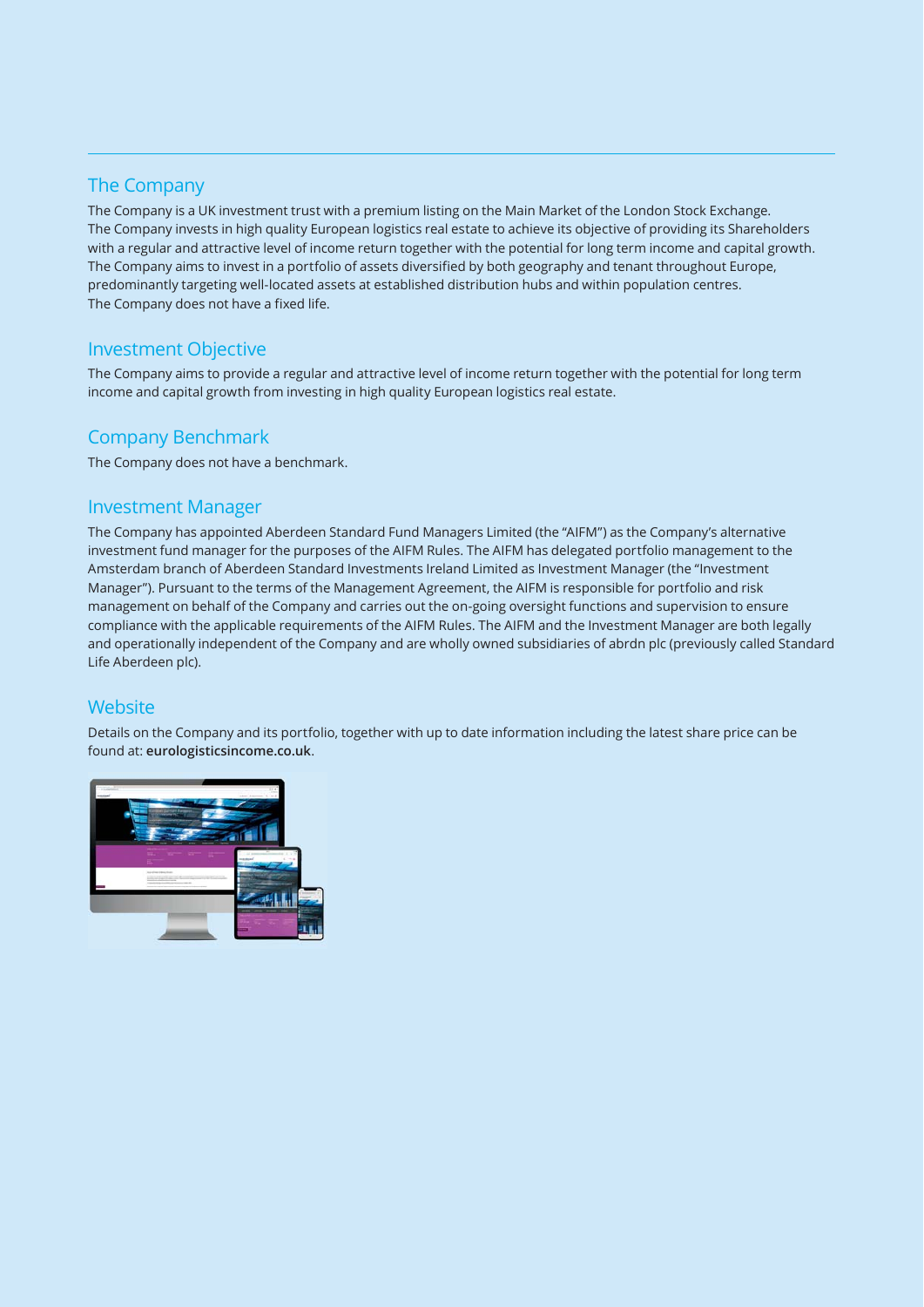

" On 29 September 2021 the Board confirmed the results of the fundraising Issue with gross proceeds of £125 million having been raised. The very positive response to the Company's fundraising from both existing shareholders and new investors is a clear endorsement of the strategy and performance of the Company to date."

**Tony Roper, Chairman**



" We expect the logistics industry to continue to be a beneficiary of structural trends. Demographics trends, notably urbanisation and suburbanisation, alongside technological changes, are expected to boost overall demand for the movement of goods."

**Evert Castelein, Fund Manager Aberdeen Standard Investments Ireland Limited**

# **Contents**

| <b>Overview</b>                                                           |    |  |  |  |  |  |
|---------------------------------------------------------------------------|----|--|--|--|--|--|
| Highlights and Financial Calendar                                         | 4  |  |  |  |  |  |
| Company Overview                                                          | 5  |  |  |  |  |  |
| Interim Board Report - Chairman's Statement                               |    |  |  |  |  |  |
| Interim Board Report - Investment Manager's Review                        | 9  |  |  |  |  |  |
| Interim Board Report - Disclosures                                        | 15 |  |  |  |  |  |
| <b>Portfolio</b>                                                          |    |  |  |  |  |  |
| Property Portfolio                                                        | 17 |  |  |  |  |  |
| <b>Financial Statements (Unaudited)</b>                                   |    |  |  |  |  |  |
| Condensed Consolidated Statement of                                       |    |  |  |  |  |  |
| Comprehensive Income                                                      | 18 |  |  |  |  |  |
| <b>Condensed Consolidated Balance Sheet</b>                               | 19 |  |  |  |  |  |
| Condensed Consolidated Statement of                                       |    |  |  |  |  |  |
| Changes in Equity                                                         | 20 |  |  |  |  |  |
| Condensed Consolidated Cash Flow Statement                                | 22 |  |  |  |  |  |
| Notes to the Financial Statements                                         | 22 |  |  |  |  |  |
| <b>General Information</b>                                                |    |  |  |  |  |  |
| Glossary of Terms and Definitions and Alternative<br>Performance Measures | 28 |  |  |  |  |  |
| How to Invest in Aberdeen Standard European                               |    |  |  |  |  |  |
| Logistics Income PLC                                                      | 33 |  |  |  |  |  |
| <b>Corporate Information</b>                                              |    |  |  |  |  |  |
| Corporate Information                                                     | 36 |  |  |  |  |  |
|                                                                           |    |  |  |  |  |  |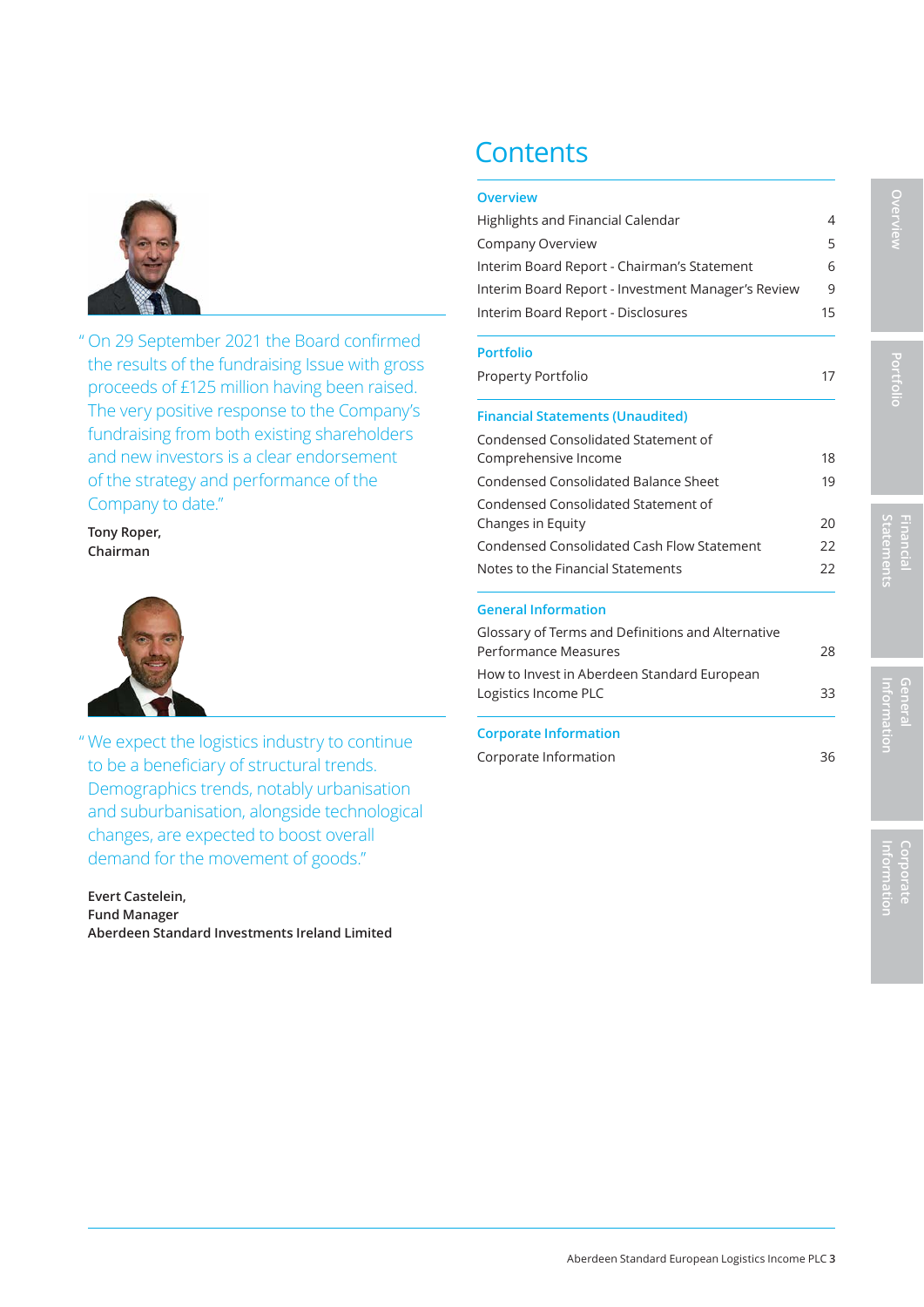# Highlights and Financial Calendar

# **Financial Highlights**

|                                                 | 30 June 2021 | 31 December 2020 |
|-------------------------------------------------|--------------|------------------|
| Total assets ( $\epsilon$ '000)                 | 539,992      | 484,104          |
| Equity shareholders' funds $(\epsilon' 000)$    | 325,018      | 293,596          |
| Share price - Ordinary share (pence)            | 119.00       | 108.50           |
| Net asset value per Ordinary share $(\epsilon)$ | 1.24         | 1.20             |
| Share price premium to sterling net asset value | 12.2%        | 0.5%             |

# **Performance (total return)**

|                                    | Six months ended<br>30 June 2021 | Year ended<br>31 December 2020 | Since Launch<br>return |
|------------------------------------|----------------------------------|--------------------------------|------------------------|
| Share Price <sup>1</sup>           | 12.0%                            | 26.6%                          | 37.1%                  |
| Net Asset Value (EUR) <sup>1</sup> | 5.2%                             | 13.6%                          | 25.8%                  |

<sup>1</sup> Considered to be an Alternative Performance Measure (see Glossary on page 29 for more information).

# **Financial Calendar**

| 24 September 2021 | Payment of second interim distribution for year ending 31 December 2021                                         |
|-------------------|-----------------------------------------------------------------------------------------------------------------|
| 29 September 2021 | Announcement of unaudited half yearly results                                                                   |
| October 2021      | Half Yearly Report posted to Shareholders                                                                       |
| 30 December 2021  | Payment of third interim distribution for year ending 31 December 2021                                          |
| 25 March 2022     | Payment of fourth interim distribution for year ending 31 December 2021                                         |
| April 2022        | Announcement of Annual Financial Report for the year ending<br>31 December 2021                                 |
| May 2022          | Annual Report available on line (and posted to those registered<br>Shareholders who have requested hard copies) |
| June 2022         | Annual General Meeting in London                                                                                |
| June 2022         | Payment of first interim distribution for the year ending 31 December 2022                                      |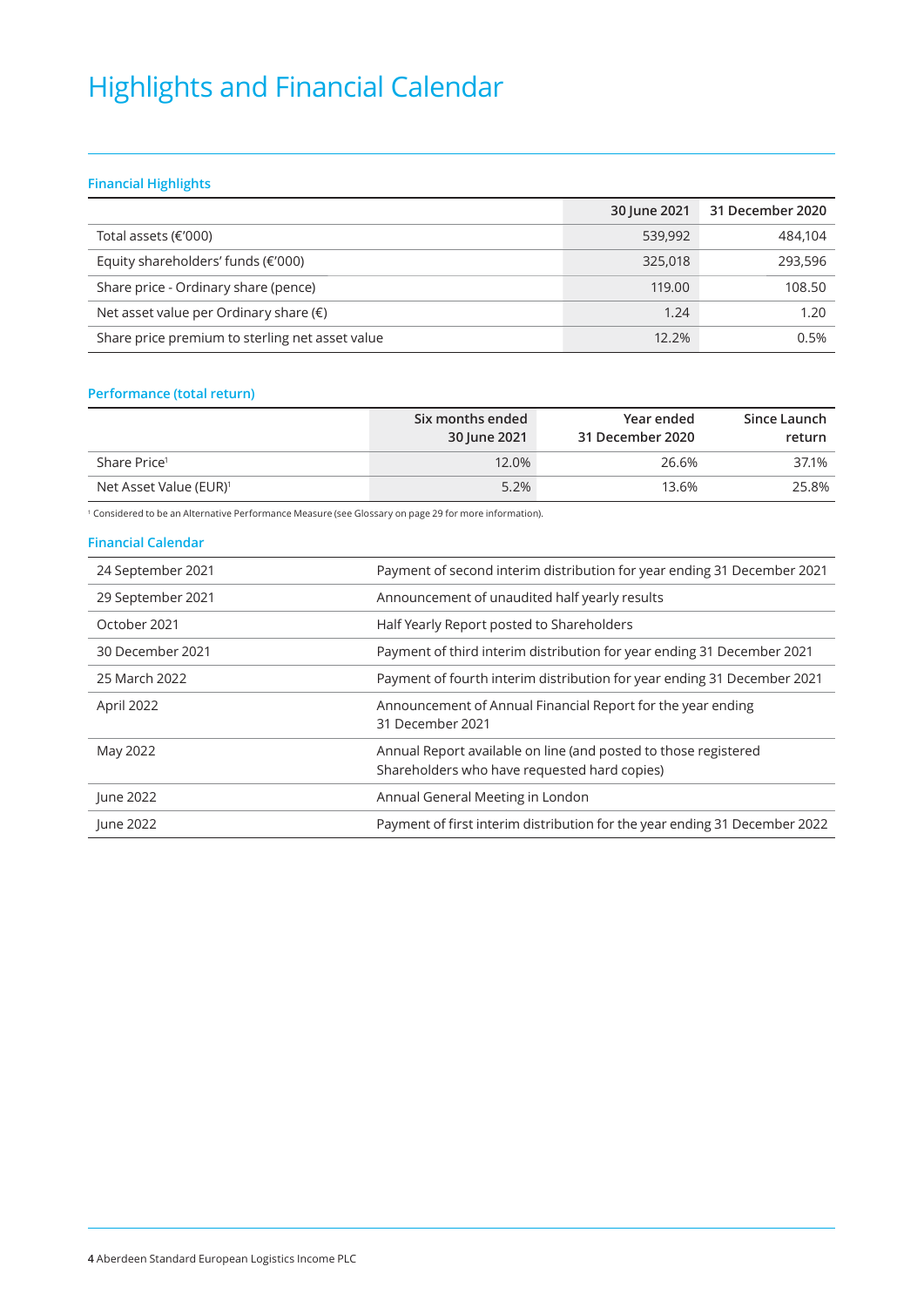# **Overview** Company Overview

Aberdeen Standard European Logistics Income PLC (the "Company" or "ASELI") is an investment trust investing in high quality European logistics real estate to achieve its objective of providing its Shareholders with a regular and attractive level of income and capital growth. The Company invests in a portfolio of assets diversified by both geography and tenant throughout Europe, predominantly targeting well located assets at established distribution hubs and within population centres.

In addition to its performance objective, the Company is characterised by:



**A diverse portfolio of assets across 5 countries**



**Investment in the liquid urban logistics and mid-box segment of the real estate logistics market**



Net asset value total return for the

**Financial Highlights as at 30 June 2021**



**A strengthening focus on ESG and**



**Modest gearing parameters**

**green performance**



Net Asset Value (€'000)  $\blacksquare$  Net Asset Value per share (€)

**Durable indexed income returns Local abrdn asset managers across Europe**

 $6$  months to 30 lune 2021<sup>1</sup> **5.2% 31 December 2020: 13.6% 31 December 2020: 13.6% 31 December 2020: 13.6% 31 December 2020: 1.20** Por the 12 months to 31 December 2020: 13.6% 21 December 2020: 293,596 Share price total return for the 6 months to 30 June 2021<sup>1</sup> Premium to Net Asset Value<sup>1</sup> 30 lune 2021 **12.0% 12.2% 2.82¢** For the 12 months to 31 December 2020: 26.6% <br>21 December 2020: 0.5% Declared for the 12 months to 31 December 2020: 5.64 IFRS Earnings Per Share for the 6 months to 30 June 2021 Portfolio valuation (€'000)<br>
Number of assets **6.492, 280 15**<br>31 December 2020: 448,418

Average lease length including breaks in years

<sup>1</sup> Alternative Performance Measurements - see glossary on page 29  $2$  Total dividend paid in respect of year ended 31 December 2020

**7.4 31.7% 27,862**

31 December 2020: 31.4%

Ordinary distribution per share declared for the 6 months to

Loan-To-Value (%) *AVerage building size (sqm)* Average building size (sqm)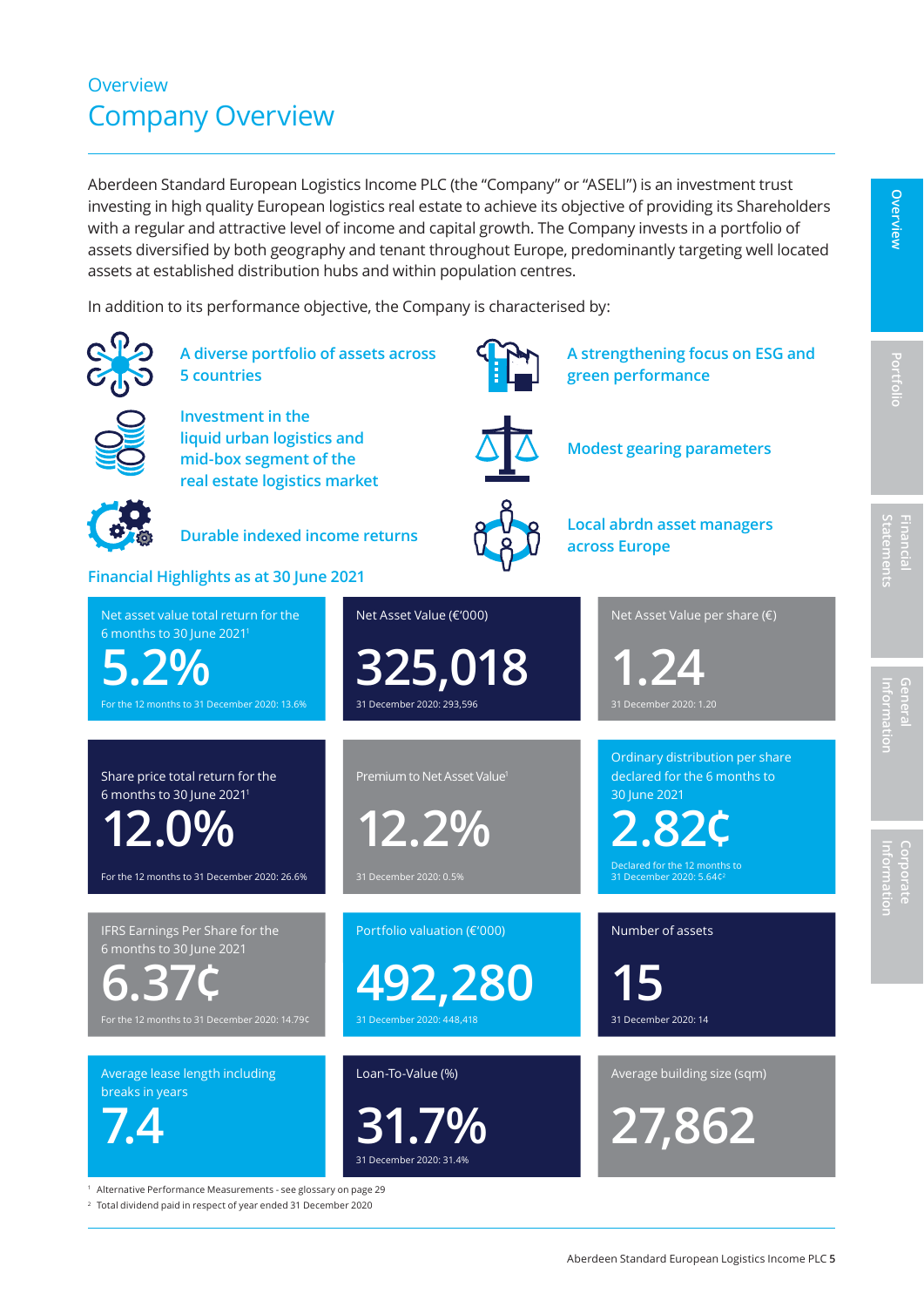# **Overview**

I am pleased to be presenting the Company's half yearly report for the six months ended 30 June 2021.

The Company is solely focussed on investing in logistics real estate in Europe, with our strategy targeting both medium sized "mid box" assets and smaller format "urban logistics" that will serve 'last mile' functions for Europe's rapidly growing e-commerce activities.

Timely share issuances, together with cautious leverage, have enabled the Investment Manager to acquire a well-diversified portfolio of modern logistics warehouses in established locations. These assets typically benefit from durable and growing income streams with long index-linked leases secured against a diversified range of tenants. The prospective growth of the Company will follow the existing investment strategy, targeting a range of logistics real estate assets that the Investment Manager believes are well located, close to established distribution hubs and population centres that will provide the Company with increased asset and tenant diversification and enable it to meet its investment objective.

The share price ended the period under review at 119.0p, up from 108.5p at year end, and has been supported by a range of investors seeking investment into the logistics sector through a quality, income-producing portfolio with a low risk profile and competitive fees.

A key uncertainty affecting the operations of the Company was the continued impact of Covid-19 and its potential to disrupt the suppliers of services to the Company. I am pleased to report that these services have continued to be supplied without interruption during the period.

In April 2021 we announced the acquisition of a modern logistics and distribution property in Lodz, Poland for €28.1 million, representing a net initial yield of 5.6%, purchased from logistics and industrial developer Panattoni, with whom the Investment Manager has a strong relationship.

Located at the centre of Poland's thriving industrial and manufacturing sector, the property is situated adjacent to the Bosch-Siemens Campus, which is a strategically important production and distribution hub for the international manufacturer. The site benefits from access to the Intermodal Container Terminal, created to support the Bosch-Siemens campus and which offers direct rail connections with China.

This purchase was followed in July 2021 with the Company announcing that it had completed on the acquisition of a modern urban logistics warehouse in Polinyà, Barcelona, Spain's second most populous city. The purchase price of

€18.8 million reflects a net initial yield of 3.7% and, importantly, a net reversionary yield of 4.7%.

This 13,900 square metre asset is located in the first ring of Barcelona, which is within a 25 minute drive (27km) of the city centre and is well positioned to benefit from the growth of e-commerce and the scarcity of development opportunities, which provides strong rental growth potential. The local market is characterised by a low vacancy rate of 3%, which falls to just 1% for the first ring, reflecting naturally occurring land constraints, with the city surrounded by the sea and mountains.

The asset, in a strategically positioned and highly consolidated industrial area connecting Barcelona with France and the wider European market in the north, and to Zaragoza, Madrid and other key cities along the Mediterranean coast of Spain, is an ideal addition to the portfolio.

This was the Company's third investment in Spain and its first in Barcelona, providing further diversification within the portfolio.

Further details on the Company's portfolio are provided in the Investment Manager's Report.

#### **Results**

The unaudited Net Asset Value ("NAV") per share as at 30 June 2021 was  $\epsilon$ 1.24 (GBp - 106.1p), compared with the NAV per share of  $£1.20$  (GBp - 107.9p) at the end of 2020, reflecting, with the interim dividends declared, a NAV total return of 5.2% for the six month period under review, in euro terms. Over the 12 months ended 30 June 2021, the NAV total return was 14.7% reflecting the strong valuation uplifts that we have witnessed.

The closing Ordinary share price at 30 June 2021 was 119.0p (31 December 2020 - 108.5p), representing a premium to the NAV per share of 12.2%.

#### **Rent collection**

The half year ended with 99% of rents (payable in advance) collected, with a small amount of rent due on the Meung sur Loire property in respect of January 2021, which amounted to  $£258,000$  unpaid as previously reported. Pleasingly, for the quarter ended 30 June 2021, the Company collected 100% of the rents due from tenants.

As previously announced it is expected that the administrator appointed by the French courts to oversee the sale of Office Depot's business will surrender the lease on the Meung sur Loire warehouse. Whilst the administrator continues to pay rent, when this ceases the Company will be able to draw on the three month rental guarantee already held at bank while a new tenant is actively sought through the appointed agents.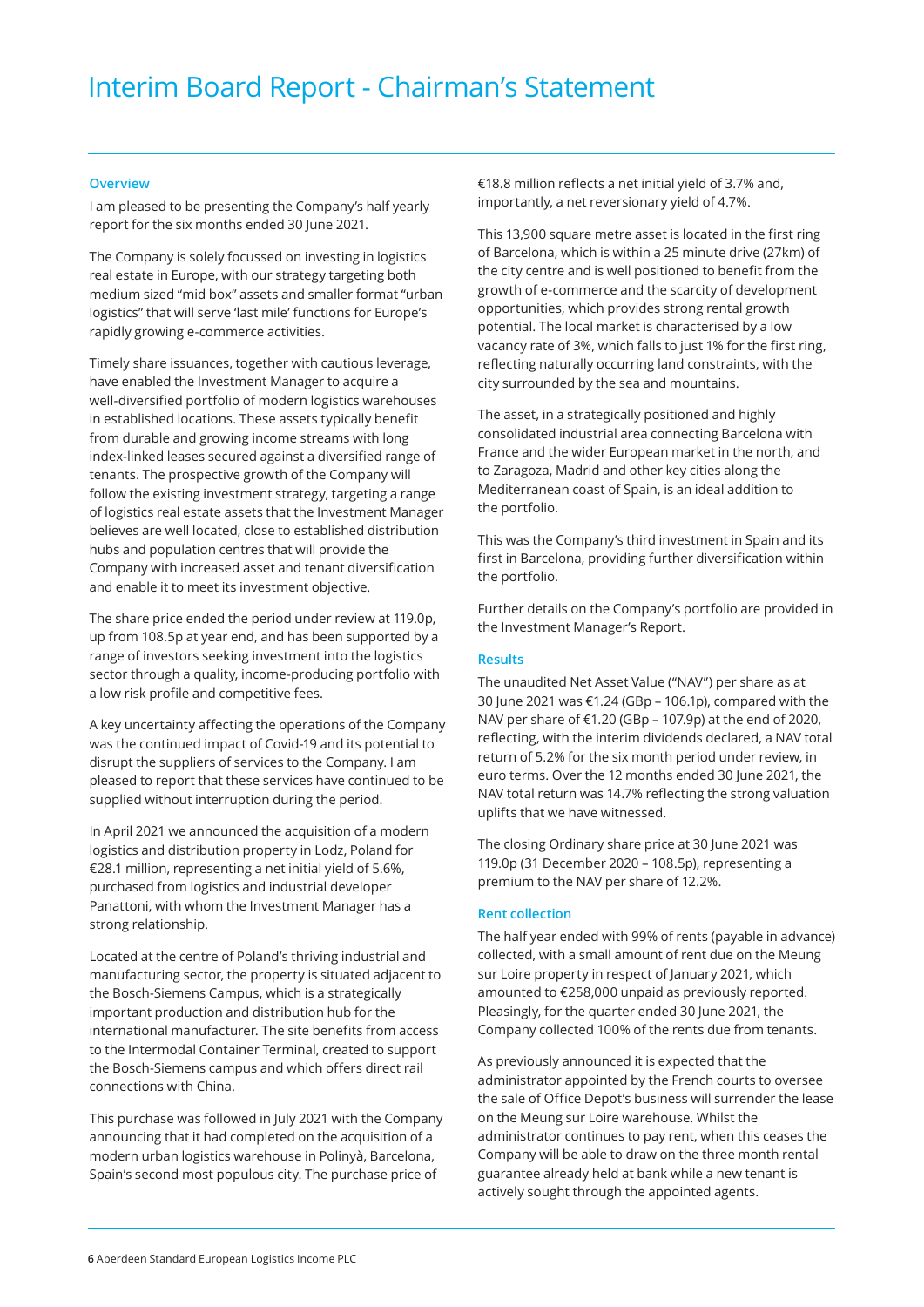Overview

On 24 February 2021 the Board declared a fourth interim distribution of 1.41 euro cents (equivalent to 1.24 pence) per Ordinary share in respect of the year ended 31 December 2020. In aggregate a total dividend of 5.64 euro cents was paid in respect of the 2020 financial year. The equivalent sterling rate paid was 4.96 pence.

First and second interim distributions of 1.41 euro cents (equivalent to 1.21 pence) have been declared in respect of the year ending 31 December 2021. Further details are shown in the chart below:

| <b>Distributions</b><br>declared         | <b>Dividend</b><br>income | Interest Ex<br>income | date     | Record<br>date | Pay<br>date |
|------------------------------------------|---------------------------|-----------------------|----------|----------------|-------------|
| 4th interim<br>$2020 - 1.41c$<br>(1.24p) | 0.80 <sub>p</sub>         | 0.44 <sub>p</sub>     | 4 Mar 21 | 5 Mar 21       | 26 Mar 21   |
| 1st interim<br>$2021 - 1.41c$<br>(1.21p) | 0.80 <sub>p</sub>         | 0.41 <sub>p</sub>     | 3 Jun 21 | 4 Jun 21       | 25 Jun 21   |
| 2nd interim<br>$2021 - 1.41c$<br>(1.21p) | 0.95p                     | 0.26p                 | 2 Sep 21 | 3 Sep 21       | 24 Sep 21   |

Interim dividends continue to be declared in respect of the quarters ending on the following dates: 31 March, 30 June, 30 September and 31 December in each year.

In light of the demand for the Company's shares from investors based in Europe and in order to maintain its attractiveness to future investors, Shareholders may now elect to receive dividend payments in Euros instead of Sterling. A currency election period will be introduced from the record date of each dividend for approximately 10 days to permit Shareholders to make their currency choices. Once a Shareholder has elected to receive dividends in Euros, then all future dividends will be paid in Euros unless the Shareholder elects to switch back to Sterling payments.

The default position will continue to be Sterling payments. For CREST enabled Shareholders, this will be made available via CRESTPay. Shareholders that hold their Ordinary shares in certificated form will be able to elect to receive a Euro payment via the Equiniti Shareview Portfolio. By accessing "My Investments" and clicking on the "Dividend Election" link next to the "Aberdeen Standard European Logistics Income" shares Shareholders will be able to select Euro. If Shareholders have not already signed up for a Shareview Portfolio they may register at shareview.co.uk/register.

# **Fund raising and share issuance**

The Investment Manager continues to review an attractive pipeline of possible acquisitions for the Company for which additional capital is required.

In March 2021 the Company issued 18.45m million new Ordinary shares at a price of 105 pence per share. The shares were issued under the remaining authority granted by Shareholders to issue up to 10% of the issued share capital on a non pre-emptive basis and the issue was over-subscribed. Following this issue of new Ordinary shares, the total number of shares in issue and voting rights in the Company was 262,950,001 shares.

Since the period end, on 8 September 2021, the Company announced proposals to raise a target amount of £75 million to fund additional acquisitions together with putting in place a share issuance programme to enable future purchases, subject to Shareholder approval. The proposals together comprised:

- a target issue of £75 million through the issue of new Ordinary shares pursuant to a Placing, Open Offer and Offer for Subscription (together the "Issue"); and
- the ability to issue up to a further 250 million Ordinary shares and/or C Shares in aggregate on a non-preemptive basis through a share issuance programme (the "Share Issuance Programme").

On 29 September 2021 the Board confirmed the results of the fundraising issue with gross proceeds of £125 million having been raised. The very positive response to the Company's fundraising from both existing shareholders and new investors is a clear endorsement of the strategy and performance of the Company to date. The issue was significantly over-subscribed and with the near-term pipeline of acquisition opportunities growing since early September, after careful consideration the Board increased the size of the Issue to £125 million.

Both the proposed Issue and the Share Issuance Programme are conditional upon, amongst other things, the Company obtaining Shareholder approval at the General Meeting that has been convened for 11:00 a.m. on 30 September 2021.

# **Investment policy clarity**

Whilst publishing the recent prospectus in connection with the Issue mentioned above, the Board together with its advisers and the Manager have taken the opportunity to provide further clarity around the Company's investment policy. There has been no material change in respect of the policy and a copy of the new wording may be found on the Company's website.

# **Revolving credit facility**

At the time of the Annual Report I confirmed that the Company had entered into a new €40 million Revolving Credit Facility ("RCF") at the parent Company level provided by Investec Bank. Subsequent to the period end,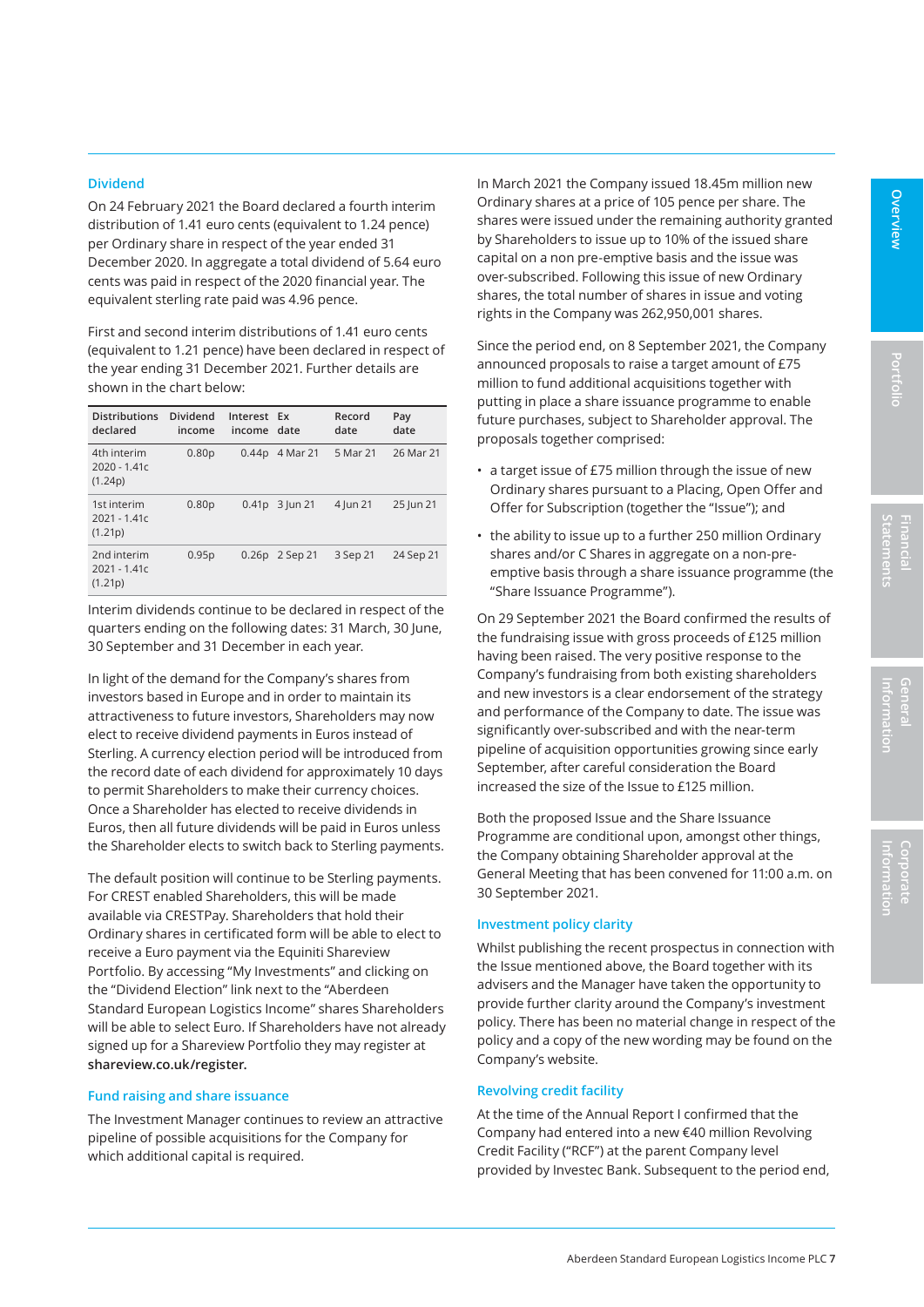the Board agreed an increase in the size of the facility to €70m. The increased RCF will further enhance the Company's ability to move quickly when acquiring new assets and reduce the impact of cash drag on the Company's investment returns.

#### **Long term financing**

The Investment Manager's treasury team has sourced fixed term debt from banks which is secured on certain assets or groups of assets within the portfolio.

Asset level gearing at the period end was 31.7%, below the Company's target level of 35%.

The Company's non-recourse loans range in maturities between 3.75 and 7.25 years with interest rates ranging between 0.94% and 1.62% per annum.

The current average interest rate on the total fixed term debt arrangements of  $\epsilon$ 144.6 million (excluding the RCF) is 1.36%. The Board continues to keep the level of borrowings under review, calculated at the time of drawdown for a property purchase. The actual level of gearing may fluctuate over the Company's life as and when new assets are acquired or whilst short term asset management initiatives are being undertaken. Banking covenants are reviewed by the Investment Manager and the Board on a regular basis.

#### **ESG and Asset Management**

The Company believes that comprehensive assessment of ESG factors leads to better outcomes for shareholders and adopts the Investment Manager's policy and approach to integrating ESG.

The Investment Manager has identified a range of key forces for change comprising Environment & Climate, Governance & Engagement, Demographics and Technology & Infrastructure. These four forces naturally encompass a diverse range of topics and concerns and our Investment Manager has translated and codified these into its investment approach, while also aligning them to the UN Sustainable Development Goals. It believes that these forces will shape the future and, in turn, shape our long-term approach by guiding how ESG factors are prioritised at the Company and asset level.

The current portfolio has strong ESG credentials and more can be found in the Investment Manager's report which follows.

Asset management is essential for preserving and adding value to the portfolio and ultimately for shareholders. Our Investment Manager has a team of people in Europe working with tenants and real estate experts as we see opportunities to not only improve buildings and add a better working environment but to also extend where the

footprint allows. Meung sur Loire and Waddinxveen are two examples where there are opportunities to add value and where the team on the ground has been discussing options to seek to enhance size and potential value.

#### **Change of Company name**

In order to align the Company's name with the name of the Manager's business, which has recently changed to abrdn plc, the Board has resolved to change the Company's name to abrdn European Logistics Income PLC. This will take effect from the start of the Company's new financial year on 1 January 2022. The Company's ticker, ASLI, will remain unchanged.

#### **Outlook**

The European logistics market is large and continues to develop rapidly; growing tenant demand is fuelled by the strong growth of e-commerce across Europe and the consequent supply chain reconfiguration as operators embrace this technological advancement. Of additional note is the rapid acceleration of interest and demand amongst logistics occupiers to adhere to higher ESG standards and the Investment Manager both recognises and has embraced this fundamental change in occupational demand for suitable buildings.

As a consequence of strong occupier demand, and constrained supply conditions, tenants have been prepared to secure favoured assets by signing long, index-linked or fixed uplift, lease contracts. Such indexed leases typically offer annual CPI uplifts and can provide for a transparent and predictable inflation-proofed cash flow to the Company.

In an increasingly uncertain world, the incontrovertible shift in the way consumers shop and the infrastructure required to service that demand is a source of greater certainty. The Investment Manager believes that logistics assets are primed for further growth, as well as being relatively defensive against any cyclical downturn in economic activity. As such the Company's portfolio is characterised by having long leases secured against financially robust tenants.

To date we have built a diversified portfolio of 16 modern, high quality logistics warehouses with long term, inflation linked income characteristics, which has underpinned year on year valuation gains and delivered attractive returns for Shareholders. The Investment Manager has a strong pipeline of assets that will sit well within the portfolio and we look forward to the further scale and diversification benefits which these investments will provide.

## **Tony Roper** Chairman 29 September 2021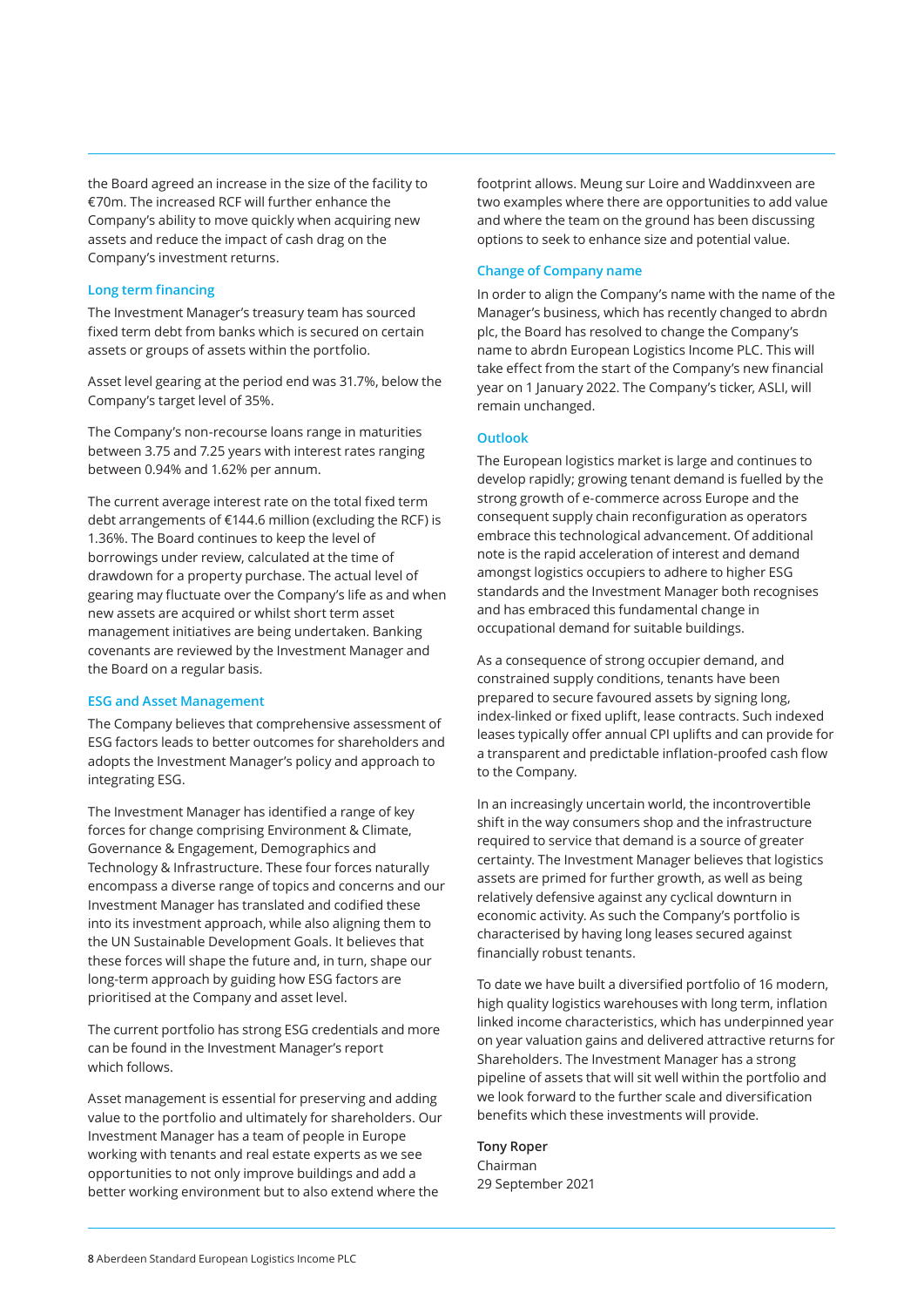# **Overview**

The first half of 2021 witnessed a cautious reopening of economies across Europe, as the vaccination roll-out programme gathered pace. Whilst concerns over new variants are likely to make the 'hoped for' path towards a full and sustainable recovery a volatile one, we continue to be buoyed by the performance of the logistics sector, which held up very well, outperforming the office and retail segments.

Supply chains are being optimised as the demand for all aspects of the logistics sector is boosted by the rise of e-commerce, as more people across Europe embrace online purchasing. Together with the increasing trend of near-shoring overseas manufacturing as companies seek to reduce operational risks and the building of increased inventory levels, the sector is dealing with a demandsupply imbalance leading to vacancy rates at historically low levels.

Strong underlying fundamentals have been driving capital into the sector, reinforcing a strong belief that the logistics sector will outperform, with investors benefiting from growing and reliable income streams and capital growth.

With our local teams located across Europe, we have been able to build a well-diversified, high quality portfolio, with 9 of our 16 buildings new at the time of purchase. This underpins our confidence that the portfolio is liquid (in demand) and well positioned for the future.

Rent collection held up very well in 2020 and H1 2021 reflecting the diverse nature and overall strength of our tenant base. Increasing property valuations in the period, reviewed by the independent valuer, CBRE GmbH, underpinned further NAV growth and the delivery of double digit returns.

Overall we believe that the diverse nature of the assets and tenants, together with the long-dated inflation protected nature of the income, with sensible gearing, offers a compelling investment for investors.

Our ambition is to mitigate risk through further diversification of the portfolio through the acquisition of high quality assets which will improve the current portfolio's ESG credentials, with a strong focus on reducing its carbon footprint. We incrementally added to the portfolio during the period with acquisitions in Lodz, Poland and Polinyà, Barcelona, Spain, which were completed in April and July 2021 respectively, bringing the total number of assets now to 16.

# **Logistics sector benefits from strong fundamentals**

The European logistics market is sizeable and continues to develop rapidly; growing tenant demand is fuelled by the rapid growth of e-commerce across Europe, a trend which has accelerated through increased smartphone ownership and the increased technological capabilities of wireless devices. The arrival of Amazon and other online retailers created a tipping point in 2016 in Europe which led to the growth in logistics demand rising at a faster rate. The Covid-19 pandemic dramatically accelerated this pre-existing trend, pushing online retail sales volumes to record levels with unexpected growth of c.31% in 2020, and while this was under exceptional circumstances the level is forecast to remain structurally higher than before the pandemic due to permanent changes in people's shopping habits.

At the same time, long distance supply chains have proven to be vulnerable due not only to Covid-19, but also to global events like the recent Suez Canal blockage. This helps explain the growing near-shoring trend with manufacturers considering bringing production closer to home or keeping higher inventory levels at warehouses in order to make the supply chain more resilient to such shocks. The Covid-19 pandemic re-opened the debate about the merits and drawbacks of highly coordinated global supply chains.

However, an increasingly uncertain political environment and the looming effects of climate change had already prompted concerns about robustness, resilience and the very structure of such 'just in time' global supply models. These trends together are driving the demand for modern logistics space to higher levels each year (see chart below), with warehouse supply unable to keep up, resulting in a heavily undersupplied market and vacancy rates at c.4%.



Source: CBRE, abrdn

As a consequence, tenants are increasingly prepared to sign long, CPI index-linked lease contracts to secure the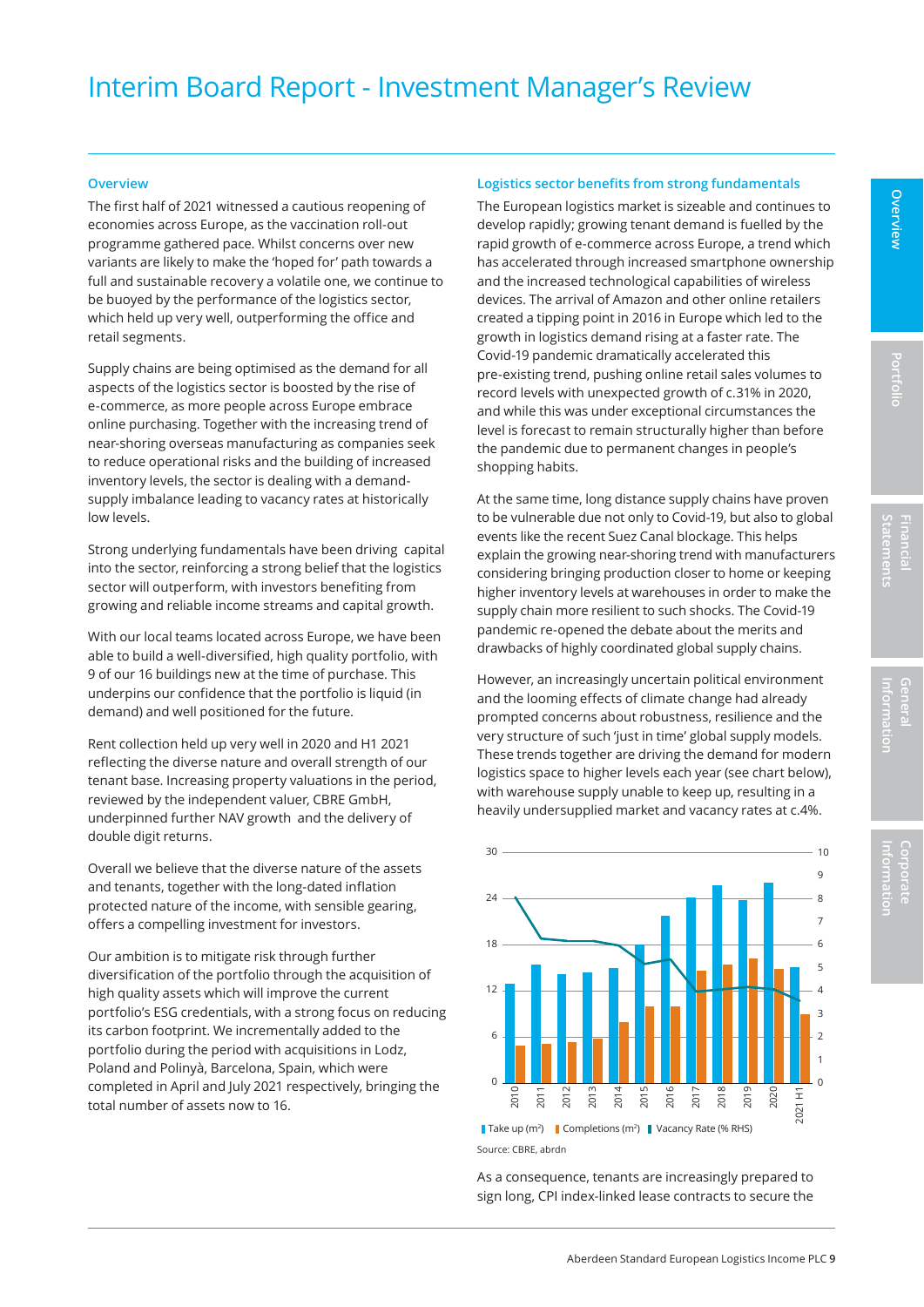most sought after assets. The requirement for what the industry terms 'last mile' warehouses to be close to or within the major centres of population also coincides with rapid urbanisation across Europe, where city populations are growing rapidly and logistics assets competing with other land uses, driving land prices and rents upwards. These factors are why we will continue to focus on urban logistics.

# **Building a well-diversified portfolio with 'liquid' or saleable assets**

Diversification and liquidity are key considerations for us when considering any purchase, with the portfolio's risk currently spread across 16 logistics warehouses located in five European countries and leased to 44 tenants. During the first six months of 2021, two buildings were added to the portfolio. In April, the Manager exchanged contracts on a brand new warehouse in Lodz, Poland, for €28.1 million, reflecting a net initial yield of 5.6%. This cross-dock warehouse is leased to seven tenants with strong links to the location thanks to the presence of the Bosch-Siemens Campus and direct access to the Silk Road, the railway connection between Asia and Europe.

In July the Company exchanged contracts on an urban logistics warehouse in Barcelona, Spain, for a net purchase price of €18.8 million, reflecting a net initial yield of 3.7% on current rent. As a city, Barcelona is supply constrained by nature due to the close presence of the sea and the mountains. With the city expanding, it is extremely difficult to find new logistics locations, thus creating upside potential for the Company in terms of rental income, resulting in an expected reversionary yield of 4.7% following the first break. The asset is located on the Polinyà Logistic Park, a strategically positioned and highly consolidated industrial area just off the AP-7 motorway that connects Barcelona with France and the wider European market in the north, and to the south to Zaragoza, Madrid and other key cities along the Mediterranean coast of Spain.



At the end of June 2021, the portfolio was valued at  $€492.3$ million. Excluding the Lodz asset, this shows a solid increase of 3.4% over the first half of the year despite a short term reduction of €6.5 million in respect of the Meung sur Loire valuation whilst we seek a new tenant for the building. With Lodz showing an increase of 4.0% over the initial purchase price to 30 June and including our Barcelona asset at cost which was purchased in July the total portfolio gross asset value is c.€510 million.

At 30 June 2021, the Netherlands, considered one of the most attractive logistics markets in Europe by the Investment Manager, had the largest allocation in the portfolio by value at 46.0%, followed by Poland 18.3%, France 15.3%, Germany 14.2% and Spain 6.2%. The allocation to Spain increased to almost 10% with the addition of the warehouse in Barcelona in July, with exposure to the other countries decreasing proportionally as shown below.

More than any other sector, real estate logistics is looking beyond national borders and is driven by international trade flows. For an operator, the quality of a location will depend on a combination of several factors. For example, the quality of the local infrastructure, population density, spending power, e-commerce adoption and the availability of labour and labour costs. Over the last decade, the most active markets in Europe were ranked (in order): the Netherlands, Germany and Poland measured by square metres of transactions per capita. This is exactly where the Company has been focussed and active with 11 of its 16 acquisitions, or 76% of the total portfolio value. Liquidity or saleability is always a key focus for us. This will depend not only on the quality of the location but also on the asset specifications which need to be modern and when combined together will give the building a 'second-life', thus making it attractive to other potential tenants. In addition, with our on the ground resources in many of these European countries, we are able to manage and work closely with developers and other contractors to add value to assets that may require modernisation or re-formatting.

The Netherlands is our largest country exposure, reflecting its position as a gateway to the European market, thanks to its strategic location and the presence of Rotterdam, the largest seaport in Europe. Logistics density in stock per capita is the second highest in Europe with many European Distribution Centres found alongside the main transport corridors leading to Belgium and Germany. Land for new developments in this densely populated country is scarce, explaining our overweight exposure, with six Dutch assets in the portfolio.

The logistics market in Poland is also expanding rapidly. clearly benefiting from the dominant manufacturing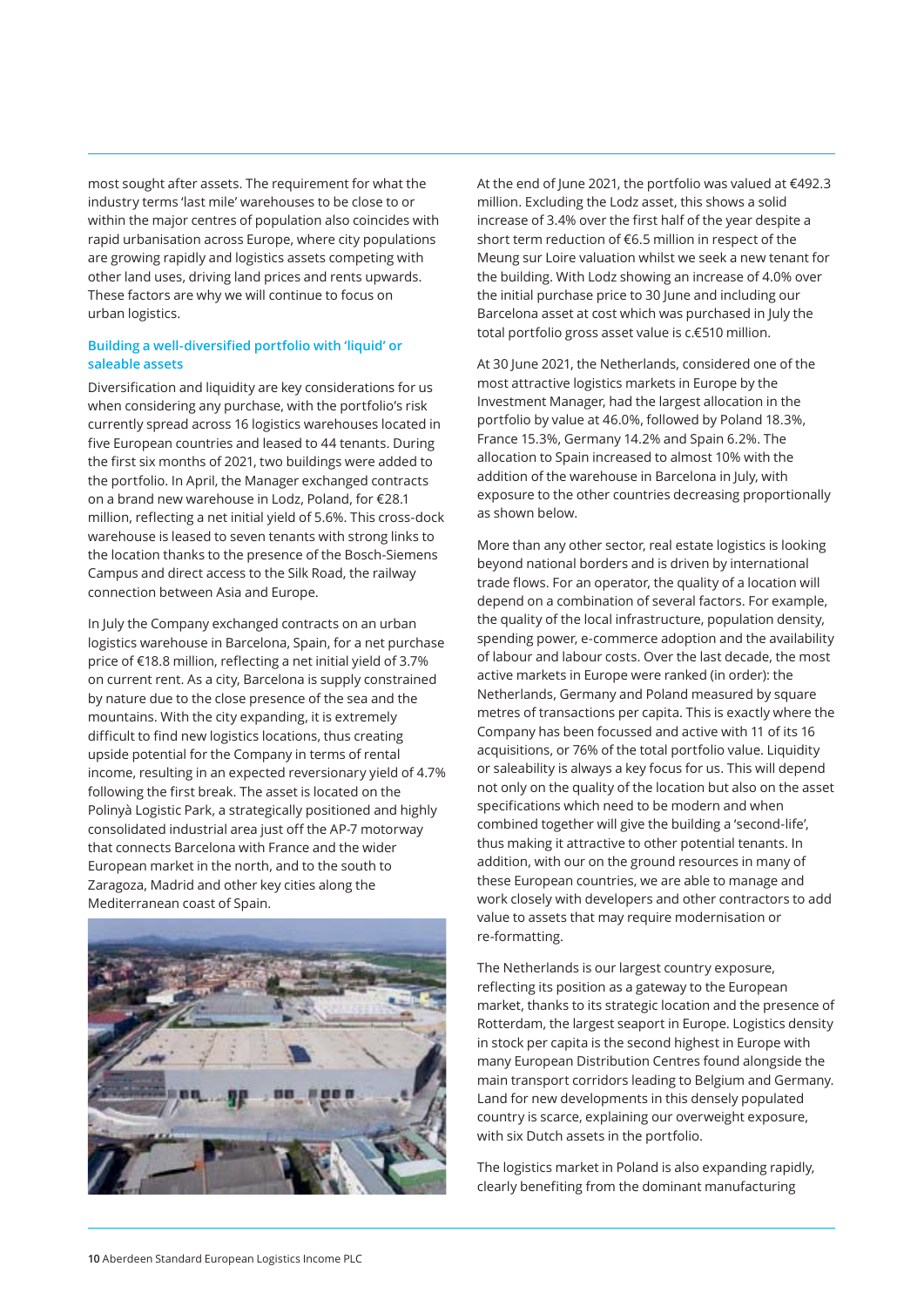



Sector, in combination with the low labour costs and it being the first stop for the Silk Road and giving it a competitive edge in Europe. For these reasons, Poland is now our second largest country allocation, with three warehouses, providing the Company with a yield pick-up over certain other regions. The manufacturing sector is most dominant in Germany, the largest economy in

Europe, where we have two multi-tenanted warehouses in the densely populated Frankfurt Rhine-Main region. The remainder of the portfolio comprises two warehouses on established logistics hubs in France and three in Spain, of which two are urban logistics warehouses with especially strong rental growth expectations.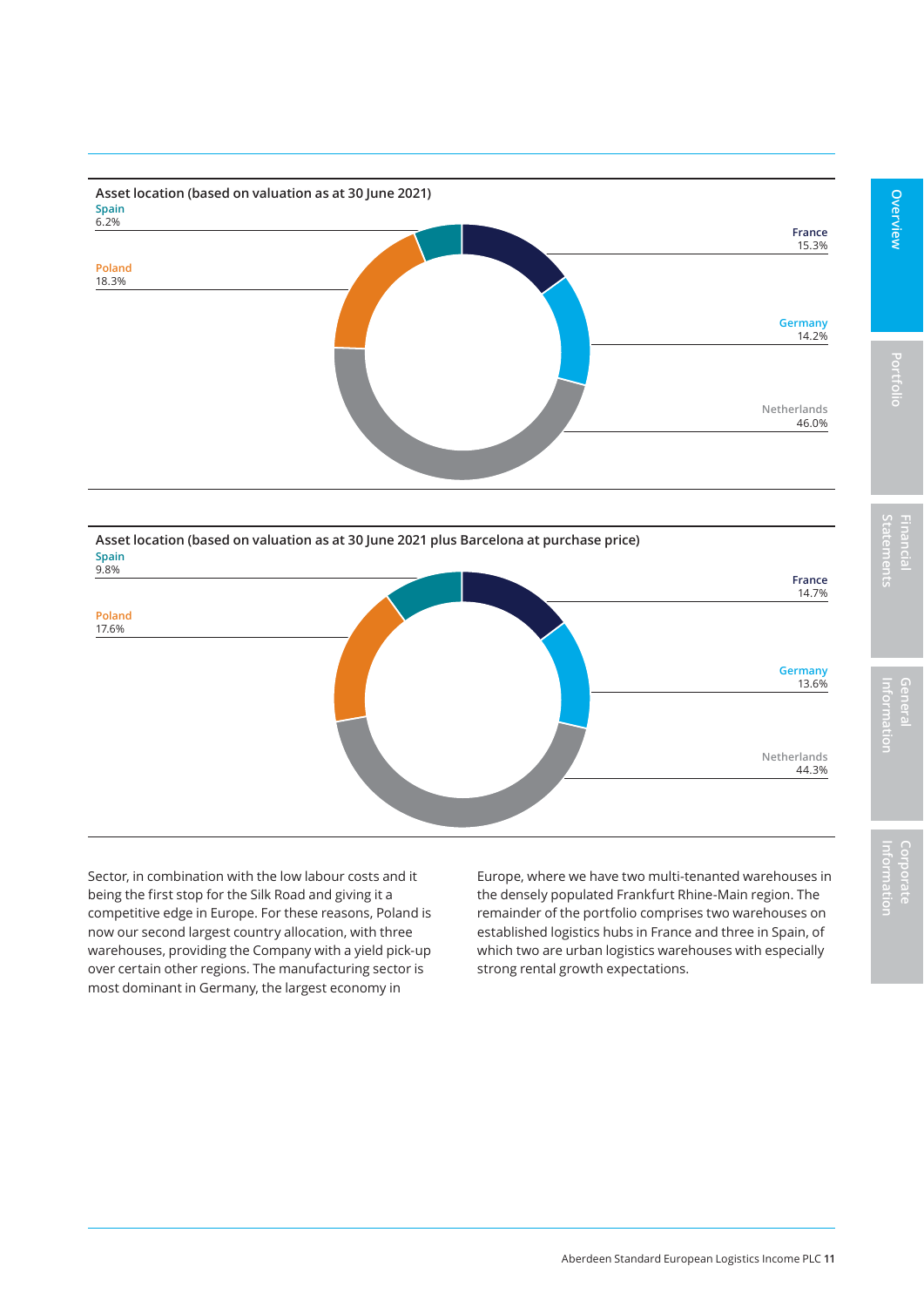## **Property portfolio as at 30 June 2021**

|                     |                 |               |               | WAULT incl WAULT excluding | % of  |
|---------------------|-----------------|---------------|---------------|----------------------------|-------|
| Country             | Location        | Built         | breaks in yrs | breaks in yrs              | Fund  |
| France              | Avignon         | 2018          | 6.1           | 10.2                       | 10.4  |
| France              | Meung sur Loire | 2004          |               |                            | 4.3   |
| Germany             | Erlensee        | 2018          | 4.7           | 6.9                        | 8.4   |
| Germany             | Flörsheim       | 2015          | 3.6           | 7.3                        | 5.3   |
| Netherlands         | Den Hoorn       | 2020          | 8.9           | 8.9                        | 11.7  |
| Netherlands         | Ede             | 1999/2005     | 6.5           | 6.5                        | 3.4   |
| Netherlands         | Oss             | 2019          | 13.0          | 13.0                       | 6.5   |
| Netherlands         | s Heerenberg    | 2009/2011     | 10.5          | 10.5                       | 6.4   |
| Netherlands         | Waddinxveen     | $1983 - 2018$ | 12.4          | 12.4                       | 9.1   |
| Netherlands         | Zeewolde        | 2019          | 13.0          | 13.0                       | 7.3   |
| Poland              | Krakow          | 2018          | 3.4           | 3.4                        | 5.7   |
| Poland              | Lodz            | 2020          | 7.6           | 7.6                        | 5.9   |
| Poland              | Warsaw          | 2019          | 6.4           | 6.4                        | 5.9   |
| Spain               | Leon            | 2019          | 7.7           | 7.7                        | 3.6   |
| Spain               | Madrid          | 1999          | 8.5           | 8.5                        | 2.4   |
| Total Q2 2021 (1)   |                 |               | 7.4           | 8.2                        | 96.2  |
| Spain, Jul 2021 (2) | Barcelona       | 2019          | 5.0           | 8.0                        | 3.8   |
| Total (1+2)         |                 |               | 7.3           | 8.2                        | 100.0 |

# **Loan portfolio as at 30 June 2021**

|                    |                           |            | <b>Existing loan</b> |               | Remaining | Interest      |
|--------------------|---------------------------|------------|----------------------|---------------|-----------|---------------|
| Country            | Property                  | Bank       | $\epsilon$ million   | End date      | Years     | (incl margin) |
| Germany            | Erlensee                  | DZ Hyp     | 17.8                 | February 2029 | 7.7       | 1.62%         |
| Germany            | Flörsheim                 | DZ Hyp     | 12.4                 | February 2026 | 4.7       | 1.54%         |
| France             | Avignon + Meung sur Loire | BayernLB   | 33.0                 | February 2026 | 4.6       | 1.57%         |
| <b>Netherlands</b> | Ede + Oss + Waddinxveen   | Berlin Hyp | 37.7                 | June 2025     | 3.9       | 1.18%         |
| <b>Netherlands</b> | s Heerenberg              | Berlin Hyp | 8.0                  | June 2025     | 4.0       | 0.94%         |
| <b>Netherlands</b> | Den Hoorn + Zeewolde      | Berlin Hyp | 35.7                 | January 2028  | 6.5       | 1.25%         |
| Total              |                           |            | 144.6                |               | 5.2       | 1.36%         |

### **Long indexed leases and historic strong rent collection**

Rent collection has remained strong. A total of 99% of rent was collected in respect of H1 2021, following a pleasing 97% of rent being collected for the full calendar year of 2020, despite the pandemic and its obvious impact through various lockdowns. In 2020 we received several requests for rent deferrals and granted seven rent-free periods in exchange for material lease extensions. No new requests have been received through the first half of 2021.

A rent deferral for one quarter of rent was also agreed with our tenant, Office Depot, at our French asset in

Meung sur Loire. The tenant paid two-thirds of the deferred rent but sought court protection in February 2021 with an administrator appointed to seek buyers for the business. Since then, a decision has been made to sell part of the retail business, but the warehouse will not be required. We are now actively seeking a new tenant with leasing agents already appointed. We are confident that we will find a solution for this attractive asset, which is located in an established central location in France, making this an ideal location for national distribution. The building has the potential to be multi-tenanted whilst the low site density offers future development potential, which we previously explored with Office Depot.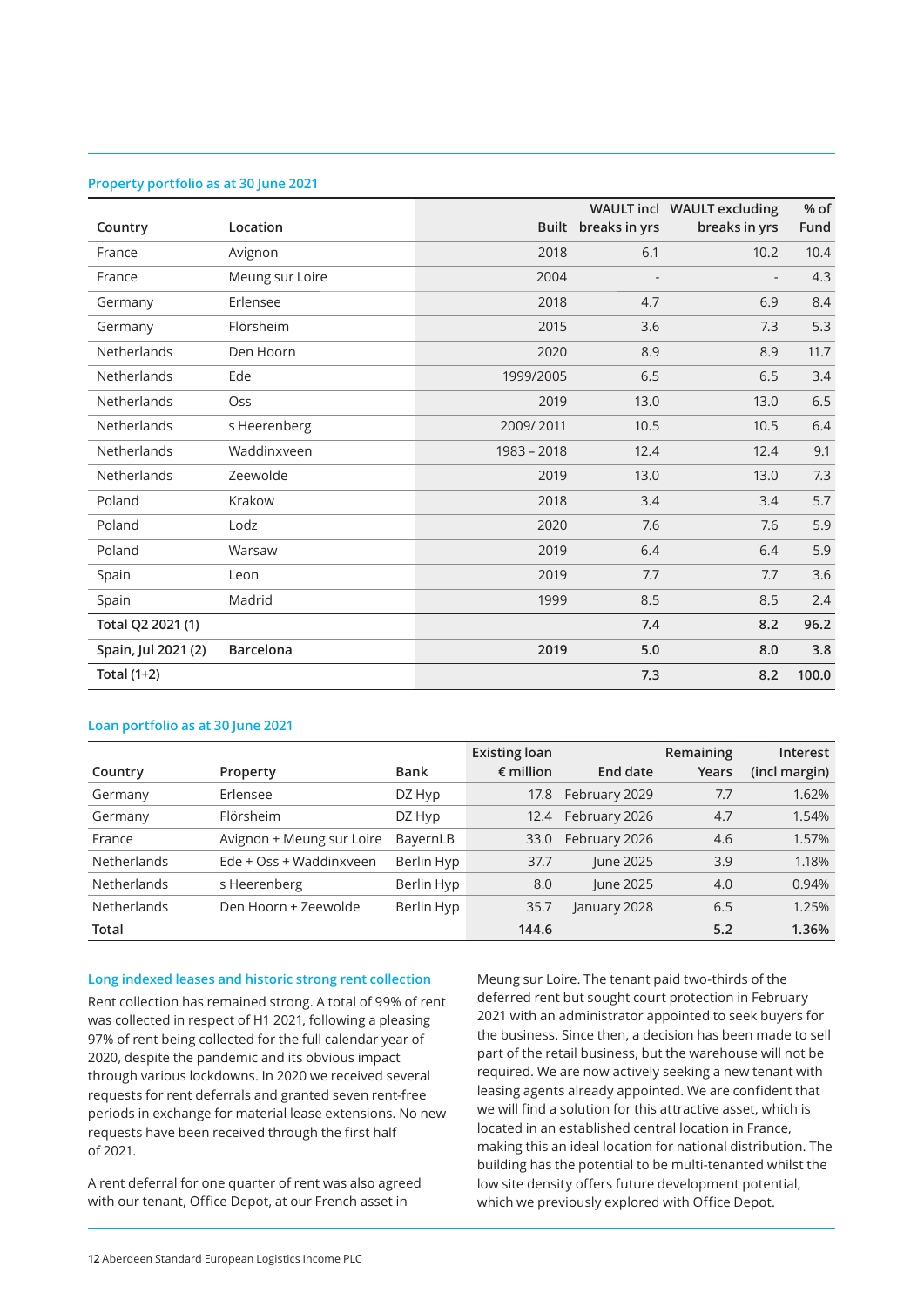This upside potential remains and can still be achieved with any new tenant. Furthermore, the logistics market in France is extremely tight with very little modern stock available.

At the end of June 2021, the portfolio average lease length was 7.4 years including break options and 8.2 years excluding break options, all with indexed leases creating an effective inflation hedge on our future cashflows.



# **ESG and the Investment Manager's strategy to reach Zero Carbon emissions**

Environmental, Social and Governance (ESG) is another key area of focus for the Investment Manager. Since the signing of the Paris Treaty on climate change in 2015, we have recognised an increased ESG awareness amongst governments, investors and also tenants in the logistics sector. Together with our dedicated ESG team we remain very proactive in driving our ESG agenda, in order to protect the property values of our buildings by ensuring their current and future appeal. Our current rating is strong and reflected in the four Green Stars awarded, out of a maximum of five, in the 2019 submission for the Global Real Estate Sustainability Benchmark assessment (GRESB), where we achieved a score of 79/100 points for the portfolio against 68/100 points for the larger peer group. Results from the 2020 submission are expected to be announced in October 2021 when we hope to improve our rating even further.

We are also making good progress with our appointed adviser, Verco, helping to define a pathway to a Net Zero Carbon emissions target and which we hope to update investors on in the future. This will help to define asset-level strategies. Other ESG projects that we are concentrating on are BREEAM-in-use certification, a pilot for advanced smart metering and the installation of solar panels. In Q2 2021, the Company completed the signing of two roof leases for solar panel projects in the Netherlands, at Den Hoorn and Ede, both with a 20 year duration. These will generate a total income stream of c.€100,000 per year and a  $c.\epsilon$ 1.0 million capital uplift. The reviews of options

for assets that do not have such panels are ongoing. With our local teams we are building on our close relationships with our tenants and seeking to understand how we can service them best.

# **Increasing capital values and our capacity to add value**

In the first half of 2021, the portfolio value increased by 3.4%. This included the  $€6.5$  million fall in value in relation to Meung sur Loire after the tenant, Office Depot, went into liquidation. Marketing of the building has commenced and there is built-in upside once a new tenant has been found. The property benefits from low site coverage with expansion potential of c. 8,000 square metres, or over 25%, which will broaden our offer in the re-letting of this asset. A  $€1.0$  million uplift in valuation was added with the signing of two roof leases with solar panels on our two Dutch warehouses in Ede and Den Hoorn and we continue to evaluate further options in the portfolio, within the parameters of local planning laws. The Investment Manager is in advanced discussions on a building extension in Waddinxveen of c. 5,000 square metres. In addition, the most recent purchase in Barcelona is heavily under-rented by 22%, giving an expectation of further upside potential at the first break option in 2026, allowing for further negotiations which could enhance capital values further.

# **Strong fundamentals support a positive outlook**

We believe the Covid-19 pandemic has further accentuated and accelerated many of the positive demand drivers that were already in place before the crisis began. Important considerations around sustainability and social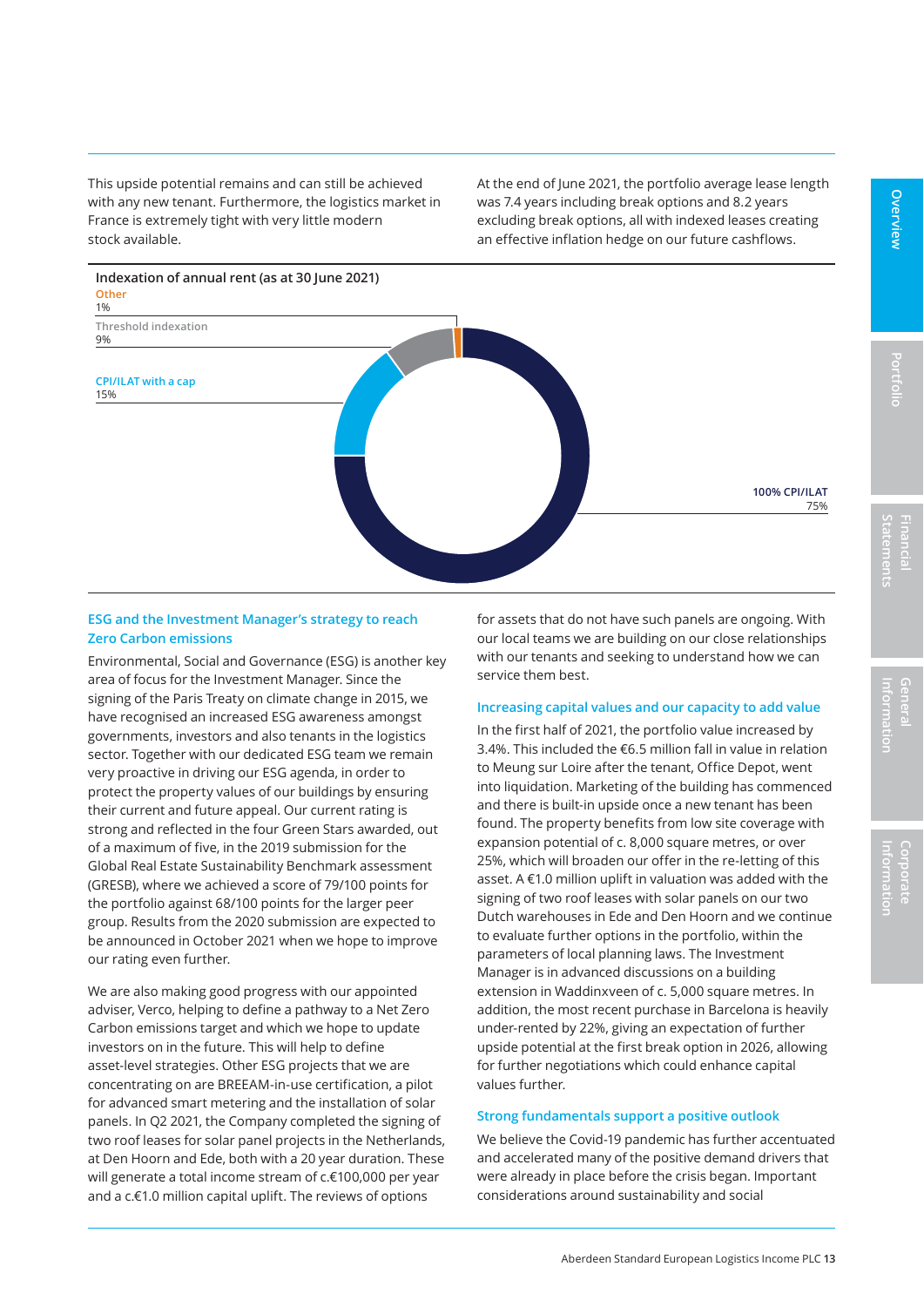responsibility have also been brought to the forefront of the sector and there will be greater scrutiny of these areas in the future.

We expect the logistics industry to continue to be a beneficiary of structural trends. Demographics trends, notably urbanisation and suburbanisation, alongside technological changes, are expected to boost overall demand for the movement of goods. Occupiers and investors will become increasingly focused on the social and environmental footprint of their properties with carbon net-zero set to be a minimum requirement. Technology and mechanisation are evolving processes and operating models are changing quicker than ever before. The speed of change is significant and while this presents a risk to many companies (and often additional costs), it also provides significant opportunities.

E-commerce and the automation of processes are the clear supportive drivers for the sector. However, the digitalisation of logistics platforms is often one of the least talked of changes, but potentially yields some of the biggest benefits in communication, efficiency and therefore profitability. Robotics is increasingly adopted in warehouse management systems and this will further influence the nature of demand and space requirements.

In the wake of Covid-19, there will be increased awareness of public health issues. This is likely to accelerate the development and implementation of legislation safeguarding public health from environmentally and

socially harmful activities. As seen in Amsterdam, this could lead to re-zoning of logistics areas, the development of "consolidation centres" and restrictions on delivery times. Furthermore, it will ramp up the speed of adoption of electric vehicles, which has large implications for warehouse design and yard space to accommodate charging points and the necessity to be located closer to key nodes on electricity grids. Interestingly, the 15 minute city concept being adopted in Paris is prioritising parcel deliveries over other car movements in the recognition that supplying cities and their citizens with goods and services is critical for enabling economic and social prosperity. Restricting less important vehicle movements could cut congestion and reduce delivery times further.

As a result of the abovementioned factors and the strength of our pan-European teams, we believe that the portfolio and our strategy is exposed to a compelling sector and we are ideally placed to capture not only increasingly valuable index linked income, but also further valuation uplifts. This in turn will allow us to continue rewarding our supportive and growing shareholder base.

**Evert Castelein Fund Manager Aberdeen Standard Investments Ireland Limited**  29 September 2021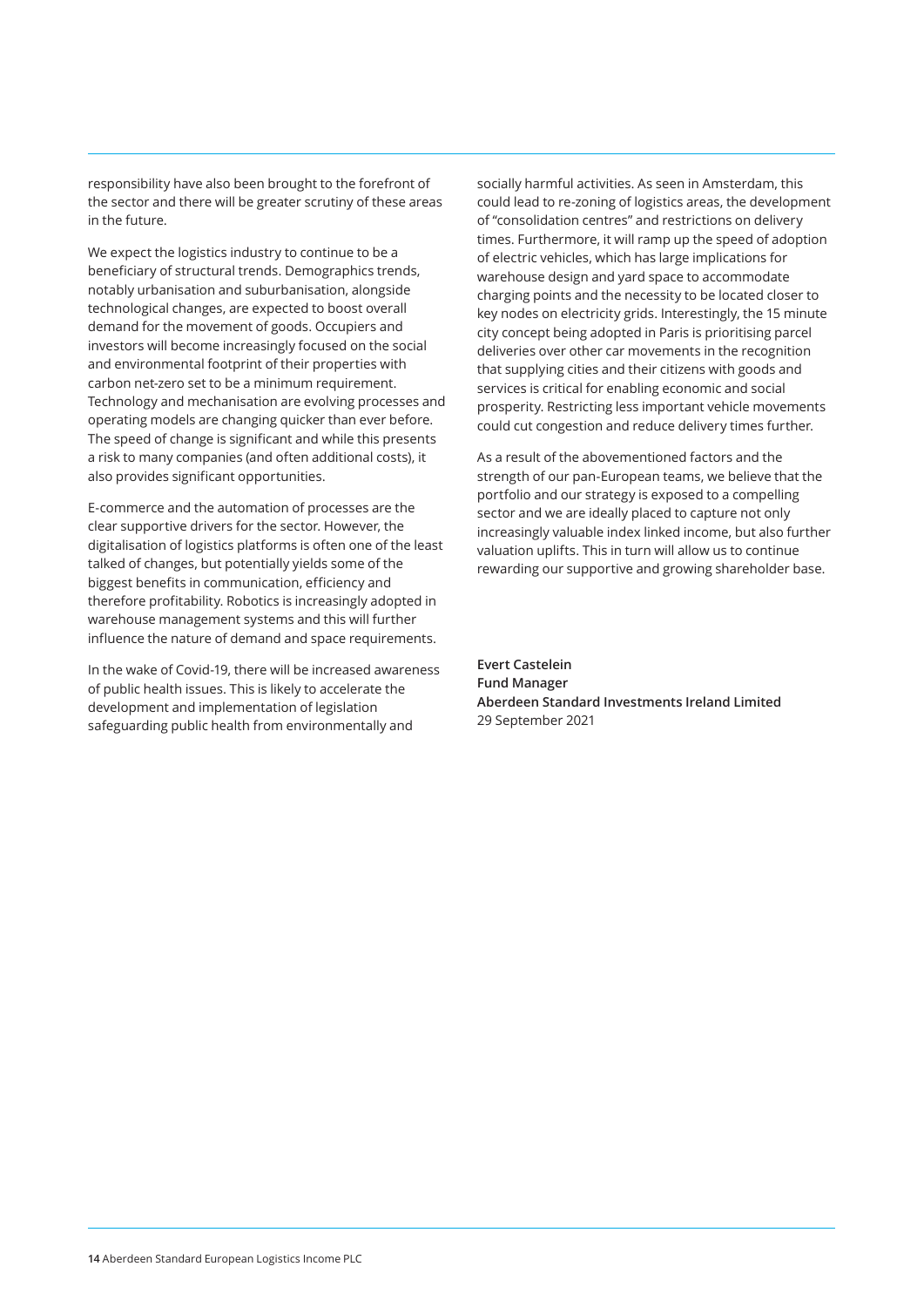# **Principal risks and uncertainties**

The principal risks and uncertainties affecting the Company are set out on pages 11 to 14 of the Annual Report and Financial Statements for the year ended 31 December 2020 (the "2020 Annual Report") together with details of the management of the risks and the Company's internal controls. These risks have not changed and can be summarised as follows:

- Strategic Risk: Strategic Objectives and Performance;
- Investment and Asset Management Risk: Investment Strategy;
- Investment and Asset Management Risk: Developing and Refurbishing Property;
- Investment and Asset Management Risk: Health and Safety;
- Investment and Asset Management Risk: Environment;
- Financial Risk: Macroeconomic:
- Financial Risk: Gearing;
- Financial Risk: Liquidity and FX Risk;
- Financial Risk: Credit Risk;
- Financial Risk: Insufficient Income Generation;
- Regulatory Risk: Compliance;
- Operational Risk: Service Providers; and
- Operational risk: Business Continuity.

The Board also has a process in place to identify emerging risks. If any of these are deemed to be significant, these risks are categorised, rated and added to the Company's risk matrix.

The Board has reviewed the risks related to the Covid-19 pandemic. Covid-19 is continuing to impact the underlying tenants in the Company's warehouse portfolio in varying degrees due to the disruption of supply chains and demand for products and services, increased costs and potential issues around changes in cash flow forecasts. However, the Board notes the Investment Manager's robust and disciplined investment process which continues to focus on high quality warehouses located across Europe and prudent cash flow management. The pandemic has impacted the Company's third party service providers, with business continuity and home working plans having been implemented. The Board, through the Manager, has been closely monitoring all third party

service arrangements and is pleased to report that it has not seen any reduction in the level of service provided to the Company to date.

Following the expiry at the end of 2020 of the transitional arrangements relating to Brexit, some issues remain including the potential or actual impacts on trading and supply chains for tenants. The Board will continue to monitor developments.

#### **Related party transactions**

ASFML acts as Alternative Investment Fund Manager, Aberdeen Standard Investments Ireland Limited acts as Investment Manager and Aberdeen Asset Management PLC acts as Company Secretary to the Company; details of the service and fee arrangements can be found in the 2020 Annual Report, a copy of which is available on the Company's website. Details of the transactions with the Manager including the fees payable to abrdn plc group companies are disclosed in note 16 of this Half Yearly Report.

#### **Going concern**

In accordance with the Financial Reporting Council's Guidance on Risk Management, Internal Control and Related Financial and Business Reporting, the Directors have undertaken a rigorous review and consider that there are no material uncertainties and that the adoption of the going concern basis of accounting is appropriate. This review included the additional risks relating to the ongoing Covid-19 pandemic and, where appropriate, action taken by the Manager and Company's service providers in relation to those risks. An analysis of the level of rental payments from tenants together with operational and other Company costs has been modelled covering a range of potential Covid-19 scenarios. In addition, the Company maintains an overdraft facility which allows the Company to draw down additional funds if unexpected short term liquidity issues were to arise. The Board notes that the Investment Manager remains in regular contact with tenants and third party suppliers and continues to have a constructive dialogue with all parties. Accordingly, the Directors believe that the Company has adequate financial resources to continue in operational existence for the foreseeable future and at least 12 months from the date of this Half Yearly Report. Accordingly, the Directors continue to adopt the going concern basis in preparing these financial statements.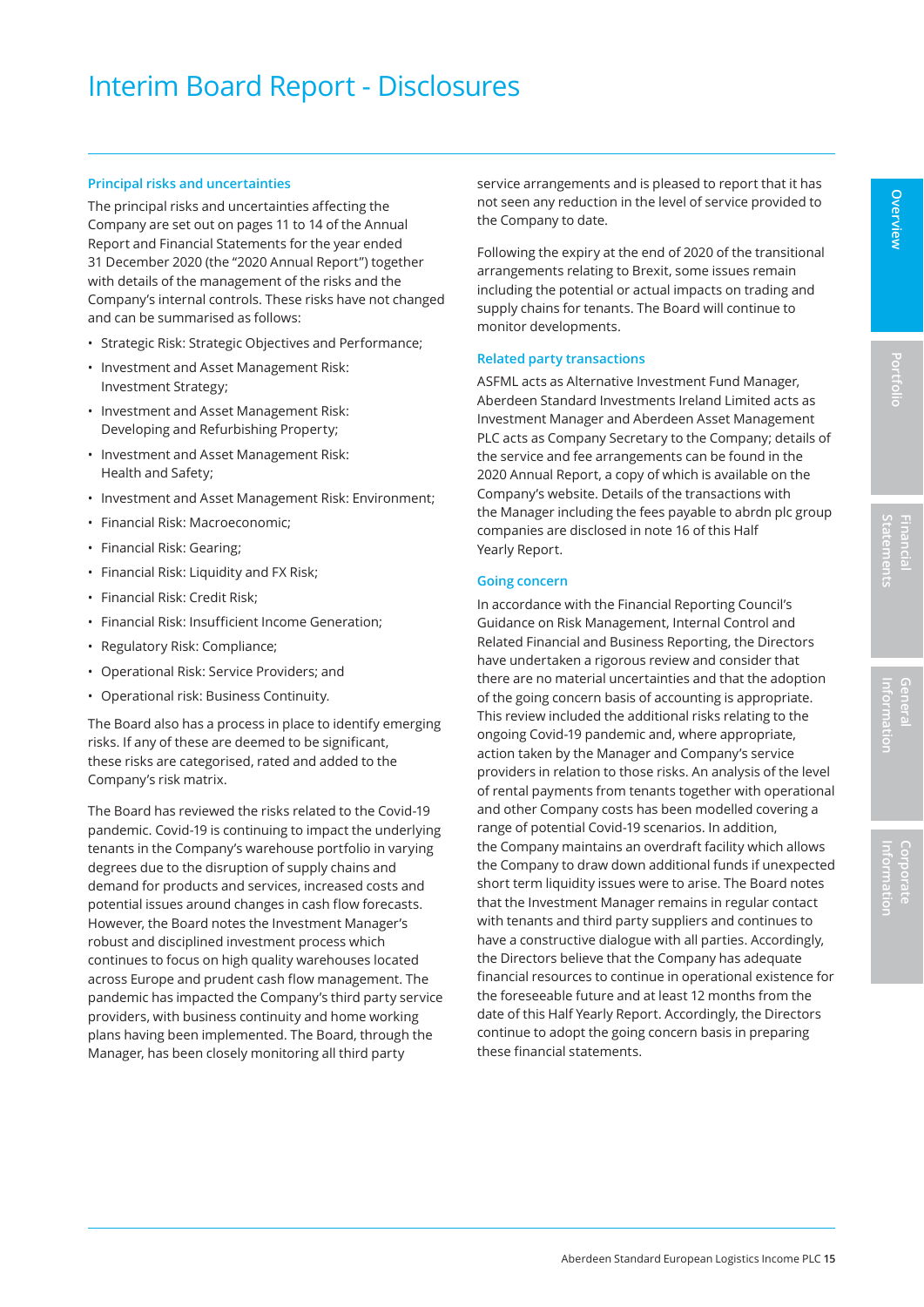# **Directors' responsibility statement**

The Directors are responsible for preparing this half-yearly financial report in accordance with applicable law and regulations. The Directors confirm that to the best of their knowledge:

- the condensed set of financial statements contained within the half-yearly financial report has been prepared in accordance with International Accounting Standard 34 'Interim Financial Reporting' and gives a true and fair view of the assets, liabilities, financial position and net return of the Company as at 30 June 2021; and
- the Interim Board Report (constituting the interim management report) includes a fair review of the information required by rule 4.2.7R of the UK Listing Authority Disclosure Guidance and Transparency Rules (being an indication of important events that have occurred during the first six months of the financial year and their impact on the condensed set of financial statements and a description of the principal risks and uncertainties for the remaining six months of the financial year) and 4.2.8R (being related party transactions that have taken place during the first six months of the financial year and that have materially affected the financial position of the Company during that period).

**Tony Roper Chairman** 29 September 2021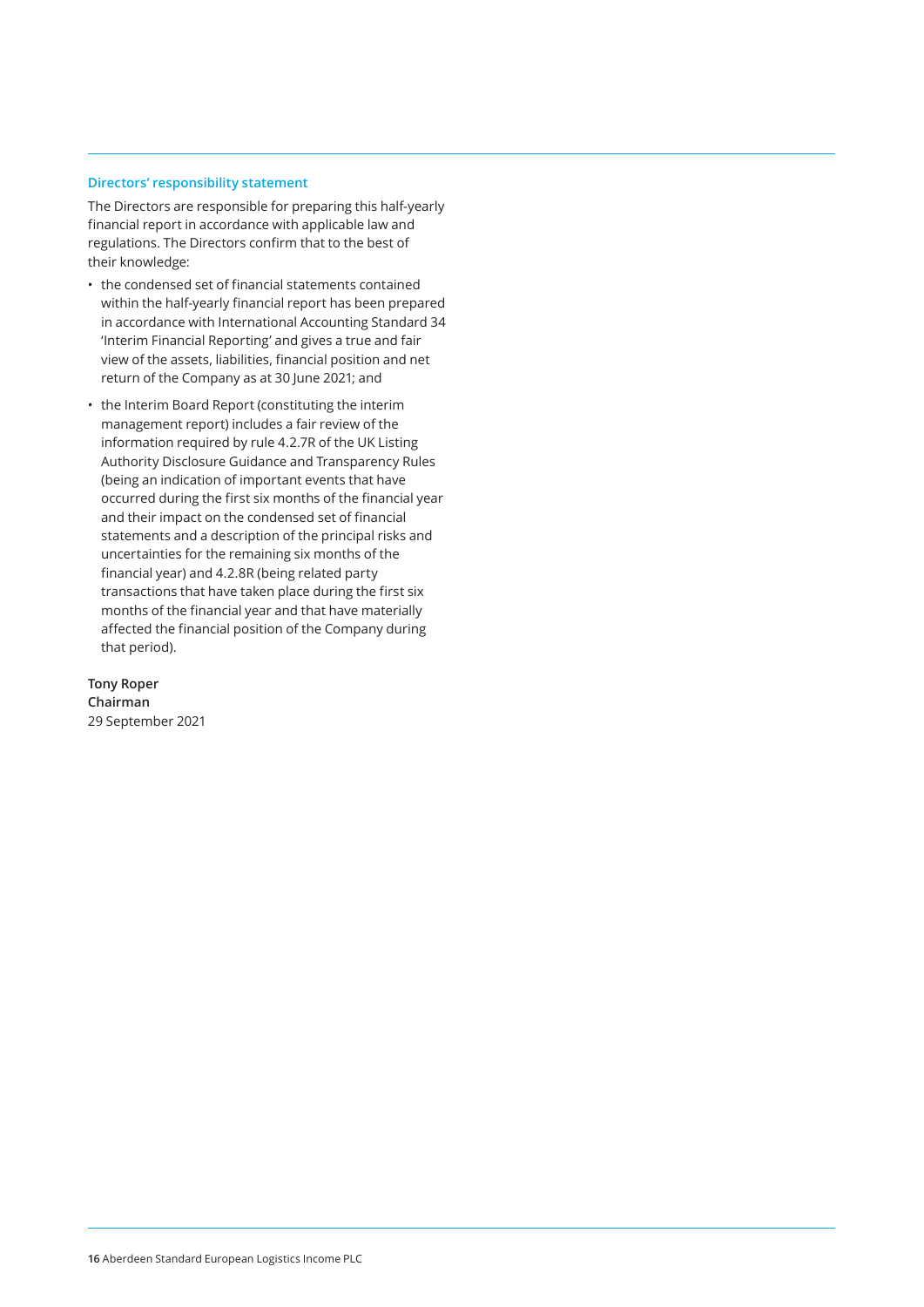# Property Portfolio



# **Property Portfolio as at 30 June 2021**

|              | Property                       | <b>Tenure</b> | <b>Principal Tenant</b> |
|--------------|--------------------------------|---------------|-------------------------|
| $\mathbf{1}$ | France, Avignon (Noves)        | Freehold      | Biocoop                 |
| 2            | France, Meung sur Loire        | Freehold      | Office Depot            |
| 3            | Germany, Erlensee              | Freehold      | Bergler                 |
| 4            | Germany, Flörsheim             | Freehold      | DS Smith                |
| 5            | Poland, Krakow                 | Freehold      | Lynka                   |
| 6            | Poland, Warsaw                 | Freehold      | <b>DHL</b>              |
| 7            | Poland, Lodz                   | Freehold      | Compal                  |
| 8            | Spain, Leon                    | Freehold      | Decathlon               |
| 9            | Spain, Madrid                  | Freehold      | <b>DHL</b>              |
| 10           | the Netherlands, Ede           | Freehold      | AS Watson (Kruidvat)    |
| 11           | the Netherlands, Oss           | Freehold      | Orangeworks             |
| 12           | the Netherlands, 's Heerenberg | Freehold      | <b>ICL Logistics</b>    |
| 13           | the Netherlands, Waddinxveeen  | Freehold      | Combilo                 |
| 14           | the Netherlands, Zeewolde      | Freehold      | <b>VSH Fittings</b>     |
| 15           | the Netherlands, Den Hoorn     | Leasehold     | Van der Helm            |
|              | Acquired after 30 June 2021    |               |                         |
| 16           | Spain, Barcelona               | Freehold      | Mediapost               |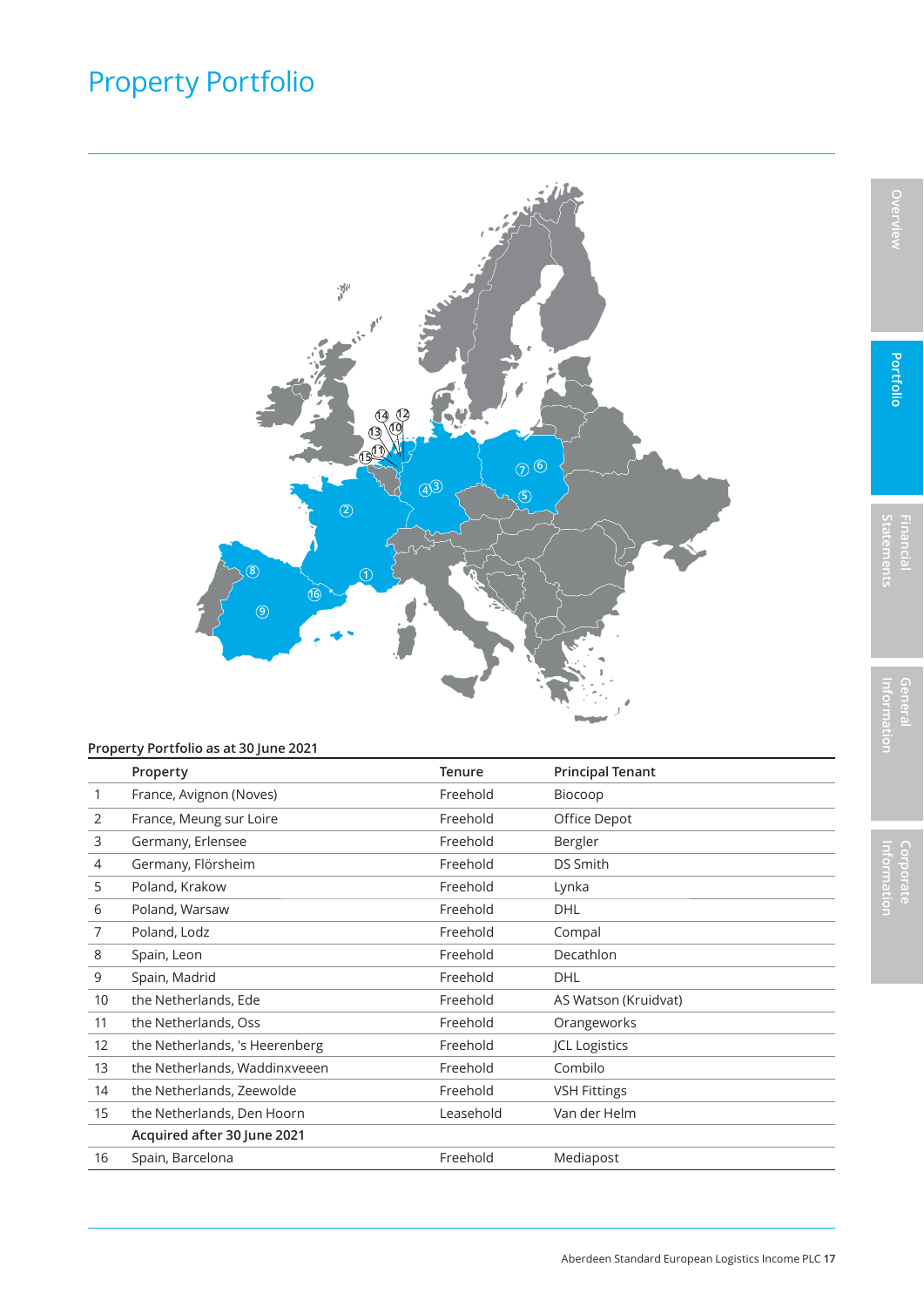# Condensed Consolidated Statement of Comprehensive Income

|                                                                    |                |          | 1 January to 30 June 2021 |                          |          | 1 January to 30 June 2020 |                          |                 | 1 January to 31 December 2020 |                   |
|--------------------------------------------------------------------|----------------|----------|---------------------------|--------------------------|----------|---------------------------|--------------------------|-----------------|-------------------------------|-------------------|
|                                                                    |                |          |                           | Unaudited                |          |                           | Unaudited                |                 |                               | Audited           |
|                                                                    |                | Revenue  | Capital                   | <b>Total</b>             | Revenue  | Capital                   | Total                    | Revenue         | Capital                       | Total             |
|                                                                    | Notes          | €'000    | €'000                     | €'000                    | €'000    | €'000                     | €'000                    | €'000           | €'000                         | €'000             |
| <b>REVENUE</b>                                                     |                |          |                           |                          |          |                           |                          |                 |                               |                   |
| Rental Income                                                      |                | 11,121   | $\overline{\phantom{a}}$  | 11,121                   | 9,896    | $\sim$                    | 9,896                    | 20,257          | ÷,                            | 20,257            |
| Property service charge income                                     |                | 1,648    | $\overline{\phantom{a}}$  | 1,648                    | 1,492    |                           | 1,492                    | 3,096           |                               | 3,096             |
| Other operating income                                             |                | 201      | $\overline{\phantom{a}}$  | 201                      | 88       | ÷,                        | 88                       | 47              |                               | 47                |
| <b>Total Revenue</b>                                               | $\overline{2}$ | 12,970   | $\overline{\phantom{a}}$  | 12,970                   | 11,476   | ä,                        | 11,476                   | 23,400          | $\overline{\phantom{a}}$      | 23,400            |
| GAINS/(LOSSES) ON INVESTMENTS                                      |                |          |                           |                          |          |                           |                          |                 |                               |                   |
| Gains on Revaluation<br>of investment properties                   | 8              |          | 15,290                    | 15,290                   |          | 7,218                     | 7,218                    |                 | 32,878                        | 32,878            |
| Total Income and gains on investments                              |                | 12,970   | 15,290                    | 28,260                   | 11,476   | 7,218                     | 18,694                   | 23,400          | 32,878                        | 56,278            |
| <b>EXPENDITURE</b>                                                 |                |          |                           |                          |          |                           |                          |                 |                               |                   |
| Investment management fee                                          |                | (1, 201) |                           | (1, 201)                 | (993)    |                           | (993)                    | (2,066)         |                               | (2,066)           |
| Direct property expenses                                           |                | (1, 123) | $\overline{\phantom{a}}$  | (1, 123)                 | (597)    | $\overline{a}$            | (597)                    | (1, 305)        | ä,                            | (1, 305)          |
| Property service charge exposure                                   |                | (1,648)  | $\overline{\phantom{a}}$  | (1,648)                  | (1, 492) | $\sim$                    | (1, 492)                 | (3,096)         | $\bar{a}$                     | (3,096)           |
| SPV property management fee                                        |                | (93)     | $\overline{\phantom{a}}$  | (93)                     | (63)     | $\sim$                    | (63)                     | (139)           | ÷,                            | (139)             |
| Other expenses                                                     |                | (882)    | $\overline{\phantom{a}}$  | (882)                    | (481)    | $\sim$                    | (481)                    | (1,290)         | ÷,                            | (1, 290)          |
| Total expenditure                                                  |                | (4, 947) | $\overline{\phantom{a}}$  | (4, 947)                 | (3,626)  | $\bar{a}$                 | (3,626)                  | (7,896)         | $\bar{a}$                     | (7,896)           |
| Net operating return before finance costs                          |                | 8,023    | 15,290                    | 23,313                   | 7,850    | 7,218                     | 15,068                   | 15,504          | 32,878                        | 48,382            |
|                                                                    |                |          |                           |                          |          |                           |                          |                 |                               |                   |
| <b>FINANCE COSTS</b>                                               |                |          |                           |                          |          |                           |                          |                 |                               |                   |
| Finance costs                                                      | 3              | (1, 373) | $\overline{\phantom{a}}$  | (1, 373)                 | (1, 226) | $\overline{\phantom{a}}$  | (1, 226)                 | (2, 545)        | $\blacksquare$                | (2, 545)          |
| Effect of foreign exchange differences                             |                | 53       | (507)                     | (454)                    | $\sim$   | $\overline{\phantom{a}}$  | $\overline{\phantom{a}}$ | (829)           | 301                           | (591)             |
| Net return before taxation                                         |                | 6,703    | 14,783                    | 21,486                   | 6,624    | 7,218                     | 13,842                   |                 |                               |                   |
| Taxation                                                           | $\overline{4}$ | (391)    | (4,832)                   | (5, 223)                 | (124)    | (2,024)                   | (2, 148)                 | 12,067<br>(228) | 33,179<br>(9,629)             | 45,246<br>(9,857) |
| Net return for the period                                          |                | 6,312    | 9,951                     | 16,263                   | 6,500    | 5,194                     | 11,694                   | 11,839          | 23,550                        | 35,389            |
|                                                                    |                |          |                           |                          |          |                           |                          |                 |                               |                   |
| OTHER COMPREHENSIVE INCOME TO BE<br>RECLASSIFIED TO PROFIT OR LOSS |                |          |                           |                          |          |                           |                          |                 |                               |                   |
| Currency translation differences on initial<br>capital proceeds    |                |          |                           |                          |          | 190                       | 190                      |                 |                               |                   |
| Currency translation on conversion of<br>distribution payments     |                |          |                           |                          | (783)    | $\overline{7}$            | (776)                    |                 |                               |                   |
| Effect of foreign exchange differences                             |                |          |                           |                          | (243)    |                           | (243)                    |                 |                               |                   |
| Other comprehensive income                                         |                |          |                           | $\overline{\phantom{a}}$ | (1,026)  | 197                       | (829)                    |                 |                               |                   |
| Total comprehensive return for the period                          |                | 6,312    | 9,951                     | 16,263                   | 5,474    | 5,391                     | 10,865                   | 11,839          | 23,550                        | 35,389            |
|                                                                    |                |          |                           |                          |          |                           |                          |                 |                               |                   |
| Basic and diluted earnings per share                               | 6              | 2.47c    | 3.90¢                     | 6.37¢                    | 2.77c    | 2.21c                     | 4.98¢                    | 4.95¢           | 9.84¢                         | 14.79¢            |

The accompanying notes are an integral part of the Financial Statements.

The total column of the Condensed Consolidated Statement of Comprehensive Income is the profit and loss account of the Company. All revenue and capital items in the above statement derive from continuing operations. No operations were acquired or discontinued during the period.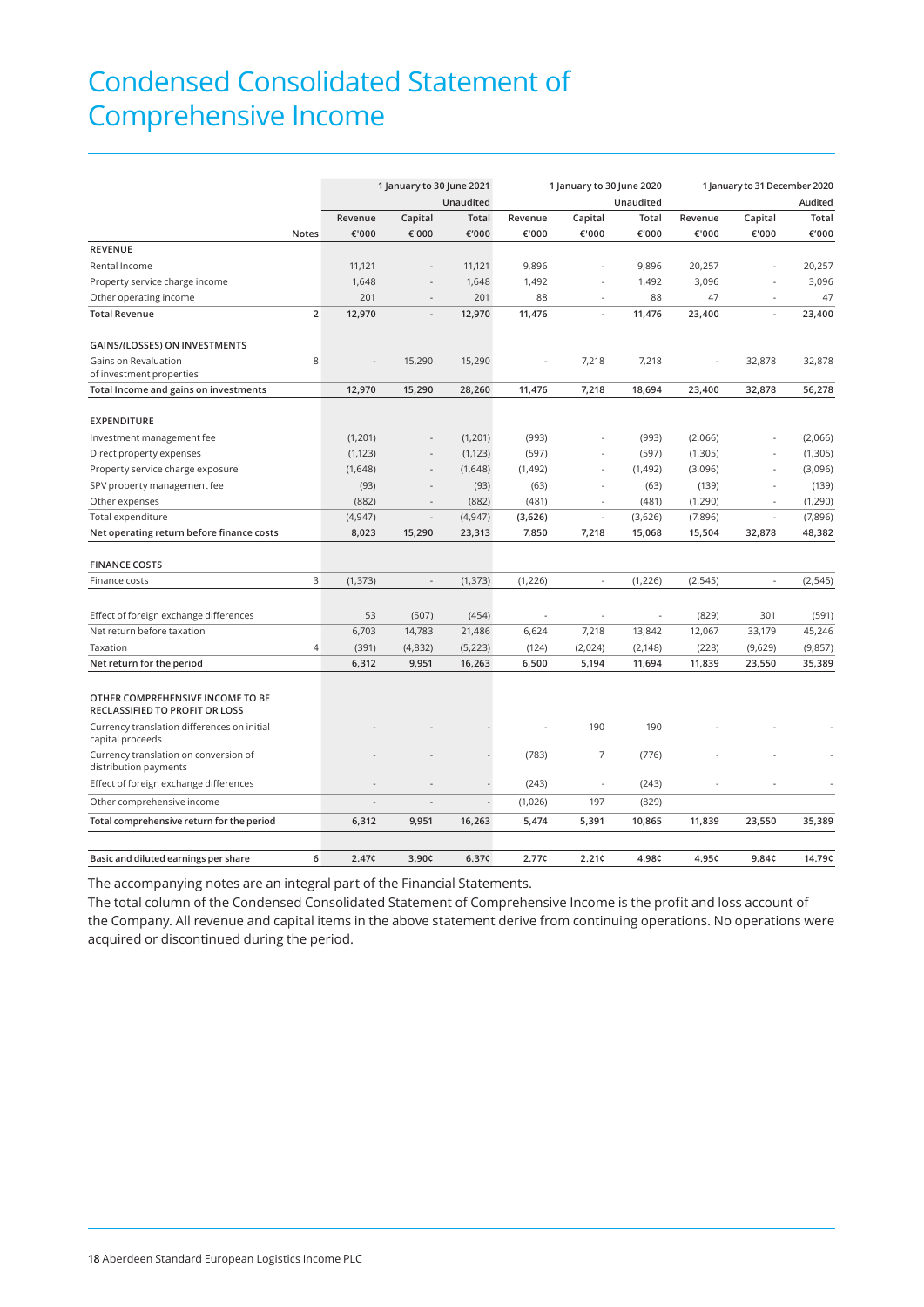# Condensed Consolidated Balance Sheet

|                                      |              | 30 June 2021<br>Unaudited | 30 June 2020       | 31 December 2020 |
|--------------------------------------|--------------|---------------------------|--------------------|------------------|
|                                      | <b>Notes</b> | €'000                     | Unaudited<br>€'000 | Audited<br>€'000 |
| <b>NON-CURRENT ASSETS</b>            |              |                           |                    |                  |
| Investment properties                | 8            | 492,280                   | 423,509            | 448,418          |
| Deferred tax asset                   | 4            | 1,081                     | 1,323              | 1,425            |
| Total non-current assets             |              | 493,361                   | 424,832            | 449,843          |
|                                      |              |                           |                    |                  |
| <b>CURRENT ASSETS</b>                |              |                           |                    |                  |
| Trade and other receivables          | 9            | 15,522                    | 11,193             | 9,286            |
| Cash and cash equivalents            | 10           | 30,832                    | 18,705             | 24,874           |
| Other Assets                         |              | 200                       | 203                | 75               |
| Derivative financial instruments     | 15           | 77                        |                    | 26               |
| <b>Total current assets</b>          |              | 46,631                    | 30,101             | 34,261           |
|                                      |              |                           |                    |                  |
| <b>Total assets</b>                  |              | 539,992                   | 454,933            | 484,104          |
|                                      |              |                           |                    |                  |
| <b>CURRENT LIABILITIES</b>           |              |                           |                    |                  |
| Lease liability                      | 11           | 550                       | 550                | 550              |
| <b>Bank Loans</b>                    | 13           | 19,500                    |                    |                  |
| Trade and other payables             | 12           | 8,780                     | 9,689              | 8,291            |
| Derivative financial instruments     | 15           |                           | 243                |                  |
| <b>Total current liabilities</b>     |              | 28,830                    | 10,482             | 8,841            |
|                                      |              |                           |                    |                  |
| <b>NON-CURRENT LIABILITIES</b>       |              |                           |                    |                  |
| <b>Bank Loans</b>                    | 13           | 143,453                   | 143,425            | 143,331          |
| Lease liability                      | 11           | 22,487                    | 22,751             | 22,620           |
| Deferred tax liability               | 4            | 20,204                    | 8,009              | 15,716           |
| <b>Total non-current liabilities</b> |              | 186,144                   | 174,185            | 181,667          |
|                                      |              |                           |                    |                  |
| <b>Total liabilities</b>             |              | 214,974                   | 184,667            | 190,508          |
|                                      |              |                           |                    |                  |
| Net assets                           |              | 325,018                   | 270,266            | 293,596          |
|                                      |              |                           |                    |                  |
| SHARE CAPITAL AND RESERVES           |              |                           |                    |                  |
| Share capital                        | 14           | 2,970                     | 2,700              | 2,756            |
| Share premium                        |              | 83,791                    | 56,047             | 61,691           |
| Special distributable reserve        |              | 182,368                   | 187,707            | 185,661          |
| Capital reserve                      |              | 41,719                    | 13,609             | 31,768           |
| Revenue reserve                      |              | 14,170                    | 10,203             | 11,720           |
| Equity shareholders' funds           |              | 325,018                   | 270,266            | 293,596          |
| Net asset value per share            | 7            | € 1.24                    | € 1.13             | € 1.20           |

Company number: 11032222

The accompanying notes are an integral part of the Financial Statements.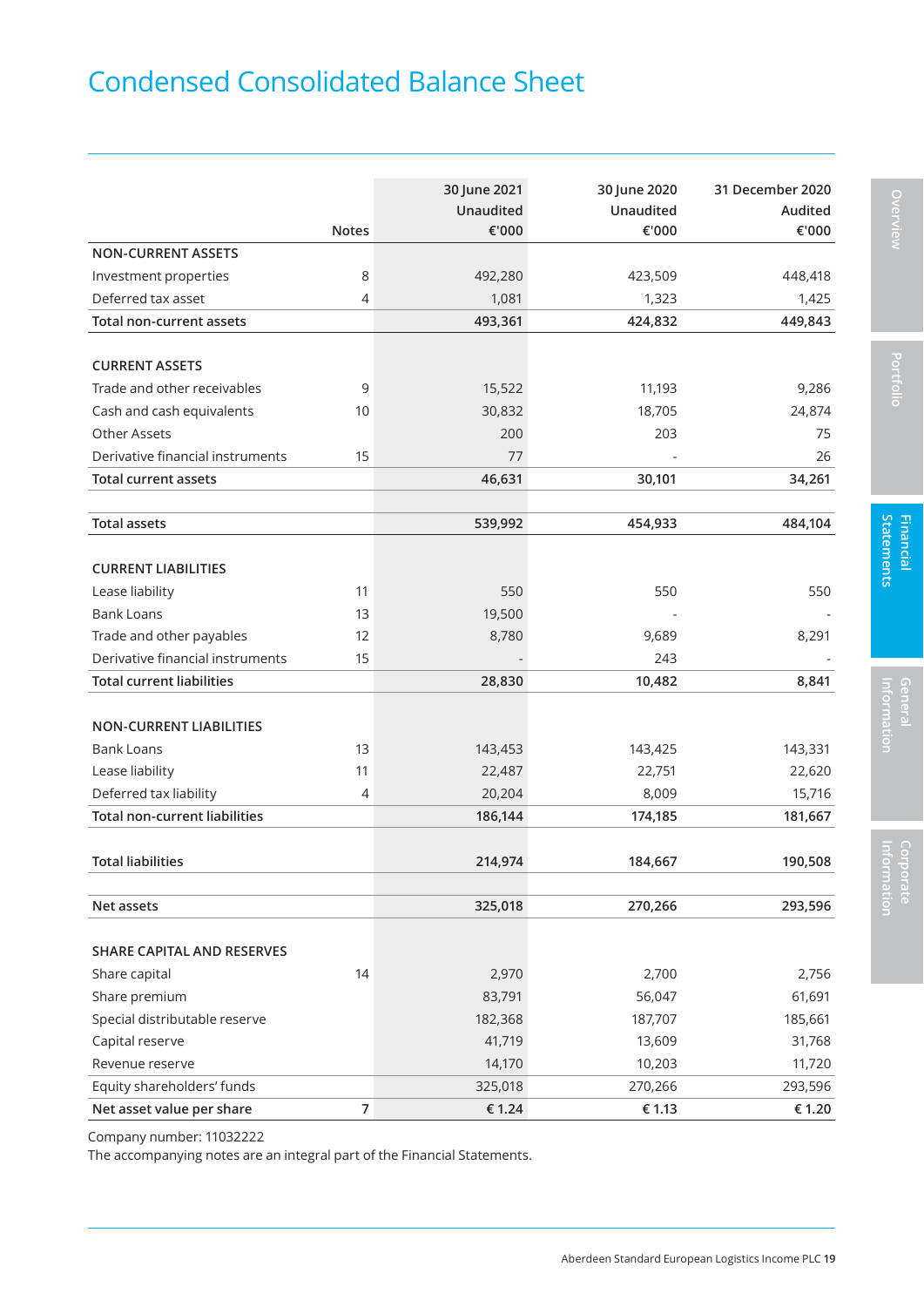# Condensed Consolidated Statement of Changes in Equity

| Six months ended 30 June 2021<br>(unaudited)                                                                                                                                                                          | <b>Notes</b> | Share<br>capital<br>€'000  | Share<br>premium<br>€'000           | Special<br>distributable<br>reserve<br>€'000 | Capital<br>reserve<br>€'000                           | Revenue<br>reserve<br>€'000          | <b>Total</b><br>€'000                                        |
|-----------------------------------------------------------------------------------------------------------------------------------------------------------------------------------------------------------------------|--------------|----------------------------|-------------------------------------|----------------------------------------------|-------------------------------------------------------|--------------------------------------|--------------------------------------------------------------|
| Balance at 31 December 2020                                                                                                                                                                                           |              | 2,756                      | 61,691                              | 185,661                                      | 31,768                                                | 11,720                               | 293,596                                                      |
| Share Issue                                                                                                                                                                                                           | 14           | 214                        | 22,325                              |                                              |                                                       |                                      | 22,539                                                       |
| Share Issue costs                                                                                                                                                                                                     |              |                            | (225)                               |                                              |                                                       |                                      | (225)                                                        |
| Total Comprehensive return for the period                                                                                                                                                                             |              |                            |                                     |                                              | 9,951                                                 | 6,312                                | 16,263                                                       |
| Interim Distributions paid                                                                                                                                                                                            | 5            |                            |                                     | (3, 293)                                     |                                                       | (3,862)                              | (7, 155)                                                     |
| Balance at 30 June 2021                                                                                                                                                                                               |              | 2,970                      | 83,791                              | 182,368                                      | 41,719                                                | 14,170                               | 325,018                                                      |
| Six months ended 30 June 2020<br>(unaudited)<br>Balance at 31 December 2019<br>Share Issue<br>Share Issue costs<br>Total Comprehensive return for the period<br>Interim Distributions paid<br>Balance at 30 June 2020 | 14           | 2,645<br>55<br>÷,<br>2,700 | 50,364<br>5,741<br>(58)<br>56,047   | 191,579<br>(3,872)<br>187,707                | 8,218<br>5,391<br>$\overline{\phantom{a}}$<br>13,609  | 7,471<br>5,474<br>(2,742)<br>10,203  | 260,277<br>5,796<br>(58)<br>10,865<br>(6,614)<br>270,266     |
| Year ended 31 December 2020<br>(audited)<br>Balance at 31 December 2019<br>Share Issue<br>Share Issue costs<br>Total Comprehensive return for the year<br>Distributions paid<br>Balance at 31 December 2020           | 14           | 2,645<br>111<br>2,756      | 50,364<br>11,442<br>(115)<br>61,691 | 191,579<br>(5,918)<br>185,661                | 8,218<br>23,550<br>$\overline{\phantom{a}}$<br>31,768 | 7,471<br>11,839<br>(7,590)<br>11,720 | 260,277<br>11,553<br>(115)<br>35,389<br>(13, 508)<br>293,596 |
|                                                                                                                                                                                                                       |              |                            |                                     |                                              |                                                       |                                      |                                                              |

The accompanying notes are an integral part of the Financial Statements.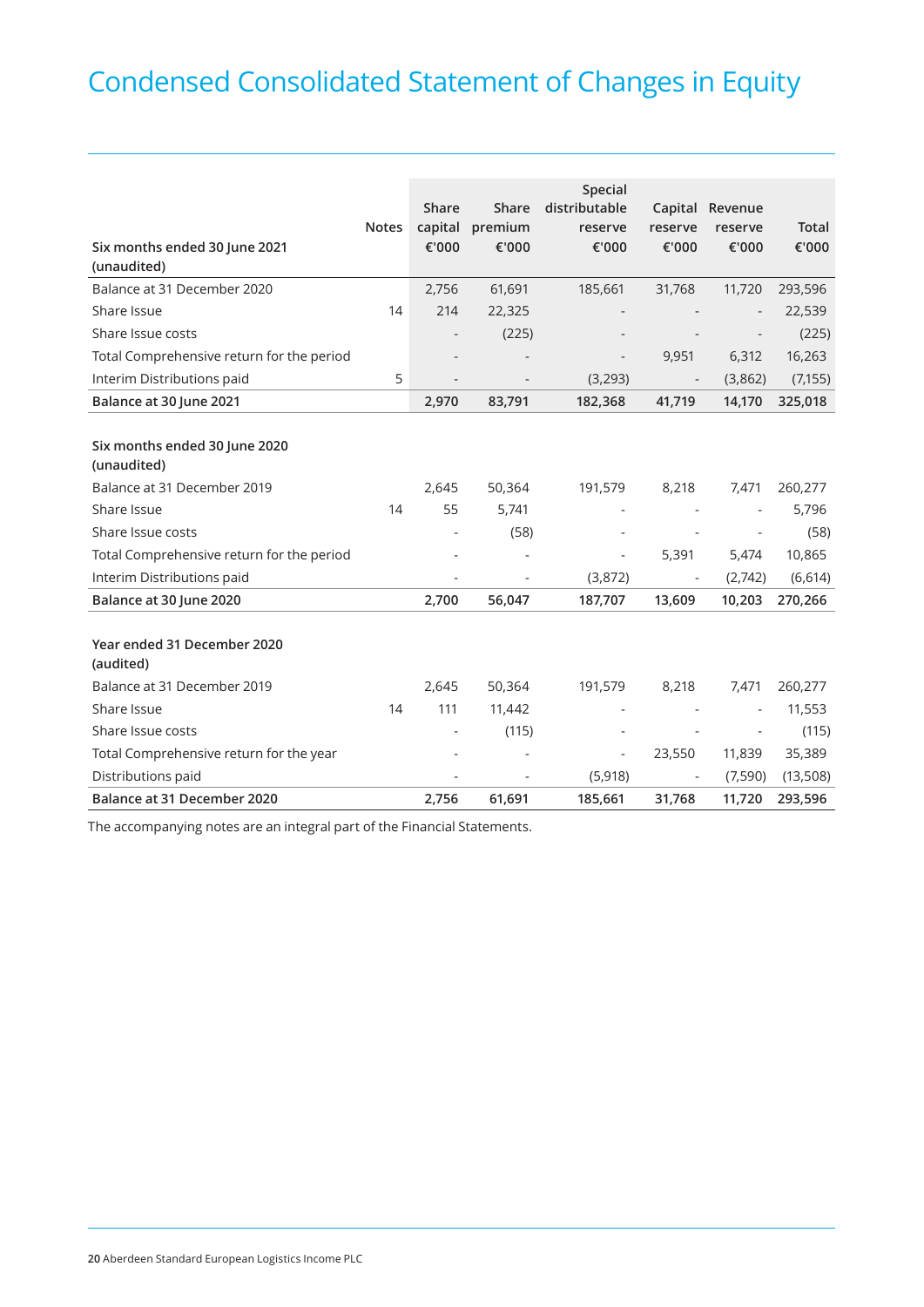# Condensed Consolidated Cash Flow Statement

|                                                                 |              | 1 January to<br>30 June 2021 | 1 January to<br>30 June 2020 | 1 January to<br>31 December 2020 |
|-----------------------------------------------------------------|--------------|------------------------------|------------------------------|----------------------------------|
|                                                                 |              | <b>Unaudited</b>             | <b>Unaudited</b>             | Audited                          |
|                                                                 | <b>Notes</b> | €'000                        | €'000                        | €'000                            |
| <b>CASH FLOWS FROM OPERATING ACTIVITIES</b>                     |              |                              |                              |                                  |
| Net gain for the period before taxation                         |              | 21,486                       | 13,842                       | 45,246                           |
| Adjustments for:                                                |              |                              |                              |                                  |
| Amortisation of tenant incentives and leasing costs             |              |                              | (1, 512)                     |                                  |
| Gains on investment properties                                  | 8            | (15, 290)                    | (7, 218)                     | (32, 878)                        |
| Land Leasehold Liability decreases                              |              | 132                          | 126                          | 257                              |
| (Increase)/Decrease in operating trade and other<br>receivables |              | (6, 534)                     | 983                          | 1,215                            |
| (Decrease)/Increase in operating trade and<br>other payables    |              | (207)                        | 799                          | (1,270)                          |
| Decrease in other operating assets                              |              |                              | (156)                        |                                  |
| Finance costs                                                   | 3            | 1,373                        | 1,226                        | 2,545                            |
| Tax paid                                                        |              | (314)                        |                              | (106)                            |
| Cash generated by operations                                    |              | (20, 840)                    | (5,752)                      | (30, 237)                        |
| Net cash inflow from operating activities                       |              | 646                          | 8,090                        | 15,009                           |
| <b>CASH FLOWS FROM INVESTING ACTIVITIES</b>                     |              |                              |                              |                                  |
| Purchase of investment properties                               |              | (28, 490)                    | (46, 972)                    | (46, 223)                        |
| Derivative financial instruments                                |              | (51)                         | (8)                          | (34)                             |
| Currency translation differences                                |              |                              | (564)                        |                                  |
| Net cash outflow from investing activities                      |              | (28, 541)                    | (47, 544)                    | (46, 257)                        |
| <b>CASH FLOWS FROM FINANCING ACTIVITIES</b>                     |              |                              |                              |                                  |
| Dividends paid                                                  |              | (7, 155)                     | (6,614)                      | (13,508)                         |
| Finance costs                                                   |              | (806)                        | (1,226)                      | (1,588)                          |
| Bank loans drawn                                                |              | 19,500                       | 35,682                       | 35,201                           |
| Proceeds from share issue                                       |              | 22,539                       | 5,796                        | 11,553                           |
| Issue costs relating to share issue                             |              | (225)                        | (58)                         | (115)                            |
| Net cash inflow from financing activities                       |              | 33,853                       | 33,580                       | 31,543                           |
| Net increase/(decrease) in cash and cash                        |              | 5,958                        | (5,874)                      | 295                              |
| equivalents                                                     |              |                              |                              |                                  |
| Opening balance                                                 |              | 24,874                       | 24,579                       | 24,579                           |
|                                                                 |              |                              |                              |                                  |
| Closing cash and cash equivalents                               | 10           | 30,832                       | 18,705                       | 24,874                           |
| <b>REPRESENTED BY</b>                                           |              |                              |                              |                                  |
| Cash at bank                                                    |              | 30,832                       | 18,705                       | 24,874                           |

The accompanying notes are an integral part of the Financial Statements.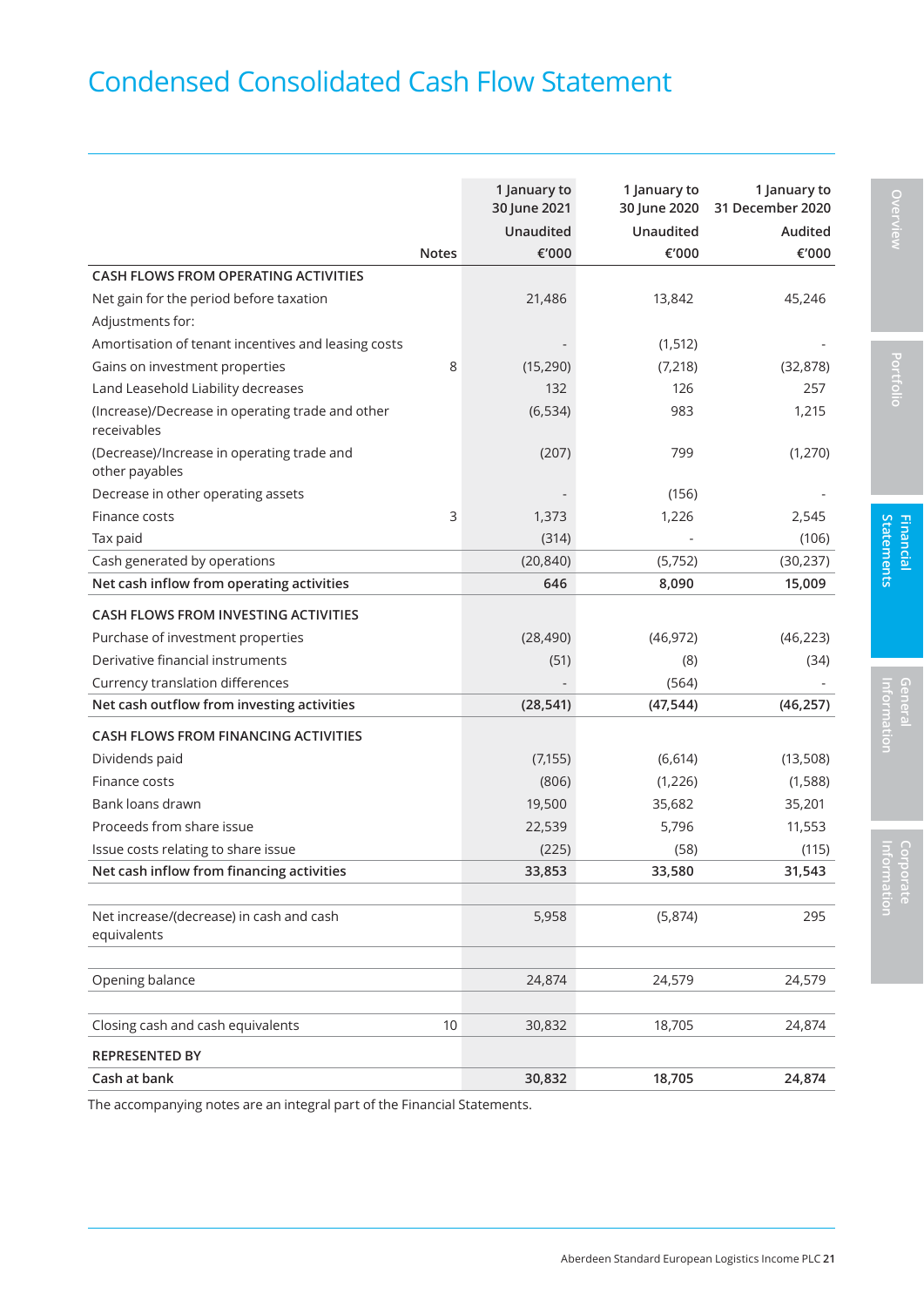# 1. Accounting Policies

The Consolidated Financial Statements have been prepared in accordance with International Financial Reporting Standard ("IFRS") IAS 34 'Interim Financial Reporting' and are consistent with the accounting policies set out in the statutory accounts of the Group for the year ended 31 December 2020.

The condensed Unaudited Consolidated Financial Statements for the six months ended 30 June 2021 do not include all of the information required for a complete set of IFRS financial statements and should be read in conjunction with the Consolidated Financial Statements of the Group for the year ended 31 December 2020, which were prepared under full IFRS requirements as adopted by the EU. The financial information in this Report does not comprise statutory accounts within the meaning of Section 434 - 436 of the Companies Act 2006. Those financial statements have been delivered to the Registrar of Companies and included the report of the auditor which was unqualified and did not contain a statement under either section 498(2) or 498(3) of the Companies Act 2006. The financial information for the six months ended 30 June 2021 and 30 June 2020 has not been audited or reviewed by the Company's auditor.

## 2. Revenue

|                                | Half year ended<br>30 June 2021 | Half year ended<br>30 June 2020 | Year ended<br>31 December 2020 |
|--------------------------------|---------------------------------|---------------------------------|--------------------------------|
|                                | <b>Unaudited</b>                | Unaudited                       | Audited                        |
|                                | €'000                           | €'000                           | €'000                          |
| Rental income                  | 11,121                          | 9,896                           | 20,257                         |
| Property service charge income | 1,648                           | 1,492                           | 3,096                          |
| Other income                   | 201                             | 88                              | 47                             |
| Total revenue                  | 12.970                          | 11.476                          | 23,400                         |

Included within rental income is amortisation of rent free periods granted.

# 3. Finance costs

|                            | Half year ended<br>30 June 2021 | Half year ended<br>30 June 2020 | Year ended<br>31 December 2020 |
|----------------------------|---------------------------------|---------------------------------|--------------------------------|
|                            | Unaudited                       | Unaudited                       | Audited                        |
|                            | €'000                           | €'000                           | €'000                          |
| Interest on bank loans     | 1,046                           | 968                             | 1,998                          |
| <b>Bank interest</b>       | 205                             | 158                             | 335                            |
| Amortisation of loan costs | 122                             | 100                             | 212                            |
| <b>Total finance costs</b> | 1.373                           | 1,226                           | 2,545                          |

# 4. Taxation

(a) Tax charge in the Group Statement of Comprehensive Income

|                       |                          | Year ended<br>Half year ended<br>Half year ended<br>31 December 2020<br>30 June 2021<br>30 June 2020 |       |                          |                          |       |                      |         |              |
|-----------------------|--------------------------|------------------------------------------------------------------------------------------------------|-------|--------------------------|--------------------------|-------|----------------------|---------|--------------|
|                       |                          | Unaudited                                                                                            |       |                          | Unaudited                |       |                      | Audited |              |
|                       | Revenue                  | Capital                                                                                              |       | <b>Total Revenue</b>     | Capital                  |       | <b>Total Revenue</b> | Capital | <b>Total</b> |
|                       | €'000                    | €'000                                                                                                | €'000 | €'000                    | €'000                    | €'000 | €'000                | €'000   | €'000        |
| Current taxation:     |                          |                                                                                                      |       |                          |                          |       |                      |         |              |
| Overseas taxation     | 391                      | $\overline{\phantom{a}}$                                                                             | 391   | 124                      | $\overline{\phantom{a}}$ | 124   | 228                  | ۰       | 228          |
|                       |                          |                                                                                                      |       |                          |                          |       |                      |         |              |
| Deferred taxation:    |                          |                                                                                                      |       |                          |                          |       |                      |         |              |
| Overseas taxation     | $\overline{\phantom{a}}$ | 4.832                                                                                                | 4,832 | $\overline{\phantom{a}}$ | 2.024                    | 2,024 | -                    | 9,629   | 9,629        |
| <b>Total taxation</b> | 391                      | 4,832                                                                                                | 5,223 | 124                      | 2.024                    | 2,148 | 228                  | 9,629   | 9,857        |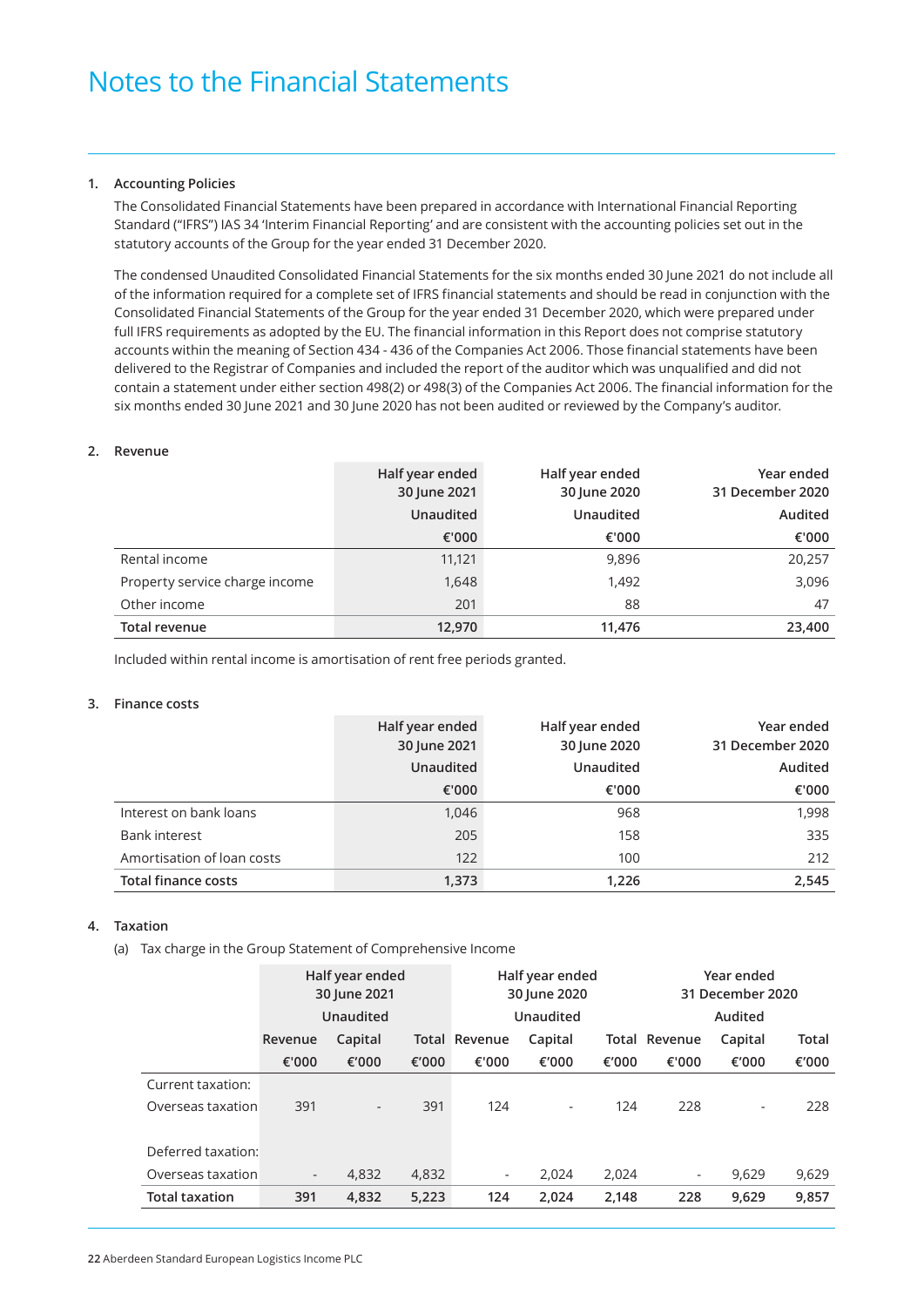# (b) Tax in the Group Balance Sheet

|                                   | As at 30 June 2021<br>Unaudited |         |       | As at 30 June 2020<br>Unaudited |       |       | As at 31 December 2020<br>Audited |       |       |
|-----------------------------------|---------------------------------|---------|-------|---------------------------------|-------|-------|-----------------------------------|-------|-------|
|                                   | Revenue                         | Capital |       | Total Revenue Capital           |       |       | Total Revenue Capital             |       | Total |
|                                   | €'000                           | €'000   | €'000 | €'000                           | €'000 | €'000 | €'000                             | €'000 | €'000 |
| Deferred tax assets:              |                                 |         |       |                                 |       |       |                                   |       |       |
| On tax losses                     | $\overline{\phantom{a}}$        | 712     | 712   | $\overline{\phantom{a}}$        | 1,323 | 1,323 | $\overline{\phantom{a}}$          | 1.084 | 1,084 |
| On other temporary<br>differences | -                               | 369     | 369   |                                 |       |       | ٠                                 | 341   | 341   |
|                                   | $\overline{\phantom{a}}$        | 1,081   | 1,081 | $\overline{\phantom{a}}$        | 1,323 | 1,323 | $\overline{\phantom{a}}$          | 1.425 | 1.425 |

|                                                     | As at 30 June 2021       |         |        | As at 30 June 2020           |       |       | As at 31 December 2020 |           |        |
|-----------------------------------------------------|--------------------------|---------|--------|------------------------------|-------|-------|------------------------|-----------|--------|
|                                                     | Unaudited                |         |        | Unaudited                    |       |       | Audited                |           |        |
|                                                     | Revenue                  | Capital |        | <b>Total Revenue Capital</b> |       |       | Total Revenue Capital  |           | Total  |
|                                                     | €'000                    | €'000   | €'000  | €'000                        | €'000 | €'000 | €'000                  | €'000     | €'000  |
| Deferred tax liabilities:                           |                          |         |        |                              |       |       |                        |           |        |
| Differences between tax<br>and property revaluation | $\overline{\phantom{0}}$ | 20,204  | 20,204 | $\overline{\phantom{a}}$     | 8.009 | 8.009 |                        | $-15.716$ | 15,716 |
| Total taxation on return                            | $\overline{\phantom{0}}$ | 20,204  | 20,204 | ۰                            | 8.009 | 8.009 |                        | - 15,716  | 15,716 |

# **5. Distributions**

|                                                                    | 30 June 2021 |
|--------------------------------------------------------------------|--------------|
|                                                                    | Unaudited    |
|                                                                    | €'000        |
| 2020 Fourth Interim dividend of 1.24p per Share paid 26 March 2021 | 3,447        |
| 2021 First Interim dividend of 1.21p per Share paid 25 June 2021   | 3,708        |
| <b>Total Dividends Paid</b>                                        | 7,155        |

A fourth quarterly interim dividend for 2020 of 1.24p per Share was paid on 26 March 2021 to shareholders on the register on 5 March 2021. The distribution was split 0.80p dividend income and 0.44p qualifying interest income.

A first quarterly interim dividend for 2021 of 1.21p per Share was paid on 25 June 2021 to shareholders on the register on 4 June 2021. The distribution was split 0.80p dividend income and 0.41p qualifying interest income.

#### **6. Earnings per share (basic and diluted)**

|                                                                  | 30 June 2021 |             | 30 June 2020 31 December 2020 |
|------------------------------------------------------------------|--------------|-------------|-------------------------------|
|                                                                  | Unaudited    | Unaudited   | Audited                       |
|                                                                  |              |             |                               |
| Revenue net return attributable to Ordinary shareholders (€'000) | 6,312        | 6.500       | 11,839                        |
| Weighted average number of shares in issue during the period     | 255,406,907  | 234,692,309 | 239,213,116                   |
| Total revenue return per ordinary share                          | 2.47c        | 2.77c       | 4.95¢                         |
| Capital return attributable to Ordinary shareholders (€'000)     | 9.951        | 5.194       | 23,550                        |
| Weighted average number of shares in issue during the period     | 255,406,907  | 234,692,309 | 239,213,116                   |
| Total capital return per ordinary share                          | 3.90¢        | 2.21c       | 9.84¢                         |
| Total return per ordinary share                                  | 6.37c        | 4.98¢       | 14.79¢                        |

Earnings per Share is calculated on the revenue and capital loss for the period (before other comprehensive income) and is calculated using the weighted average number of Shares in the period of 255,406,907 Shares.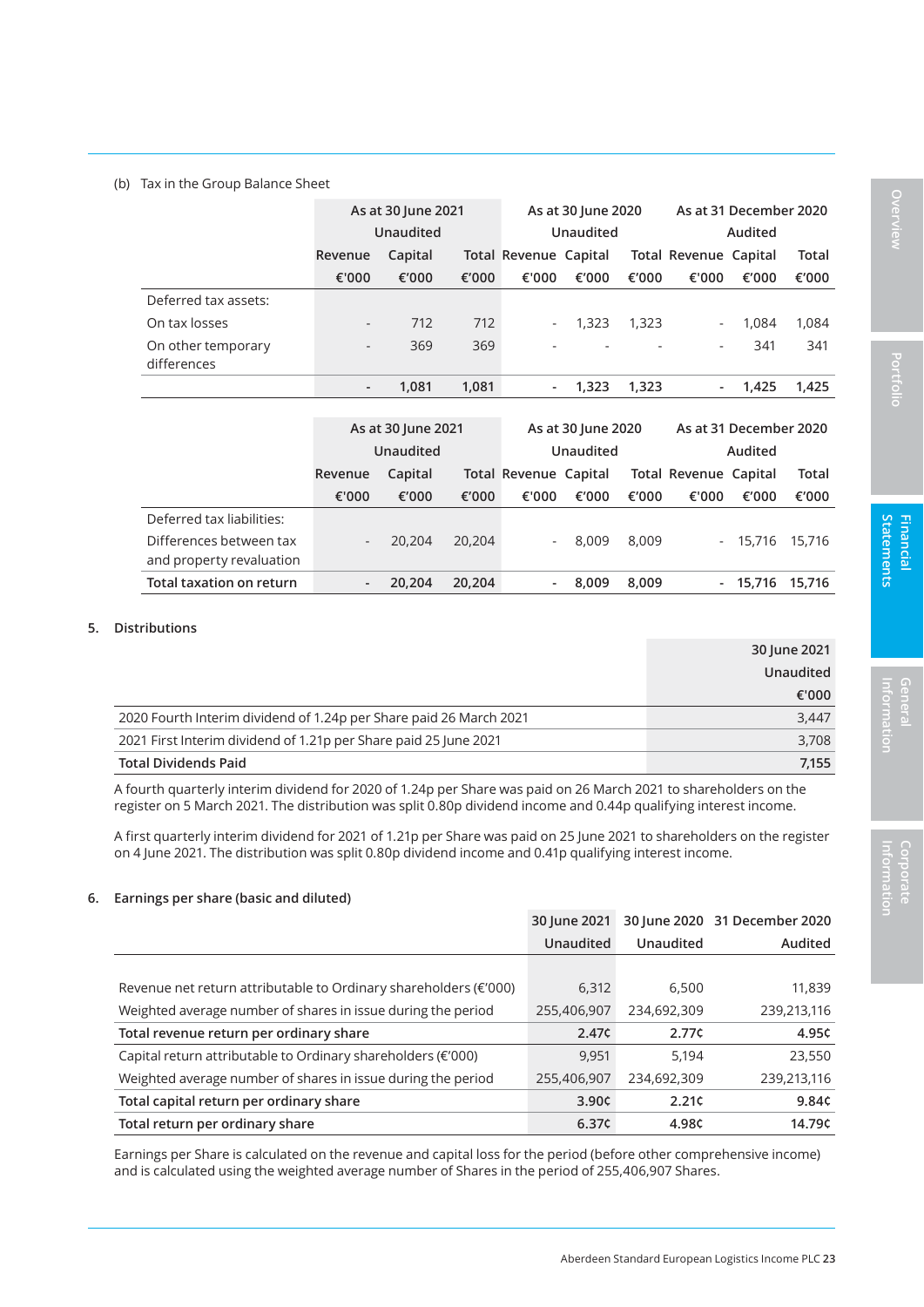## **7. Net asset value per share**

|                                                            | 30 June 2021 |             | 30 June 2020 31 December 2020 |
|------------------------------------------------------------|--------------|-------------|-------------------------------|
|                                                            | Unaudited    | Unaudited   | Audited                       |
| Net assets attributable to shareholders ( $\epsilon$ '000) | 325,018      | 270.266     | 293,596                       |
| Number of shares in issue                                  | 262,950,001  | 239,500,001 | 244,500,001                   |
| Net asset value per share $(\epsilon)$                     | 1.24         | 1.13        | 1.20                          |

## **8. Investment properties**

|                                    | 30 June 2021 | 30 June 2020 | 31 December 2020 |
|------------------------------------|--------------|--------------|------------------|
|                                    | Unaudited    | Unaudited    | Audited          |
|                                    | €'000        | €'000        | €'000            |
| Opening carrying value             | 448,418      | 348,519      | 348,519          |
| Purchases at cost                  | 28,572       | 44,471       | 43,851           |
| Gains on revaluation to fair value | 15,290       | 7.218        | 32,878           |
| Leasehold                          |              | 23,301       | 23,170           |
| Total carrying value               | 492,280      | 423,509      | 448,418          |

The fair value of investment properties amounted to  $E$ 473,900,000. The difference between the fair value and the value per the Consolidated balance sheet at 30 June 2021 consists of accrued income relating to the pre-payment for rent-free periods recognised over the life of the lease, and a lease asset relating to future use of the leasehold at Den Hoorn. These total €4,658,000 and €23,037,000 respectively. The rent incentive balance is recorded separately in the financial statements as a current asset, and the lease asset is offset by an equal and opposite lease liability.

# **9. Trade and other receivables**

|                          | 30 June 2021                 | 30 June 2020 | 31 December 2020 |
|--------------------------|------------------------------|--------------|------------------|
|                          | Unaudited                    | Unaudited    | Audited          |
|                          | €'000                        | €'000        | €'000            |
| <b>Trade Debtors</b>     | 4,274                        | 2,652        | 4,130            |
| VAT receivable           | 6,590                        | 266          | 140              |
| Lease incentives         | 4,658                        | 4,693        | 4,952            |
| Other receivables        | $\qquad \qquad \blacksquare$ | 3,582        | 64               |
| <b>Total receivables</b> | 15,522                       | 11,193       | 9,286            |

## **10. Cash and cash equivalents**

|                                 |           |           | 30 June 2021 30 June 2020 31 December 2020 |
|---------------------------------|-----------|-----------|--------------------------------------------|
|                                 | Unaudited | Unaudited | Audited                                    |
|                                 | €'000     | €'000     | €'000                                      |
| Cash at bank                    | 30,832    | 18,705    | 24.874                                     |
| Total cash and cash equivalents | 30,832    | 18.705    | 24.874                                     |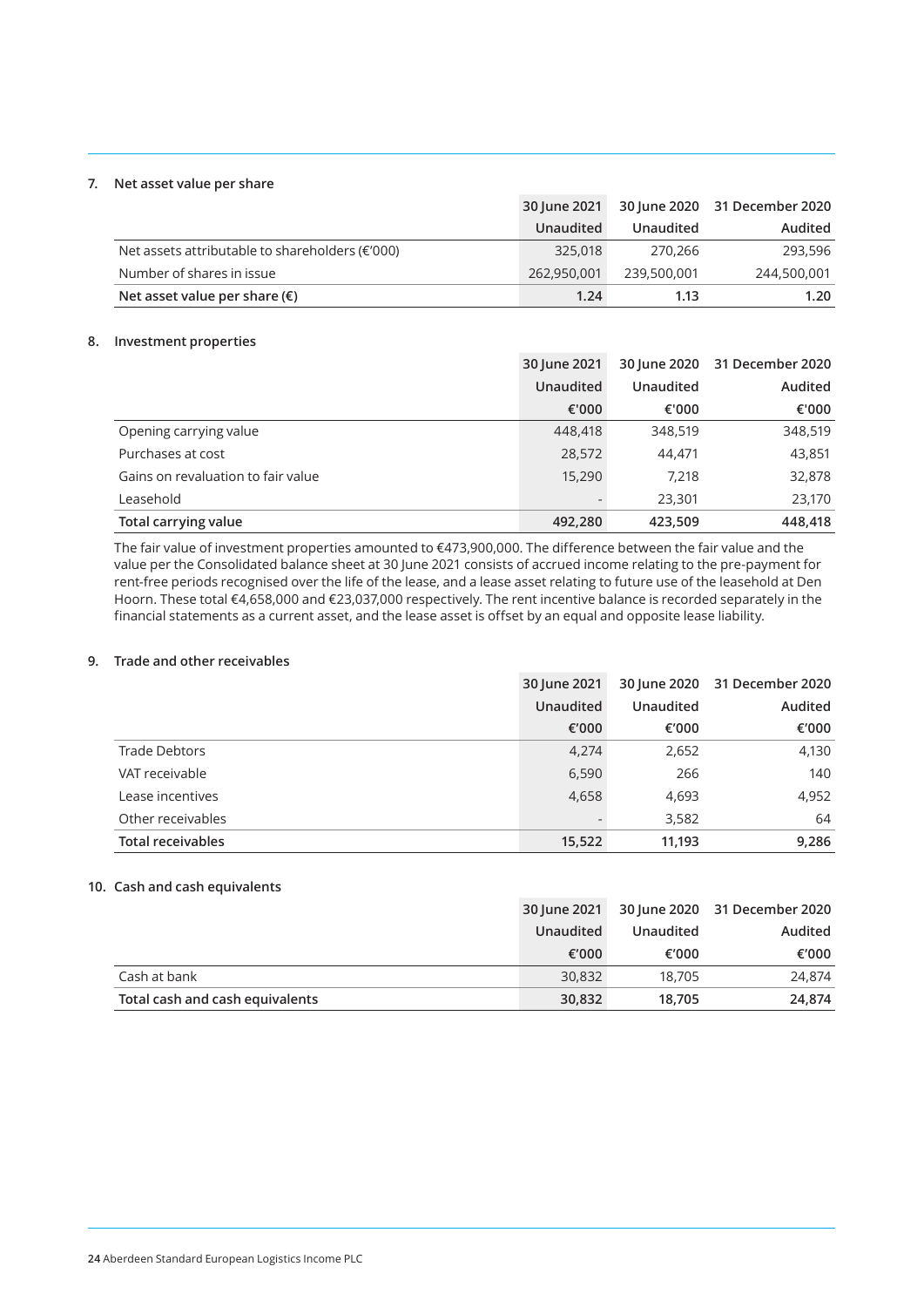# **11. Leasehold Liability**

|                                                                          | 30 June 2021 | 30 June 2020 | 31 December 2020 |
|--------------------------------------------------------------------------|--------------|--------------|------------------|
|                                                                          | Unaudited    | Unaudited    | Audited          |
|                                                                          | €'000        | €'000        | €'000            |
| Maturity analysis - contractual undiscounted cash flows                  |              |              |                  |
| Less than one year                                                       | 550          | 688          | 550              |
| One to five years                                                        | 2,201        | 2,201        | 2,201            |
| More than five years                                                     | 25,753       | 26,440       | 26,165           |
| Total undiscounted lease liabilities                                     | 28,504       | 29,329       | 28,916           |
|                                                                          |              |              |                  |
| Lease liability included in the statement of financial position          |              |              |                  |
| Current                                                                  | 550          | 550          | 550              |
| Non - Current                                                            | 22,487       | 22,751       | 22,620           |
| Total lease liability included in the statement of<br>financial position | 23,037       | 23,301       | 23,170           |

# **12. Trade and other payables**

|                                           | 30 June 2021 | 30 June 2020 | 31 December 2020 |
|-------------------------------------------|--------------|--------------|------------------|
|                                           | Unaudited    | Unaudited    | Audited          |
|                                           | €'000        | €'000        | €'000            |
| Rental income received in advance         | 1,517        | 2,453        | 2,604            |
| Accrued acquisition and development costs | 147          | 891          | 833              |
| Management fee payable                    | 622          | 993          | 555              |
| VAT payable                               | 972          | 625          | 811              |
| Accruals                                  | 1,346        | 2,193        | 1,048            |
| Trade creditors                           | 2,711        | 1,338        | 1,236            |
| Tenant deposits                           | 1,465        | 1,196        | 1,204            |
| Total payables                            | 8,780        | 9,689        | 8,291            |

# **13. Bank Loans**

|                                                       | 30 June 2021 |           | 30 June 2020 31 December 2020 |
|-------------------------------------------------------|--------------|-----------|-------------------------------|
|                                                       | Unaudited    | Unaudited | Audited                       |
|                                                       | €'000        | €'000     | €'000                         |
| External bank loans payable in less than 12 months    | 19,500       | -         |                               |
| External bank loans payable in greater than 12 months | 143,453      | 143,425   | 143,331                       |
| <b>Total bank loans</b>                               | 162.953      | 143,425   | 143,331                       |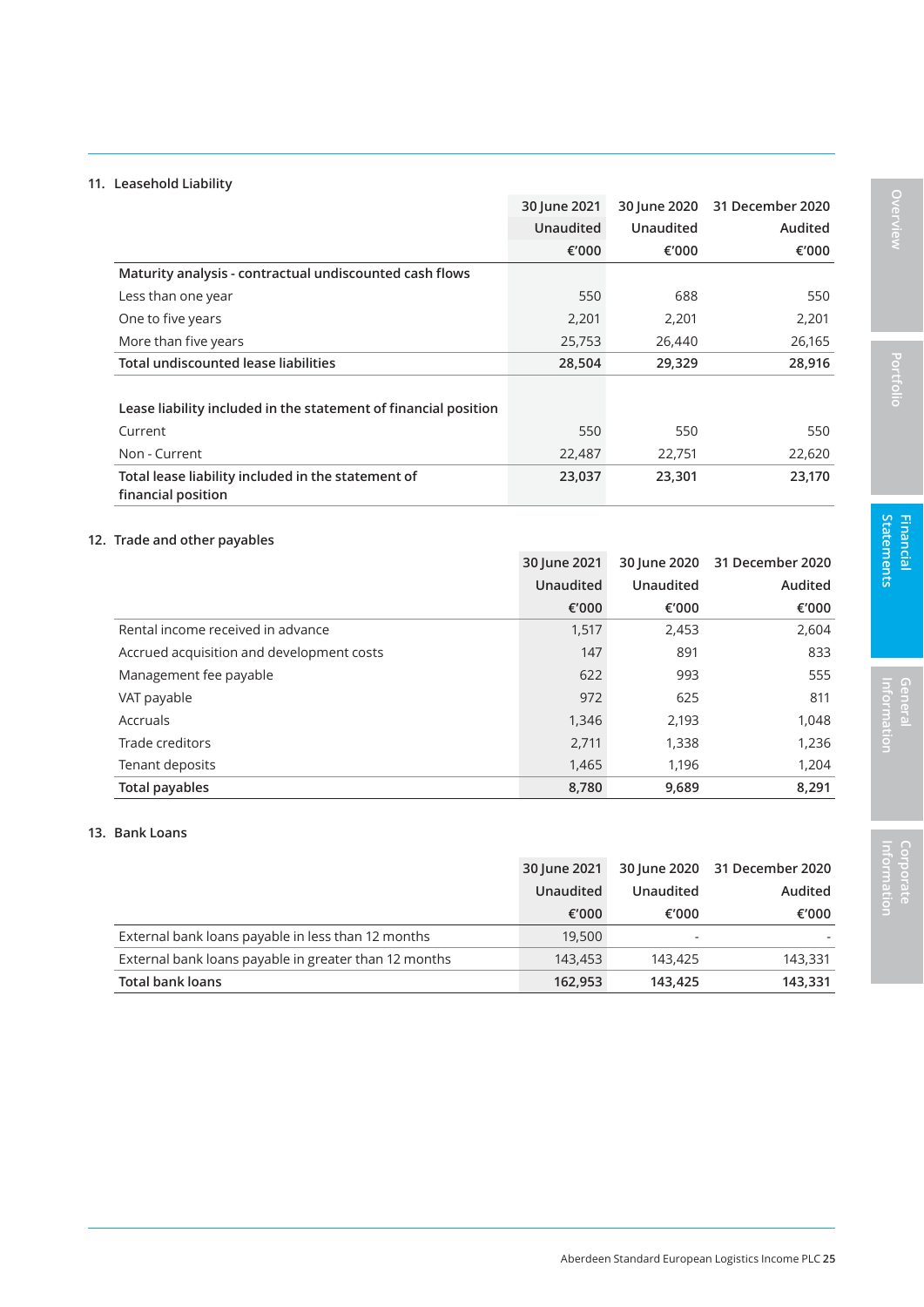The total drawdown of the bank loans amounted to €164,100,000 of which, €19,500,000 was drawn on the Group's RCF at the parent Company level provided by Investec Bank. . The difference between the external loans drawdowns and the value per the condensed consolidated balance sheet consists of financing fees and their amortised portion related to the external bank loans totaling €1,147,000. It is recorded in the financial statements in the same line as bank loans.

## 14. Share capital

|                        | 30 June 2021 |           | 30 June 2020 31 December 2020 |
|------------------------|--------------|-----------|-------------------------------|
|                        | Unaudited    | Unaudited | Audited                       |
|                        | €'000        | €'000     | €'000                         |
| Opening balance        | 2,756        | 2,645     | 2,645                         |
| Ordinary shares issued | 214          | 55        | 111                           |
| Closing balance        | 2,970        | 2,700     | 2,756                         |

Ordinary Shareholders participate in all general meetings of the Company on the basis of one vote for each share held. Each Ordinary share has equal rights to dividends and equal rights to participate in a distribution arising from a winding up of the Company. The Ordinary shares are not redeemable.

The total number of shares authorised, issued and fully paid is 262,950,001. The nominal value of each share is £0.01 and amount paid for each share was £1.00. On 16 March 2021, the Group increased its share capital by the issue of 18,450,000 new shares at 105 pence per share.

## 15. Financial instruments and investment properties

## Fair value hierarchy

IFRS 13 requires the Group to classify its financial instruments held at fair value using a hierarchy that reflects the significance of the inputs used in the valuation methodologies. These are as follows:

Level 1 - quoted prices in active markets for identical investments;

Level 2 - other significant observable inputs (including quoted prices for similar investments, interest rates, prepayments, credit risk, etc.); and

Level 3 - significant unobservable inputs.

The following table shows an analysis of the fair values of investment properties recognised in the balance sheet by level of the fair value hierarchy:

|                            | Level 1                  | Level 2                  | Level 3 | Total fair value |
|----------------------------|--------------------------|--------------------------|---------|------------------|
|                            | €'000                    | €'000                    | €'000   | €'000            |
| 30 June 2021 (Unaudited)   |                          |                          |         |                  |
| Investment properties      | $\overline{\phantom{a}}$ | $\overline{\phantom{0}}$ | 492,280 | 492,280          |
| 30 June 2020 (Unaudited)   |                          |                          |         |                  |
| Investment properties      | $\overline{\phantom{a}}$ |                          | 423,509 | 423,509          |
| 31 December 2020 (Audited) |                          |                          |         |                  |
| Investment properties      |                          | -                        | 448,418 | 448,418          |

The lowest level of input is the underlying yields on each property which is an input not based on observable market data.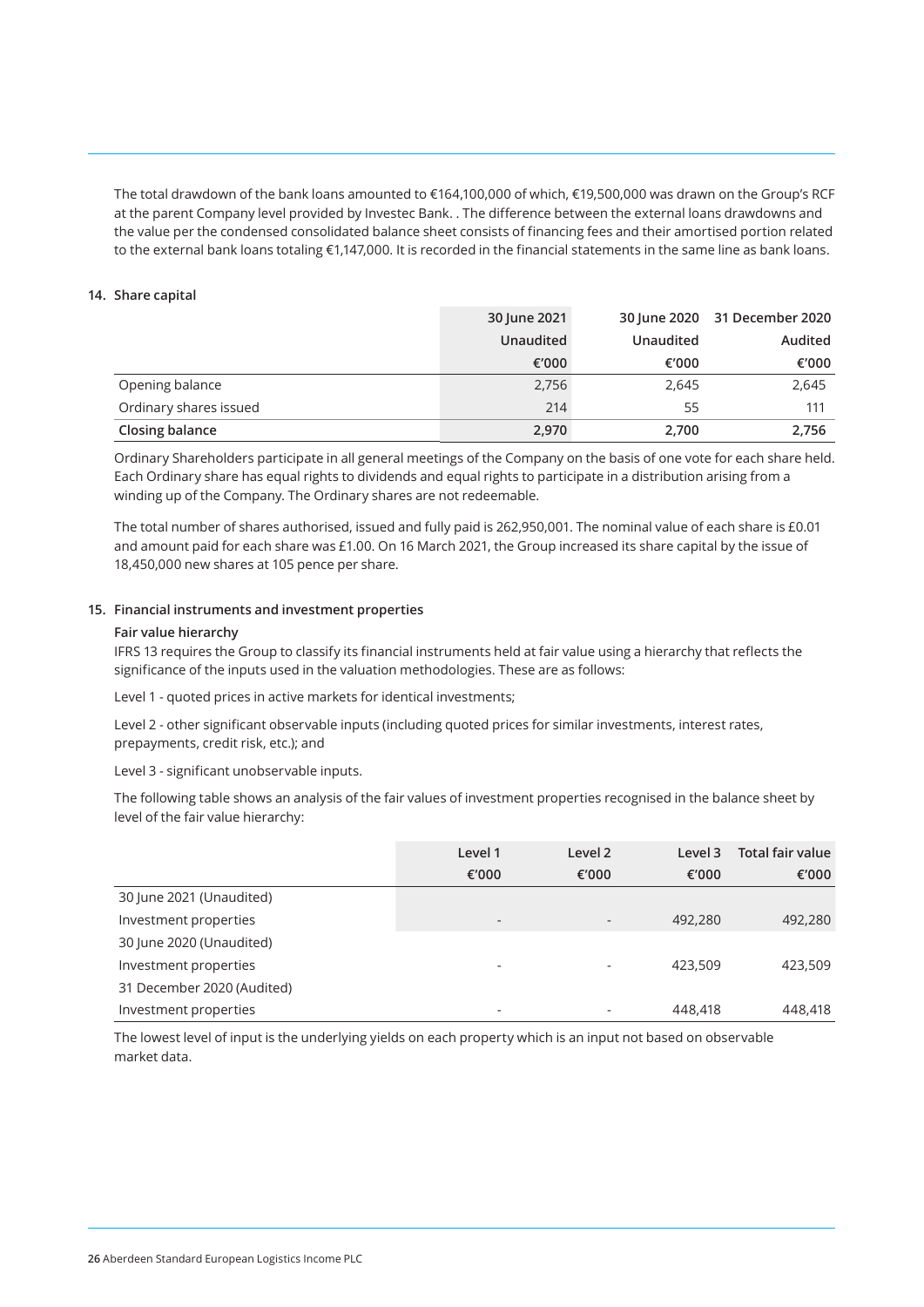The following table shows an analysis of the fair values of derivative financial instruments recognised in the balance sheet by level of the fair value hierarchy:

|                                  | Level 1 | Level 2 | Level 3                  | Total fair value |
|----------------------------------|---------|---------|--------------------------|------------------|
|                                  | €'000   | €'000   | €'000                    | €'000            |
| 30 June 2021 (Unaudited)         |         |         |                          |                  |
| Derivative Financial Instruments |         | 77      | $\overline{\phantom{a}}$ | 77               |
| 30 June 2020 (Unaudited)         |         |         |                          |                  |
| Derivative Financial Instruments |         | (243)   |                          | (243)            |
| 31 December 2020 (Audited)       |         |         |                          |                  |
| Derivative Financial Instruments |         | 26      |                          | 26               |

The lowest level of input is EUR:GBP exchange rate.

The Company used forward foreign exchange contracts to mitigate potential volatility of income returns and to provide greater certainty as to the level of Sterling distributions expected to be paid in respect of the period covered by the relevant currency hedging instrument. Derivatives are measured at fair value calculated by reference to forward exchange rates for contracts with similar maturity profiles.

# **16. Related party transactions**

The Company's Alternative Investment Fund Manager ('AIFM') throughout the period was Aberdeen Standard Fund Managers Limited ("ASFML"). Under the terms of a Management Agreement dated 17 November 2017 the AIFM is appointed to provide investment management, risk management and general administrative services including acting as the Company Secretary. The agreement is terminable by either the Company or ASFML on not less than 12 months' written notice.

Under the terms of the agreement portfolio management services are delegated by ASFML to Aberdeen Standard Investments Ireland Limited ("ASIIL"). The total management fees charged to the Consolidated Statement of Comprehensive Income during the period were €1,201,000, of which €622,000 was payable at the period end. Under the terms of a Global Secretarial Agreement between ASFML and Aberdeen Asset Management PLC ("AAM PLC"), company secretarial services are provided to the Company by AAM PLC.

The Directors of the Company received fees for their services totaling  $€59,000$ .

# **17. Post balance sheet events**

A second quarterly interim dividend for 2021 of 1.21p per share was paid on 24 September 2021 to Shareholders on the register on 3 September 2021. The distribution was split 0.95p dividend income and 0.26p qualifying interest income.

On 9 July 2021, the Group acquired a modern urban logistics warehouse in Barcelona, Spain's second most populous city. The purchase price of  $\epsilon$ 18.8 million reflected a net initial yield of 3.7% and net reversionary yield of 4.7%.

On 8 September 2021, the Group announced a proposed Open Offer, Placing, Offer for Subscription and Intermediaries Offer targeting gross issue proceeds of approximately £75 million at a price of 109 pence per new Ordinary share. On 29 September the Group announced the result of the issue, with 114.68 million new ordinary shares being issued, raising gross proceeds of £125 million. Subject to shareholder approval and following the issue of the New Ordinary Shares, the total number of voting rights in the Company will be 377,628,901.

# **18. Ultimate parent company**

In the opinion of the Directors on the basis of shareholdings advised to them, the Company has no immediate or ultimate controlling party.

19. This Half Yearly Report was approved by the Board and authorised for issue on 29 September 2021.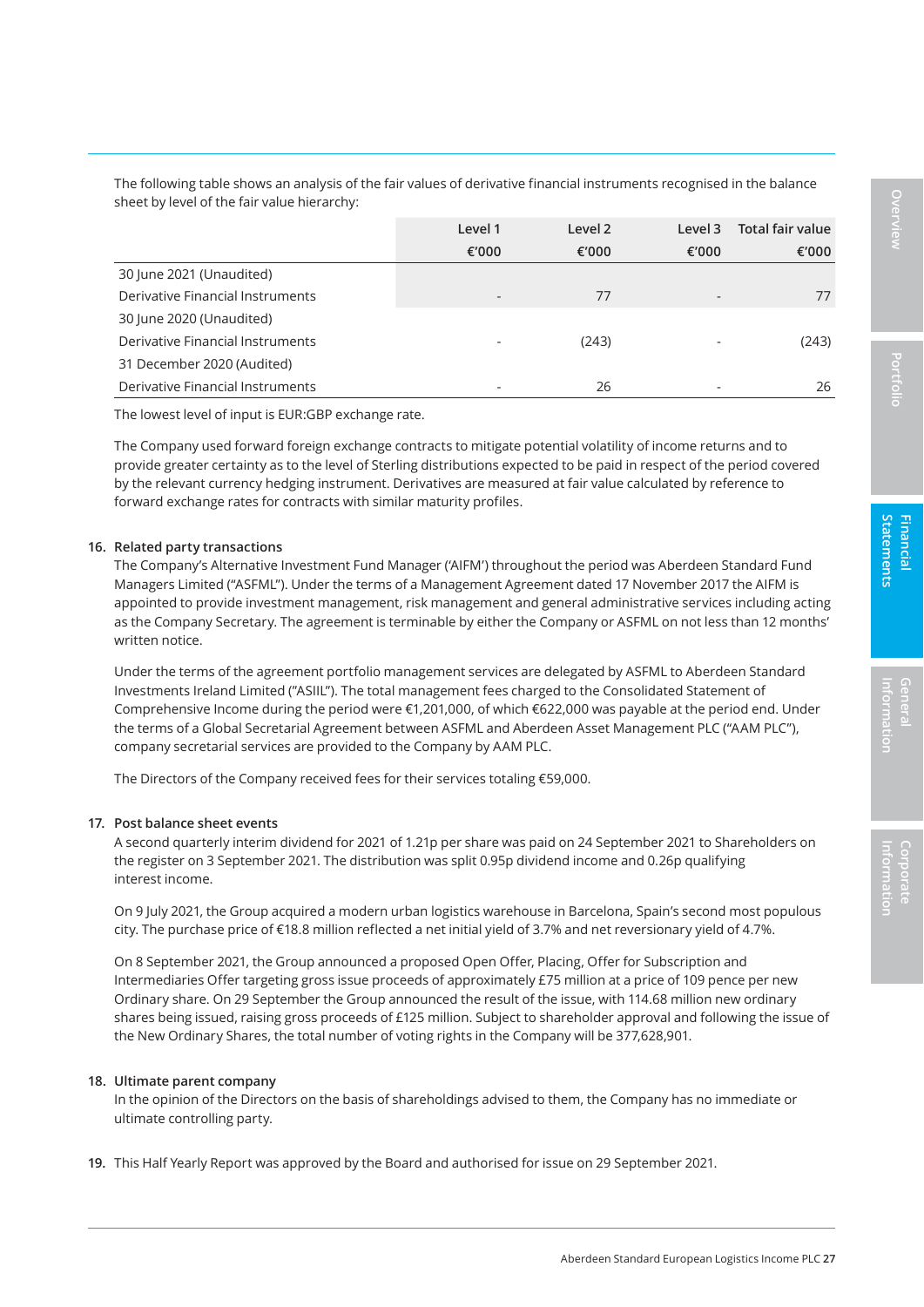# Corporate Information Glossary of Terms and Definitions and Alternative Performance Measures

| abrdn                                   | The brand of the investment businesses of abrdn plc (previously called<br>Standard Life Aberdeen plc)                                                                                                                                                                                                                                   |
|-----------------------------------------|-----------------------------------------------------------------------------------------------------------------------------------------------------------------------------------------------------------------------------------------------------------------------------------------------------------------------------------------|
| abrdn plc group                         | The abrdn plc group of companies                                                                                                                                                                                                                                                                                                        |
| <b>AIC</b>                              | Association of Investment Companies                                                                                                                                                                                                                                                                                                     |
| <b>AIC SORP</b>                         | Association of Investment Companies Statement of Recommended Practice:<br>Financial Statements of Investment Trust Companies and Venture Capital<br>Trusts, issued November 2014 and updated February 2018                                                                                                                              |
| <b>AIFMD</b>                            | The Alternative Investment Fund Managers Directive                                                                                                                                                                                                                                                                                      |
| <b>AIFM</b>                             | The alternative investment fund manager, being ASFML                                                                                                                                                                                                                                                                                    |
| <b>Alternative Performance Measures</b> | Alternative performance measures are numerical measures of the Company's<br>current, historical or future performance, financial position or cash flows,<br>other than financial measures defined or specified in the applicable financial<br>framework. The Company's applicable financial framework includes IFRS and<br>the AIC SORP |
| <b>Annual Rental Income</b>             | Cash rents passing at the Balance Sheet date                                                                                                                                                                                                                                                                                            |
| <b>ASFML or AIFM or Manager</b>         | Aberdeen Standard Fund Managers Limited                                                                                                                                                                                                                                                                                                 |
| <b>ASIIL or the Investment Manager</b>  | Aberdeen Standard Investments Ireland Limited is a wholly owned subsidiary of<br>abrdn plc and acts as the Company's investment manager                                                                                                                                                                                                 |
| <b>Asset Cover</b>                      | The value of a company's net assets available to repay a certain security.<br>Asset cover is usually expressed as a multiple and calculated by dividing the net<br>assets available by the amount required to repay the specific security                                                                                               |
| <b>Contracted Rent</b>                  | The contracted gross rent receivable which becomes payable after all the<br>occupier incentives in the letting have expired                                                                                                                                                                                                             |
| <b>Covenant Strength</b>                | This refers to the quality of a tenant's financial status and its ability to perform<br>the covenants in a lease                                                                                                                                                                                                                        |
| <b>Discount</b>                         | The amount by which the market price per share of an investment trust is lower<br>than the net asset value per share. The discount is normally expressed as a<br>percentage of the NAV per share. The opposite of a discount is a premium                                                                                               |
| <b>Earnings Per Share</b>               | Profit for the period attributable to shareholders divided by the average<br>number of shares in issue during the period                                                                                                                                                                                                                |
| <b>EPRA</b>                             | European Public Real Estate Association                                                                                                                                                                                                                                                                                                 |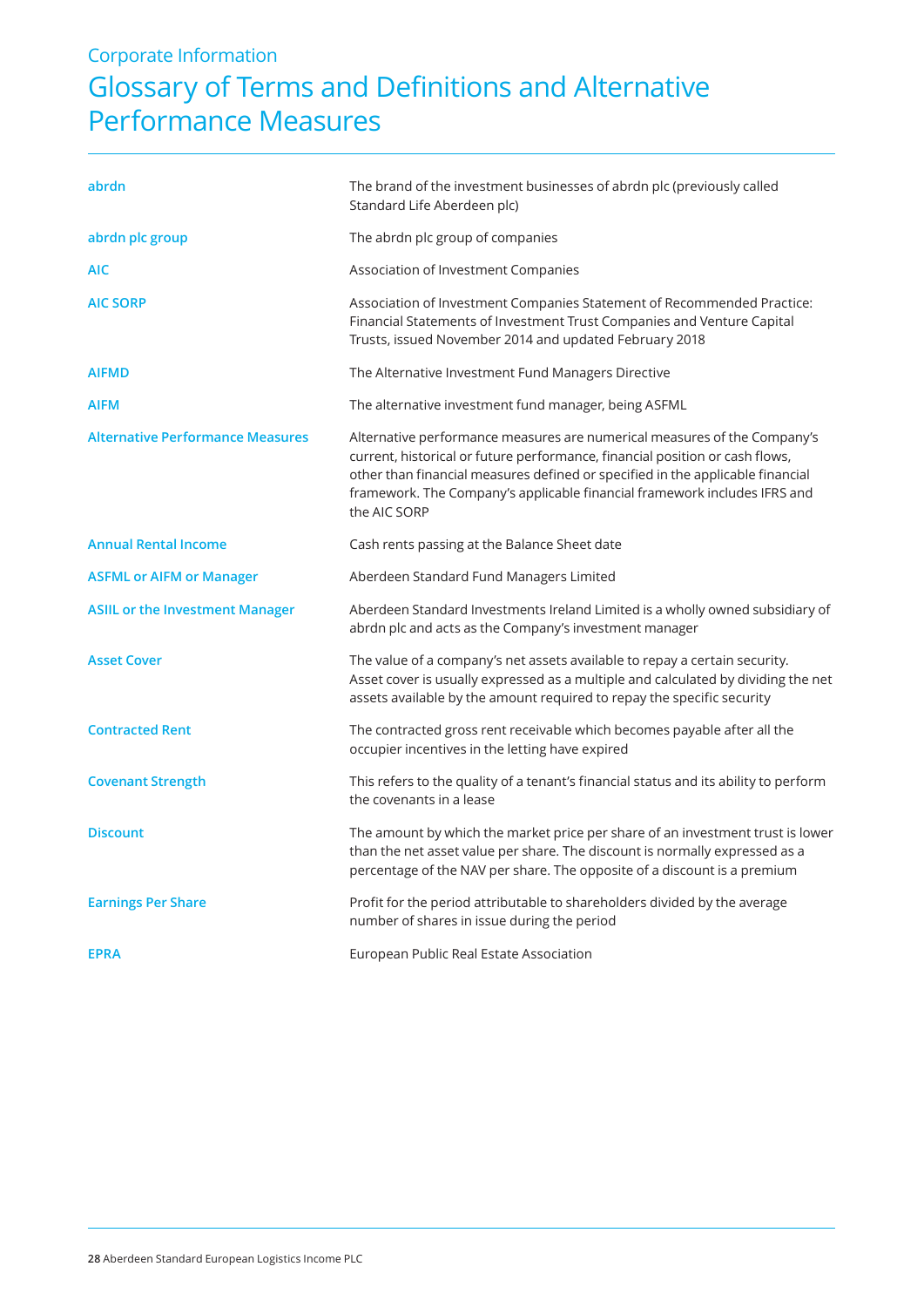**EPRA Earnings per Share** (Duny Earnings per share calculated in line with EPRA best practice recommendations

|                                                     | €'000     | 30 June 2021 31 December 2020<br>€'000 |
|-----------------------------------------------------|-----------|----------------------------------------|
| Earnings per IFRS income statement                  | 16,263    | 35,389                                 |
| Adjustments to calculate EPRA<br>Earnings, exclude: |           |                                        |
| Net changes in value of<br>investment properties    | (15, 290) | (32, 878)                              |
| Deferred tax                                        | 4,832     | 9,629                                  |
| Changes in fair value of financial<br>instruments   | (51)      | (34)                                   |
| <b>EPRA Earnings</b>                                | 5,754     | 12,106                                 |
| Weighted average basic number<br>of shares ('000)   | 255,407   | 239,213                                |
| EPRA Earnings per share<br>(euro cents per share)   | 2.25c     | 5.06c                                  |

**EPRA Net Asset Value Metrics**  $\qquad \qquad$  A set of standardised NAV metrics prepared in compliance with EPRA best practice recommendations

|                                                                                                   | €'000   | 30 June 2021 31 December 2020<br>€'000 |
|---------------------------------------------------------------------------------------------------|---------|----------------------------------------|
| <b>IFRS NAV</b>                                                                                   | 325,018 | 293,596                                |
| Exclude:                                                                                          |         |                                        |
| Fair value of financial instruments                                                               | (77)    | 26                                     |
| Deferred tax adjustment in relation to<br>fair value gain on investment property                  | 20,204  | 15,629                                 |
|                                                                                                   | 345,145 | 309,251                                |
| Shares in issue at period end ('000)                                                              | 262,950 | 244,500                                |
| EPRA NAV (Net Reinstatement Value<br>and Net Tangible Assets) per share<br>(euro cents per share) | 131.26  | 126.48                                 |

ERV **The estimated rental value of a property, provided by the property valuers** 

Europe **7KHPHPEHUVER THE META THE META THE META THE META THE THR** EUROPEAN UNION, the European Economic Area ("EEA") and the members of the European Free Trade Association ("EFTA") (and including always the United Kingdom, whether or not it is a member state of the European Union, the EEA or a member of EFTA)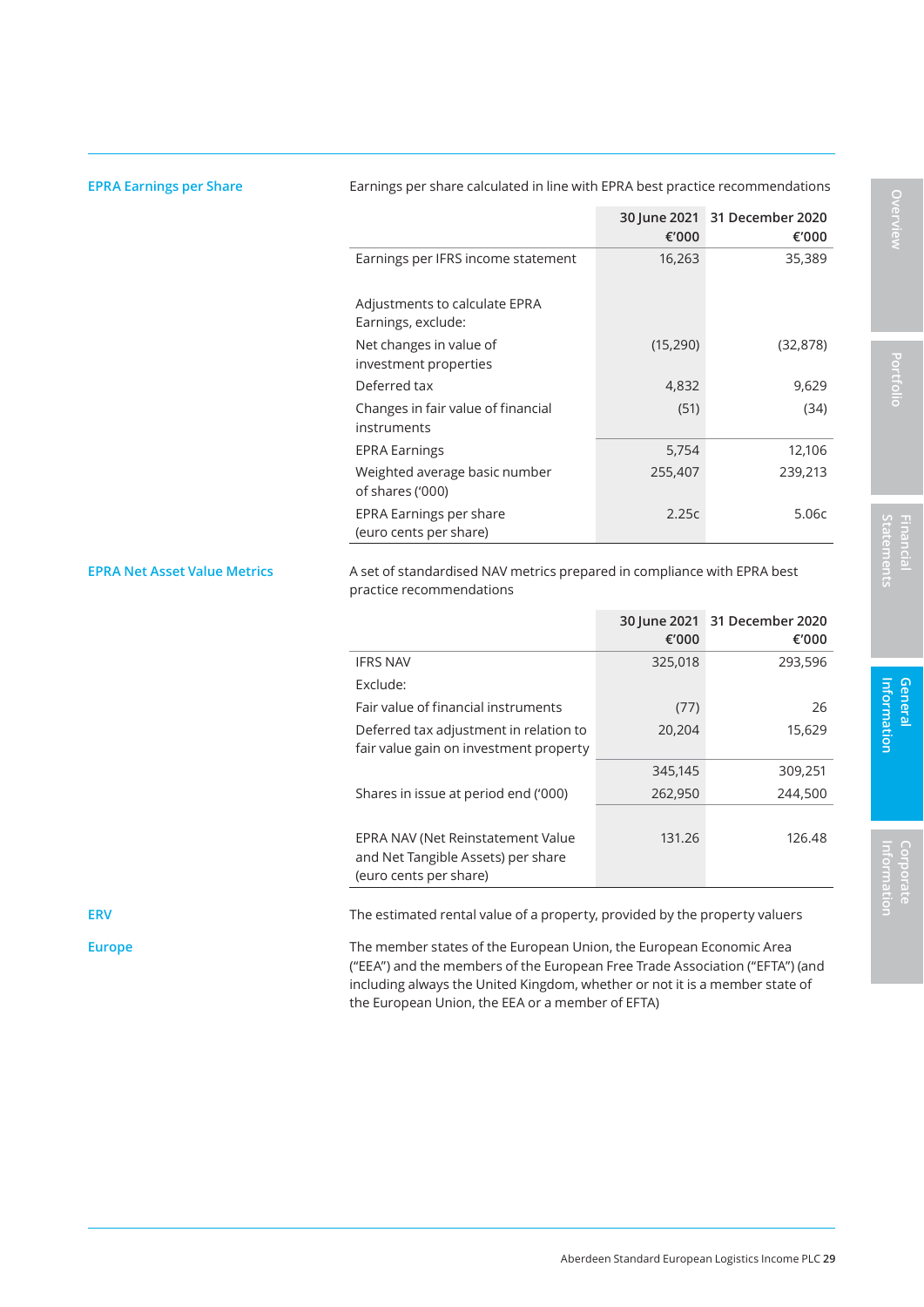|                                        |                                                                                                                                                                                                                                                                                                                                                                                                                                                                                                                                                                                                                                                                                                                                                             | As at                                                                                                                                            | As at<br>30 June 2021 31 December 2020 |  |  |
|----------------------------------------|-------------------------------------------------------------------------------------------------------------------------------------------------------------------------------------------------------------------------------------------------------------------------------------------------------------------------------------------------------------------------------------------------------------------------------------------------------------------------------------------------------------------------------------------------------------------------------------------------------------------------------------------------------------------------------------------------------------------------------------------------------------|--------------------------------------------------------------------------------------------------------------------------------------------------|----------------------------------------|--|--|
|                                        | <b>Bank loans</b>                                                                                                                                                                                                                                                                                                                                                                                                                                                                                                                                                                                                                                                                                                                                           | €164.1m                                                                                                                                          | €144.6m                                |  |  |
|                                        | <b>Gross Assets</b>                                                                                                                                                                                                                                                                                                                                                                                                                                                                                                                                                                                                                                                                                                                                         | €540.0m                                                                                                                                          | €484.1m                                |  |  |
|                                        | Exclude IFRS 16 right of use asset                                                                                                                                                                                                                                                                                                                                                                                                                                                                                                                                                                                                                                                                                                                          | (E23.0m)                                                                                                                                         | (E23.2m)                               |  |  |
|                                        |                                                                                                                                                                                                                                                                                                                                                                                                                                                                                                                                                                                                                                                                                                                                                             | €517.0m                                                                                                                                          | €460.9m                                |  |  |
|                                        | Gearing                                                                                                                                                                                                                                                                                                                                                                                                                                                                                                                                                                                                                                                                                                                                                     | 31.7%                                                                                                                                            | 31.4%                                  |  |  |
| <b>Green Leases</b>                    | Agreements between a landlord and a tenant as to how a building is to be<br>occupied, operated and managed in a sustainable way                                                                                                                                                                                                                                                                                                                                                                                                                                                                                                                                                                                                                             |                                                                                                                                                  |                                        |  |  |
| <b>Group</b>                           | The Company and its subsidiaries                                                                                                                                                                                                                                                                                                                                                                                                                                                                                                                                                                                                                                                                                                                            |                                                                                                                                                  |                                        |  |  |
| <b>Gross Assets</b>                    | time to time                                                                                                                                                                                                                                                                                                                                                                                                                                                                                                                                                                                                                                                                                                                                                | The aggregate value of the total assets of the Company as determined in<br>accordance with the accounting principles adopted by the Company from |                                        |  |  |
| <b>FRC</b>                             | <b>Financial Reporting Council</b>                                                                                                                                                                                                                                                                                                                                                                                                                                                                                                                                                                                                                                                                                                                          |                                                                                                                                                  |                                        |  |  |
| <b>IFRS</b>                            | International Financial Reporting Standards                                                                                                                                                                                                                                                                                                                                                                                                                                                                                                                                                                                                                                                                                                                 |                                                                                                                                                  |                                        |  |  |
| <b>Index Linked</b>                    | The practice of linking the review of a tenant's payments under a lease to a<br>published index, most commonly the Retail Price Index (RPI) but also the<br>Consumer Price Index (CPI) and French Tertiary Activities Rent Index (ILAT)                                                                                                                                                                                                                                                                                                                                                                                                                                                                                                                     |                                                                                                                                                  |                                        |  |  |
| <b>Key Information Document or KID</b> | The Packaged Retail and Insurance-based Investment Products (PRIIPS)<br>Regulation requires the Manager, as the Company's PRIIP "manufacturer,"<br>to prepare a key information document ("KID") in respect of the Company.<br>This KID must be made available by the AIFM to retail investors prior to them<br>making any investment decision and is available via the Company's website.<br>The Company is not responsible for the information contained in the KID and<br>investors should note that the procedures for calculating the risks, costs and<br>potential returns are prescribed by law. The figures in the KID may not reflect<br>the expected returns for the Company and anticipated performance returns<br>cannot be guaranteed          |                                                                                                                                                  |                                        |  |  |
| <b>Lease incentive</b>                 | A payment used to encourage a tenant to take on a new lease, for example by a<br>landlord paying a tenant a sum of money to contribute to the cost of a tenant's<br>fit-out of a property or by allowing a rent free period                                                                                                                                                                                                                                                                                                                                                                                                                                                                                                                                 |                                                                                                                                                  |                                        |  |  |
| Leverage                               | For the purposes of the Alternative Investment Fund Managers Directive,<br>leverage is any method which increases the Company's exposure, including the<br>borrowing of cash and the use of derivatives. It is expressed as a ratio between<br>the Company's exposure and its net asset value and can be calculated on a<br>gross and a commitment method. Under the gross method, exposure<br>represents the sum of the Company's positions after the deduction of sterling<br>cash balances, without taking into account any hedging and netting<br>arrangements. Under the commitment method, exposure is calculated without<br>the deduction of sterling cash balances and after certain hedging and netting<br>positions are offset against each other |                                                                                                                                                  |                                        |  |  |

Gearing **Gearing Example 20 Adding Calculated** as gross external bank borrowings dividend by total assets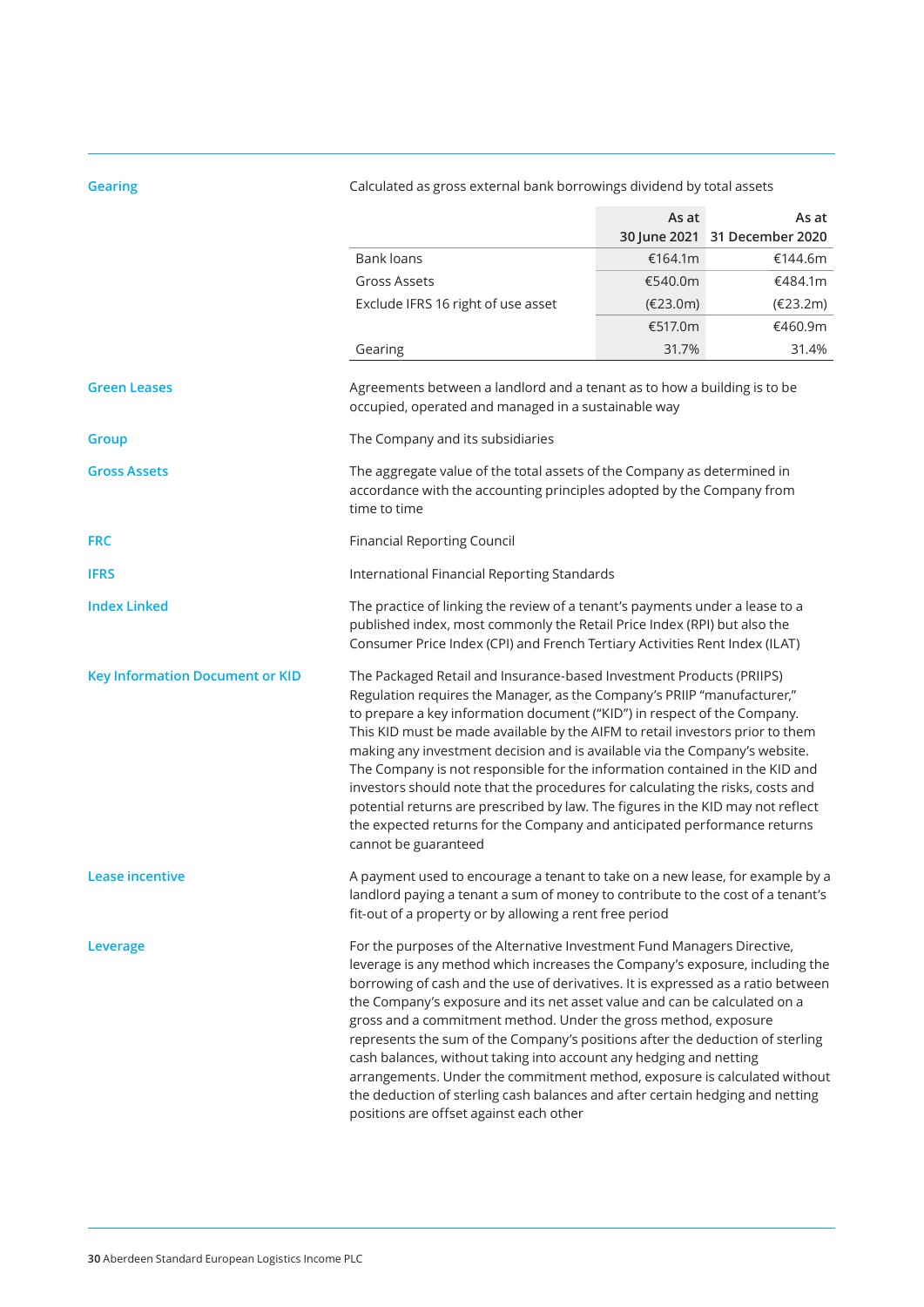NAV total return **The return** to shareholders, expressed as a percentage of opening NAV, calculated on a per share basis by adding dividends paid in the period to the increase or decrease in NAV. Dividends are assumed to have been reinvested on the ex dividend date, excluding transaction costs

|                                                                      |                                                                                                                                                                                                                                                                                                                                                                 | Half year ended | Year ended                    |
|----------------------------------------------------------------------|-----------------------------------------------------------------------------------------------------------------------------------------------------------------------------------------------------------------------------------------------------------------------------------------------------------------------------------------------------------------|-----------------|-------------------------------|
|                                                                      |                                                                                                                                                                                                                                                                                                                                                                 |                 | 30 June 2021 31 December 2020 |
|                                                                      | <b>Opening NAV</b>                                                                                                                                                                                                                                                                                                                                              | 120.1c          | 111.0c                        |
|                                                                      | Movement in NAV                                                                                                                                                                                                                                                                                                                                                 | 3.5c            | 9.1c                          |
|                                                                      | <b>Closing NAV</b>                                                                                                                                                                                                                                                                                                                                              | 123.6c          | 120.1c                        |
|                                                                      | % increase in NAV                                                                                                                                                                                                                                                                                                                                               | 2.9%            | 8.2%                          |
|                                                                      | Impact of reinvested dividends                                                                                                                                                                                                                                                                                                                                  | 2.3%            | 5.4%                          |
|                                                                      | NAV total return                                                                                                                                                                                                                                                                                                                                                | 5.2%            | 13.6%                         |
| <b>Net Asset Value or NAV</b>                                        | The value of total assets less liabilities. Liabilities for this purpose include<br>current and long-term liabilities. The net asset value divided by the number of<br>shares in issue produces the net asset value per share                                                                                                                                   |                 |                               |
| <b>Ongoing Charges</b>                                               | Ratio of expenses as a percentage of average daily shareholders' funds<br>calculated as per the industry standard                                                                                                                                                                                                                                               |                 |                               |
| <b>Passing Rent</b>                                                  | The rent payable at a particular point in time                                                                                                                                                                                                                                                                                                                  |                 |                               |
| <b>PIDD</b>                                                          | The pre-investment disclosure document made available by the AIFM in<br>relation to the Company                                                                                                                                                                                                                                                                 |                 |                               |
| Premium                                                              | The amount by which the market price per share of an investment trust<br>exceeds the net asset value per share. The premium is normally expressed as a<br>percentage of the net asset value per share. The opposite of a premium is<br>a discount                                                                                                               |                 |                               |
|                                                                      |                                                                                                                                                                                                                                                                                                                                                                 | As at           | As at                         |
|                                                                      |                                                                                                                                                                                                                                                                                                                                                                 |                 | 30 June 2021 31 December 2020 |
|                                                                      | Share price (A)                                                                                                                                                                                                                                                                                                                                                 | 119.00p         | 108.50p                       |
|                                                                      | NAV(B)                                                                                                                                                                                                                                                                                                                                                          | 106.07p         | 107.95p                       |
|                                                                      | Premium (A-B)/B                                                                                                                                                                                                                                                                                                                                                 | 12.2%           | 0.5%                          |
| <b>Prior Charges</b>                                                 | The name given to all borrowings including long and short term loans and<br>overdrafts that are to be used for investment purposes, reciprocal foreign<br>currency loans, currency facilities to the extent that they are drawn down,<br>index-linked securities, and all types of preference or preferred capital,<br>irrespective of the time until repayment |                 |                               |
| <b>Portfolio fair value</b>                                          | The market value of the company's property portfolio, which is based on the<br>external valuation provided by CBRE Limited                                                                                                                                                                                                                                      |                 |                               |
| <b>The Royal Institution of</b><br><b>Chartered Surveyors (RICS)</b> | The global professional body promoting and enforcing the highest international<br>standards in the valuation, management and development of land, real estate,                                                                                                                                                                                                  |                 |                               |

construction and infrastructure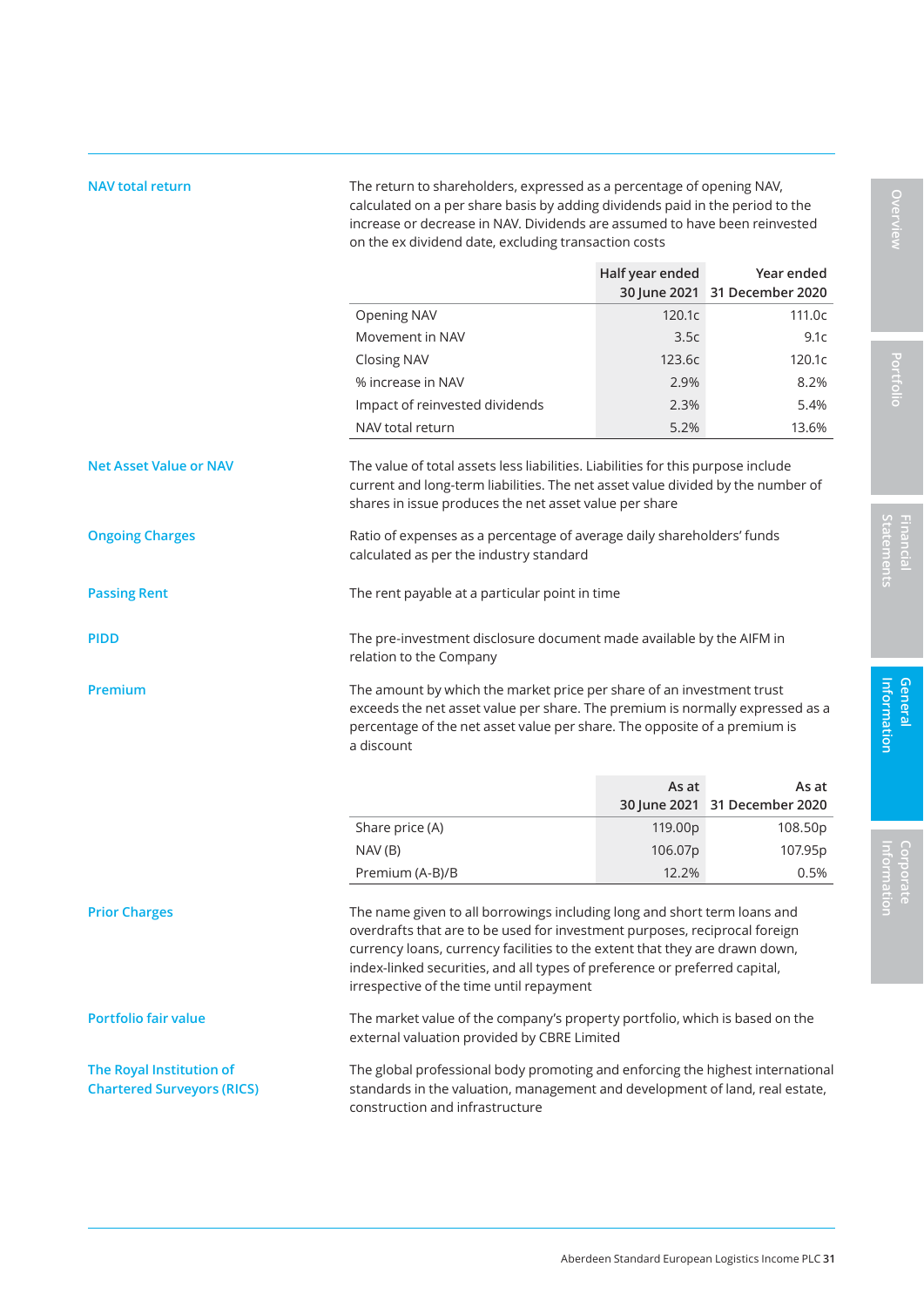Share price total return **7KHUM** The return to shareholders, expressed as a percentage of opening share price, calculated on a per share basis by adding dividends paid in the period to the increase or decrease in share price. Dividends are assumed to have been reinvested on the ex dividend date, excluding transaction costs

|                     |                                                                                                                | Half year ended | Year ended                    |
|---------------------|----------------------------------------------------------------------------------------------------------------|-----------------|-------------------------------|
|                     |                                                                                                                |                 | 30 June 2021 31 December 2020 |
|                     | Opening share price                                                                                            | 108.5p          | 90.4p                         |
|                     | Movement in share price                                                                                        | 10.5p           | 18.1 <sub>p</sub>             |
|                     | Closing share price                                                                                            | 119.0p          | 108.5p                        |
|                     | % increase/(decrease) in share price                                                                           | 9.7%            | 20.0%                         |
|                     | Impact of reinvested dividends                                                                                 | 2.3%            | 6.6%                          |
|                     | Share price total return                                                                                       | 12.0%           | 26.6%                         |
| <b>SPA</b>          | Sale and purchase agreement                                                                                    |                 |                               |
| <b>SPV</b>          | Special purpose vehicle                                                                                        |                 |                               |
| <b>Total Assets</b> | Total assets less current liabilities (before deducting prior charges as<br>defined above)                     |                 |                               |
| WAULT               | Weighted Average Unexpired Lease Term. The average time remaining until the<br>next lease expiry or break date |                 |                               |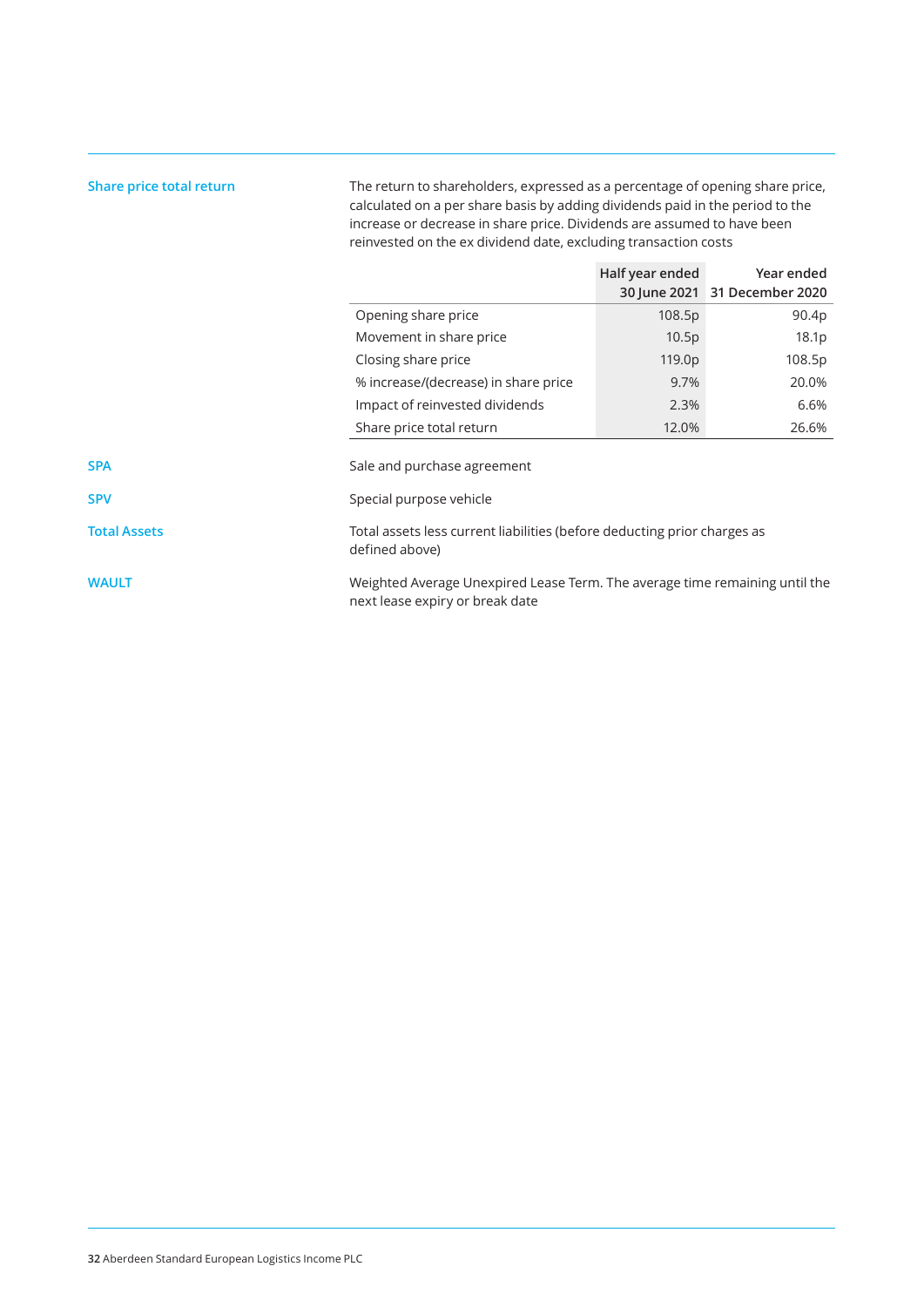# How to Invest in Aberdeen Standard European Logistics Income PLC

# **Keeping You Informed**

For internet users, detailed data on the Company, including price, performance information and a monthly fact sheet is available from the Company's website (eurologisticsincome.co.uk) and the TrustNet website (trustnet.co.uk). Alternatively you can call 0808 500 0040 (free when dialling from a UK landline) for investment company information.

# **Twitter:**

**@abrdnTrusts**

# **LinkedIn:**

**abrdn Investment Trusts**

# **Investor Warning**

The Board has been made aware by the Manager that some investors have received telephone calls from people purporting to work for the Manager, or third parties, who have offered to buy their investment trust shares. These may be scams which attempt to gain personal information with which to commit identity fraud or could be 'boiler room' scams where a payment from an investor is required to release the supposed payment for their shares. These callers do not work for the Manager and any third party making such offers has no link with the Manager. The Manager never makes these types of offers and does not 'cold-call' investors in this way. If investors have any doubt over the veracity of a caller, they should not offer any personal information, end the call and contact the Manager's investor services centre using the details provided below.

# **Dividend Tax Allowance**

The annual tax-free personal allowance on dividend income is £2,000 for the 2021/2022 tax year. Above this amount, individuals will pay tax on their dividend income at a rate dependent on their income tax bracket and personal circumstances. The Company will provide registered shareholders with a confirmation of dividends paid by the Company and this should be included with any other dividend income received when calculating and reporting to HMRC total dividend income received. It is the shareholder's responsibility to include all dividend income when calculating any tax liability.

# **Direct Investment**

Investors can buy and sell shares in the Company directly through a stockbroker or indirectly through a lawyer, accountant or other professional adviser. Alternatively, for retail clients, shares can be bought directly through the abrdn Investment Plan for Children, abrdn Investment Trust Share Plan and abrdn Investment Trust ISA

# **abrdn Investment Plan for Children**

abrdn runs an Investment Plan for Children (the "Children's Plan") which covers a number of investment companies under its management including the Company. Anyone can invest in the Children's Plan, including parents, grandparents and family friends (subject to the eligibility criteria as stated within the terms and conditions). All investments are free of dealing charges on the initial purchase of shares, although investors will suffer the bid-offer spread, which can, on some occasions, be a significant amount. Lump sum investments start at £150 per trust, while regular savers may invest from £30 per month. Investors simply pay Government Stamp Duty (currently 0.5%) on all purchases. Selling costs are £10 + VAT. There is no restriction on how long an investor need invest in the Children's Plan, and regular savers can stop or suspend participation by instructing abrdn in writing at any time. In common with other schemes of this type, all investments are held in nominee accounts. Investors have full voting and other rights of share ownership.

# **abrdn Investment Trust Share Plan**

abrdn runs a Share Plan (the "Plan") through which shares in the Company can be purchased. There are no dealing charges on the initial purchase of shares, although investors will suffer the bid-offer spread, which can, on some occasions, be a significant amount. Lump sum investments start at £250, while regular savers may invest from £100 per month. Investors simply pay Government Stamp Duty (currently 0.5%). Selling costs are £10 + VAT. There is no restriction on how long an investor need invest in a Plan, and regular savers can stop or suspend participation by instructing abrdn in writing at any time. In common with other schemes of this type, all investments are held in nominee accounts. Investors have full voting and other rights of share ownership.

# **abrdn Investment Trust Stocks and Shares ISA**

An investment of up to  $£20,000$  can be made in the tax year 2021/2022. The annual ISA administration charge is  $E24 + VAT$ , calculated annually and applied on 31 March (or the last business day in March) and collected soon thereafter either by direct debit or, if there is no valid direct debit mandate in place, from the available cash in the Plan prior to the distribution or reinvestment of any income, or, where there is insufficient cash in the Plan, from the sale of investments held in the Plan. Investors have full voting and other rights of share ownership. Under current legislation, investments in ISAs can grow free of capital gains tax.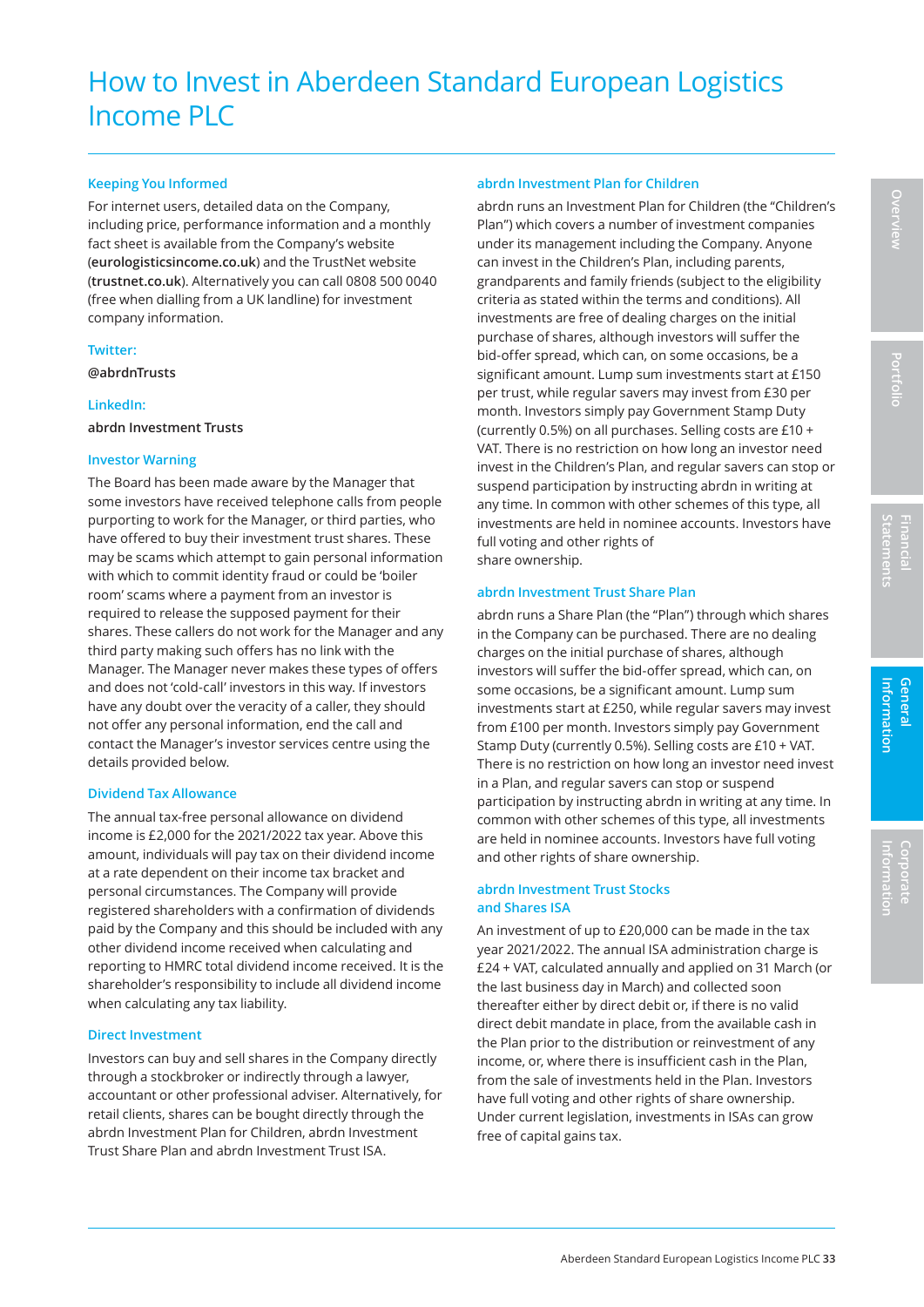#### abrdn Investment Trust ISA Transfer

You can choose to transfer previous tax year investments to abrdn which can be invested in the Company while retaining your ISA wrapper. The minimum lump sum for an ISA transfer is £1,000, subject to a minimum per trust of £250.

#### **Shareholder Enquiries**

In the event of queries regarding their holdings of shares, lost certificates dividend payments, registered details, etc shareholders holding their shares in the Company directly should contact the registrars, Equiniti Limited, Aspect House, Spencer Road, Lancing, West Sussex BN99 6DA, Telephone enquiries 0371 384 2416 Overseas helpline number: +44 (0)121 415 7047 (Lines open 8.30 a.m. to 5.30 p.m., Monday to Friday excluding bank holidays). Changes of address must be notified to the registrars in writing.

Any general enquiries about the Company should be directed to the Company Secretary, Aberdeen Standard European Logistics Income PLC, 1 George Street, Edinburgh EH2 2LL or by email CEF.Cosec@abrdn.com

If you have any questions about an investment held through the abrdn Investment Trust Share Plan, Stocks and Shares ISA or Investment Plan for Children, please telephone the Manager's Customer Services Department on 0808 500 0040. Alternatively, email inv.trusts@ aberdeenstandard.com or write to abrdn Investment Trusts, PO Box 11020, Chelmsford, Essex CM99 2DB.

#### **Literature Request Service**

For literature and application forms for the Company and the abrdn range of investment trust products, please telephone: 0808 500 4000. For information on the abrdn Investment Plan for Children, Share Plan, ISA or ISA Transfer please write to abrdn Investment Trust Administration, PO Box 11020, Chelmsford, Essex, CM99 2DB or telephone the Manager's Customer Services Department on 0808 500 0040 (free from a UK landline). Terms and conditions for the abrdn managed savings products can be found under the literature section of invtrusts.co.uk.

#### Key Information Document ("KID")

The KID relating to the Company and published by the Manager can be found in the 'Literature Library' section of the Company's website: eurologisticsincome.co.uk.

# **Online Dealing**

There are a number of online dealing platforms for private investors that offer share dealing, ISAs and other means to invest in the Company. Real-time execution-only stockbroking services allow you to trade online, manage your portfolio and buy UK listed shares. These sites do not give advice. Some comparison websites also look at dealing rates and terms. Some well-known online providers, which can be found through internet search engines, include: AJ Bell Youinvest; Barclays Smart Investor; Charles Stanley Direct; Fidelity; Halifax Share Dealing; Hargreaves Lansdown; Interactive Investor; Novia; Transact; Standard Life.

## **Discretionary Private Client Stockbrokers**

If you have a large sum to invest, you may wish to contact a discretionary private client stockbroker. They can manage your entire portfolio of shares and will advise you on your investments. To find a private client stockbroker visit The Personal Investment Management and Financial Advice Association at pimfa.co.uk.

#### **Independent Financial Advisers**

To find an adviser who recommends on investment trusts, visit unbiased.co.uk.

#### **Regulation of Stockbrokers**

Before approaching a stockbroker, always check that they are regulated by the Financial Conduct Authority:

Tel: 0800 111 6768 or at https://register.fca.org.uk/ or email: register@fca.org.uk

## **Suitable for Retail/NMPI Status**

The Company's securities are intended for investors primarily in the UK (including retail investors), professional-advised private clients and institutional investors who are seeking exposure to unlisted European logistics real estate and who understand and are willing to accept the risks of exposure to unlisted securities. Investors should consider consulting a financial adviser who specialises in advising on the acquisition of shares and other securities before acquiring shares. Investors should be capable of evaluating the risks and merits of such an investment and should have sufficient resources to bear any loss that may result.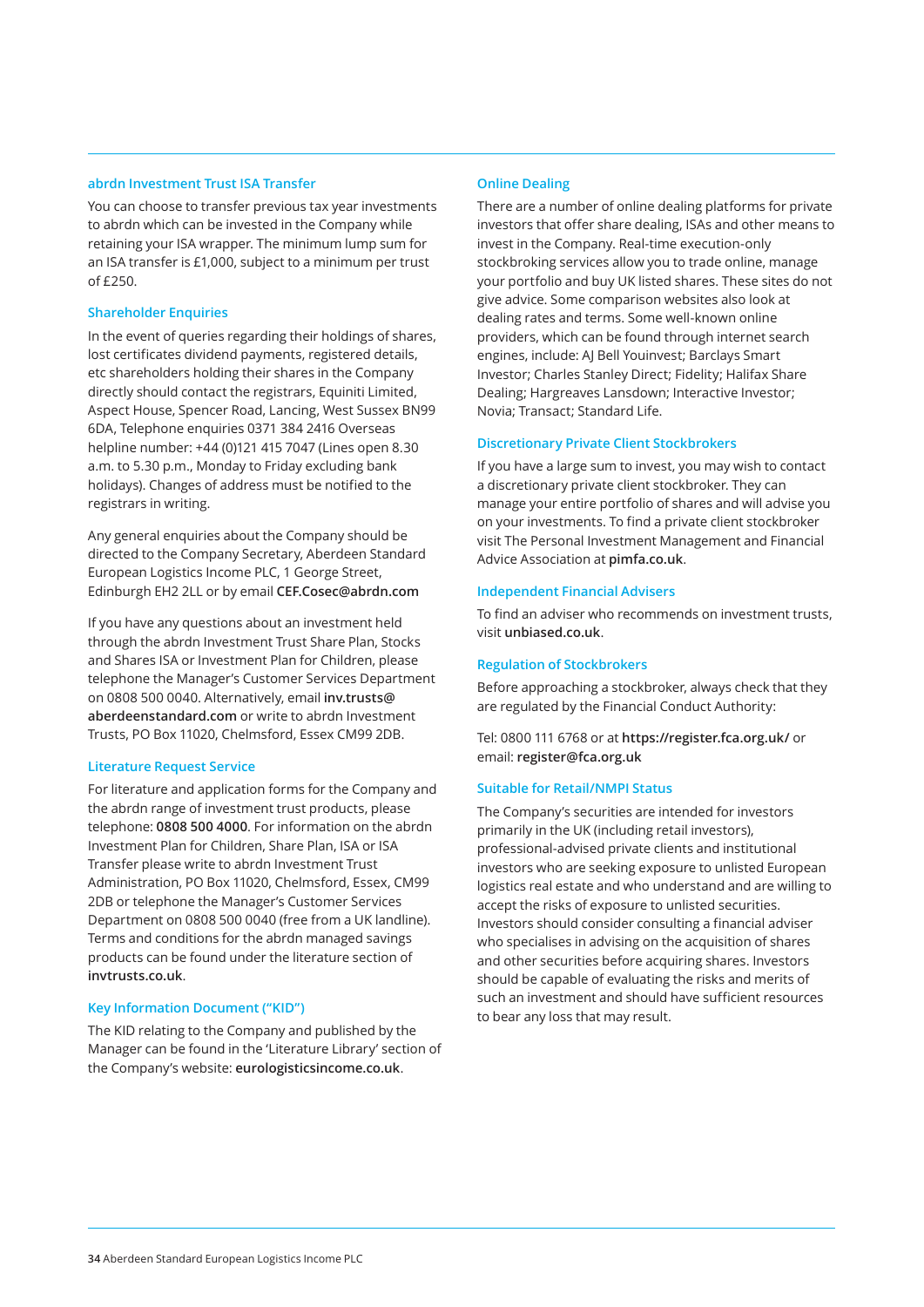The Company currently conducts its affairs so that its securities can be recommended by a financial adviser to ordinary retail investors in accordance with the Financial Conduct Authority's (FCA) rules in relation to non-mainstream pooled investments (NMPIs) and intends to continue to do so for the foreseeable future. The Company's shares are excluded from the FCA's restrictions which apply to non-mainstream investment products because they are shares in an investment trust.

### **Note**

Please remember that past performance is not a guide to the future. Stock market and currency movements may cause the value of shares and the income from them to fall as well as rise and investors may not get back the amount they originally invested. As with all equity investments, the value of investment trusts purchased will immediately be reduced by the difference between the buying and selling prices of the shares, the market maker's spread. Investors should further bear in mind that the value of any tax relief will depend on the individual circumstances of the investor and that tax rates and reliefs, as well as the tax treatment of ISAs may be changed by future legislation.

*The information above is issued and has been approved for the purposes of the Financial Services and Markets Act 2000 by Aberdeen Asset Managers Limited, Bow Bells House, 1 Bread Street, London EC4M 9HH which is authorised and regulated by the Financial Conduct Authority.*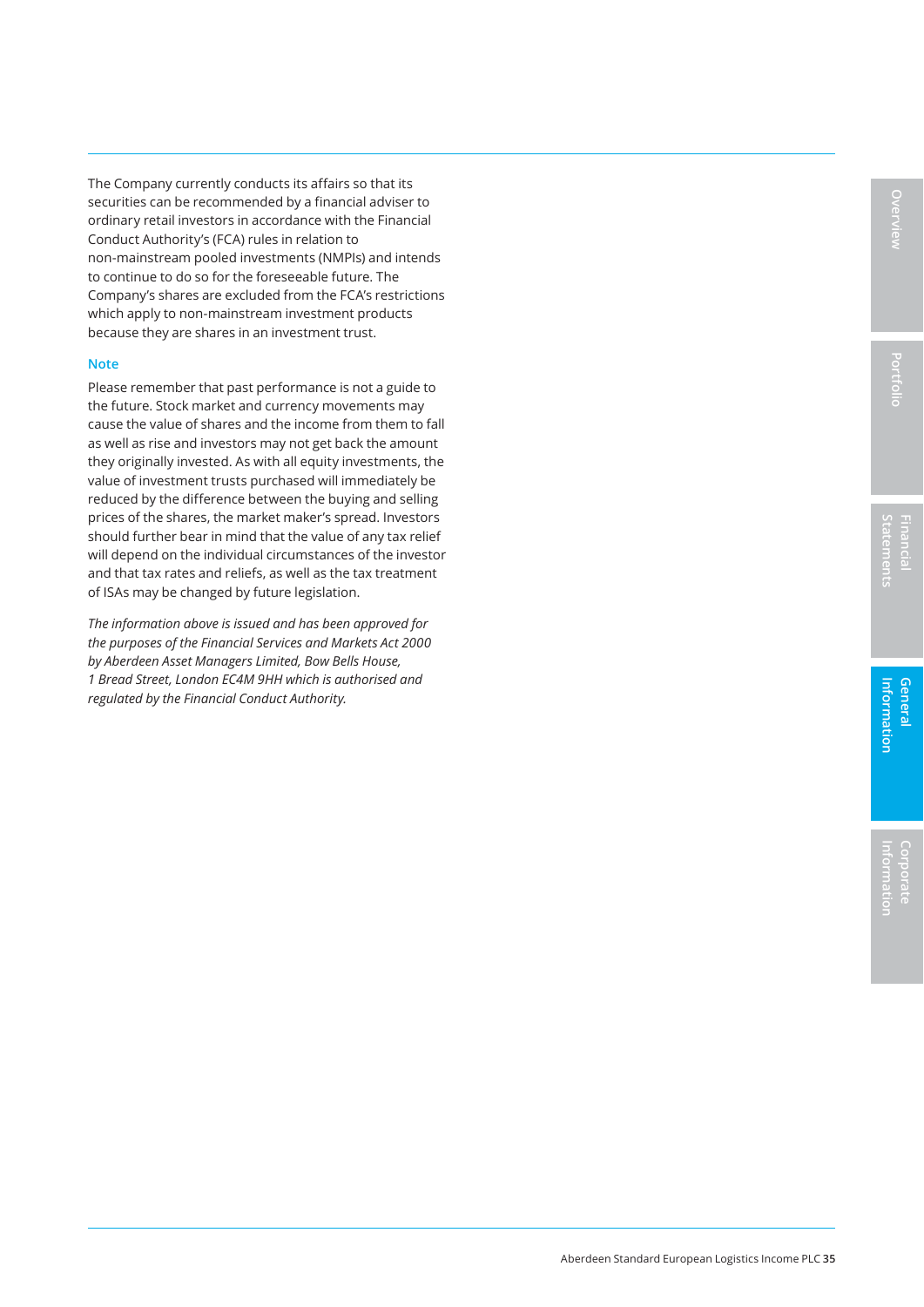# Corporate Information

## **Directors**

Anthony Roper (Chairman) Caroline Gulliver John Heawood Diane Wilde

# **Registered Office**

Bow Bells House 1 Bread Street London EC4M 9HH

## **AIFM**

Aberdeen Standard Fund Managers Limited Bow Bells House 1 Bread Street London EC4M 9HH

## **Investment Manager**

Aberdeen Standard Investments Ireland Limited 2nd Floor 2-4 Merrion Row Dublin 2

# **Company Secretary**

Aberdeen Asset Management PLC Bow Bells House 1 Bread street London EC4M 9HH

# **Stockbroker**

Invester PLC 30 Gresham Street London EC2V 7QP

# **UK Legal Advisers**

Gowling WLG (UK) LLP 4 More London Riverside London SE1 2AU

## **Registrar and Receiving Agent**

Equiniti Limited Aspect House Spencer Road Lancing West Sussex BN99 6DA

Telephone enquiries 0371 384 2416 Overseas helpline number: +44 (0)121 415 7047 (Lines open 8.30 a.m. to 5.30 p.m., Monday to Friday excluding bank holidays) **shareview.co.uk**

# **Depositary**

NatWest Trustee and Depositary Services Limited 250 Bishopsgate London EC2M 4AA

## **Auditor**

KPMG LLP 319 St Vincent Street Glasgow G2 5AS

# **Website**

**eurologisticsincome.co.uk**

**Foreign Account Tax Compliance Act ("FATCA") IRS Registration Number ("GIIN")** DF2TVL.99999.SL.826

# **Legal Entity Identifier**

213800I9IYIKKNRT3G50

**Registered Number** Incorporated in England & Wales with number 11032222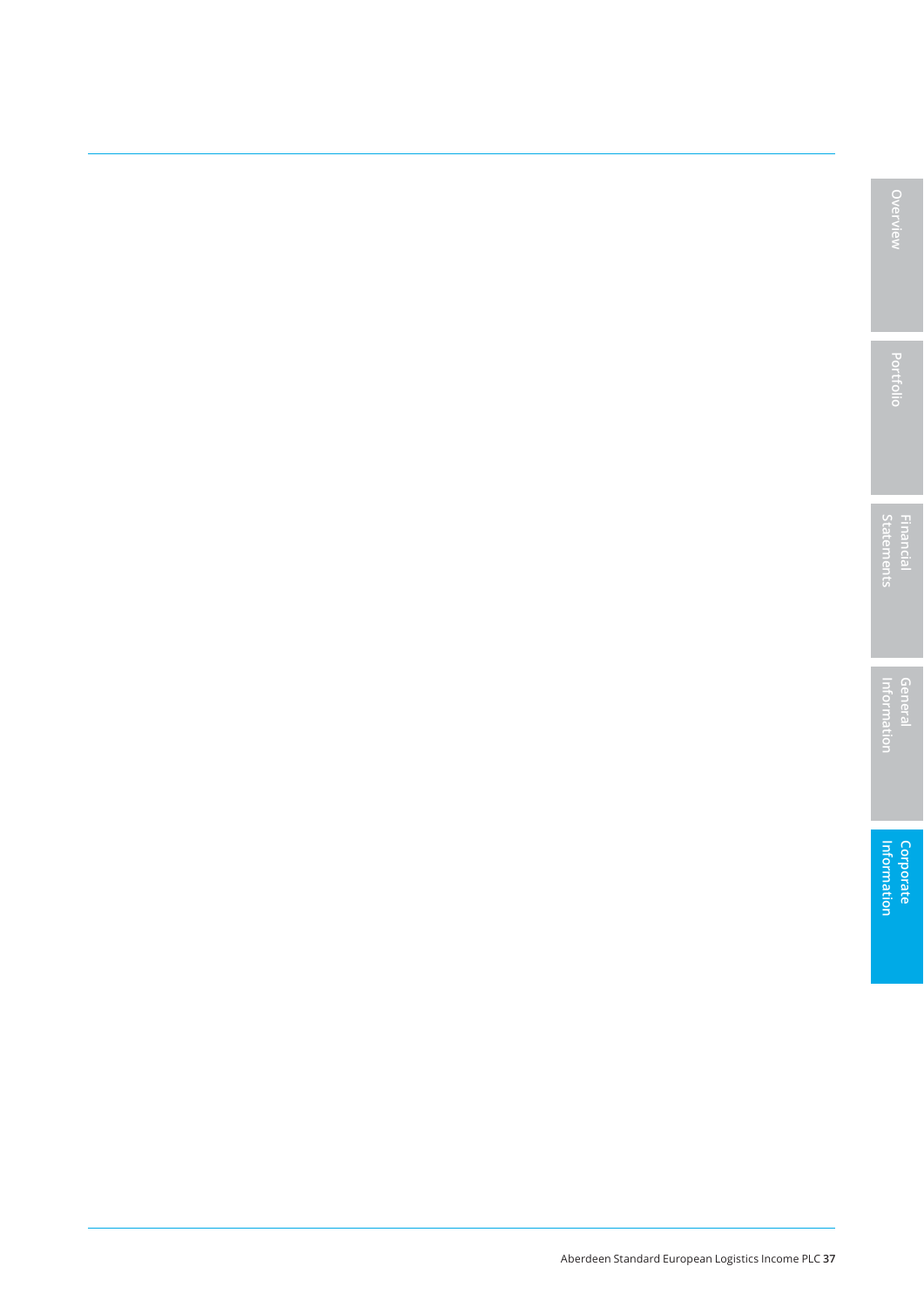38 Aberdeen Standard European Logistics Income PLC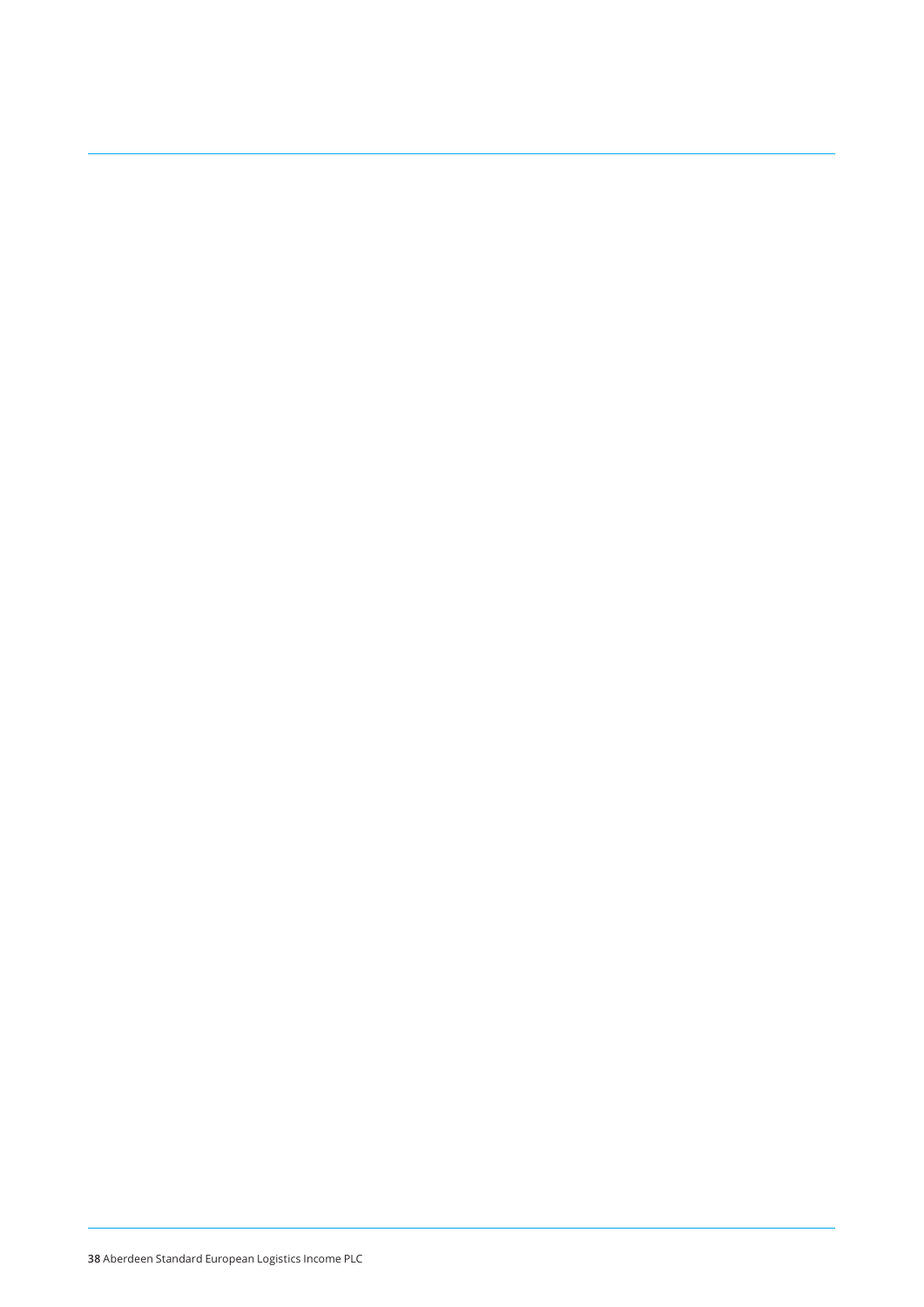